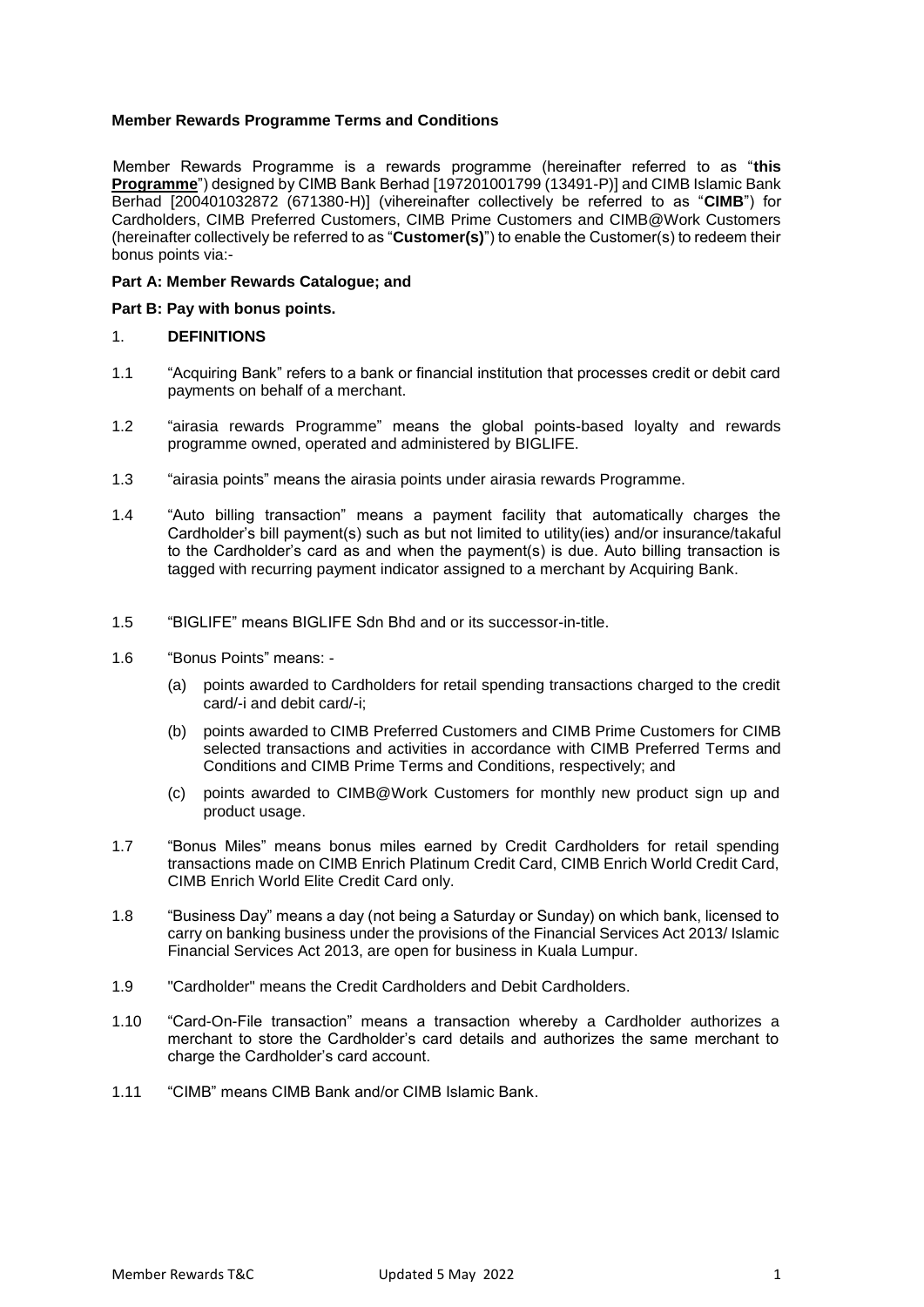- 1.12 "CIMB Preferred Customer" means any person categorized by CIMB as one and who is eligible to earn Bonus Points in accordance with CIMB Preferred Terms and Conditions which may be viewed at [www.cimbpreferred.com.my.](http://www.cimbpreferred.com.my/)
- 1.13 "CIMB Prime Customer" means any person categorized by CIMB as one and who is eligible to earn Bonus Points in accordance with CIMB Prime Terms and Conditions which may be viewed at [www.cimb.com.my.](http://www.cimb.com.my/)
- 1.14 "CIMB@Work Customer" means an individual who has fulfilled the CIMB@Work eligibility requirements and who has been accepted by CIMB as a CIMB@Work Customer in accordance with the CIMB@Work Terms and Conditions for Employees which may be viewed at [www.cimb.com.my.](http://www.cimb.com.my/)
- 1.15 "Contactless transaction" means a transaction whereby a Cardholder pay for goods and services by tapping or waving the card at contactless readers / POS terminals based on POS entry mode 07.
- 1.16 "Credit Cardholders" means any person issued with a credit card/-i and supplementary credit card/-i by CIMB.
- 1.17 "Customer(s)" means the Cardholders, CIMB Preferred Customers, CIMB Prime Customers and/or CIMB@Work Customers.
- 1.18 "Debit Cardholders" means any person issued with a debit card/-i by CIMB, excluding CIMB PETRONAS Debit Mastercard.
- 1.19 "Designated Account" means the account selected by the Debit Cardholder for carrying out debit transactions using the debit card issued by CIMB.
- 1.20 "Dynamic Currency Conversion (DCC)" means a service offered by certain overseas merchants to provide a choice to pay in Ringgit Malaysia (RM) (including online purchases) for overseas purchase.
- 1.21 "eDay" means the 28th of every month, e.g. 28th May, 28th June, etc.
- 1.22 "Enrich Points" means the Enrich Points under Malaysia Airlines Loyalty and Frequent Flyers Programme.
- 1.23 "Enrich Points account" means the account created by Malaysia Airlines for the Customer(s) who have successfully enrolled in the Enrich Programme to enable Malaysia Airlines to credit Enrich Points earned by the Customer(s) and/or converted and transferred from Bonus Points and/or Bonus Miles.
- 1.24 "Gift(s)" means the rewards provided under this Programme which includes goods, merchandise, retail, dining, shopping and book vouchers (collectively referred to as "Vouchers"), products, services, travel packages, annual fee, cash back, service tax and/ or any other rewards in this Programme.
- 1.25 "Malaysia Airlines" means Malaysia Airlines Berhad, or its successors in title.
- 1.26 "Members' airasia Account" means the account created by BIGLIFE for the Credit Cardholders who have successfully enrolled in the airasia rewards Programme to enable BIGLIFE to credit airasia points earned by the Credit Cardholders and/or converted and transferred from Bonus Points.
- 1.27 "Merchant" is an individual, firm or company engaged in the business of selling and providing Gift(s) featured in this Programme.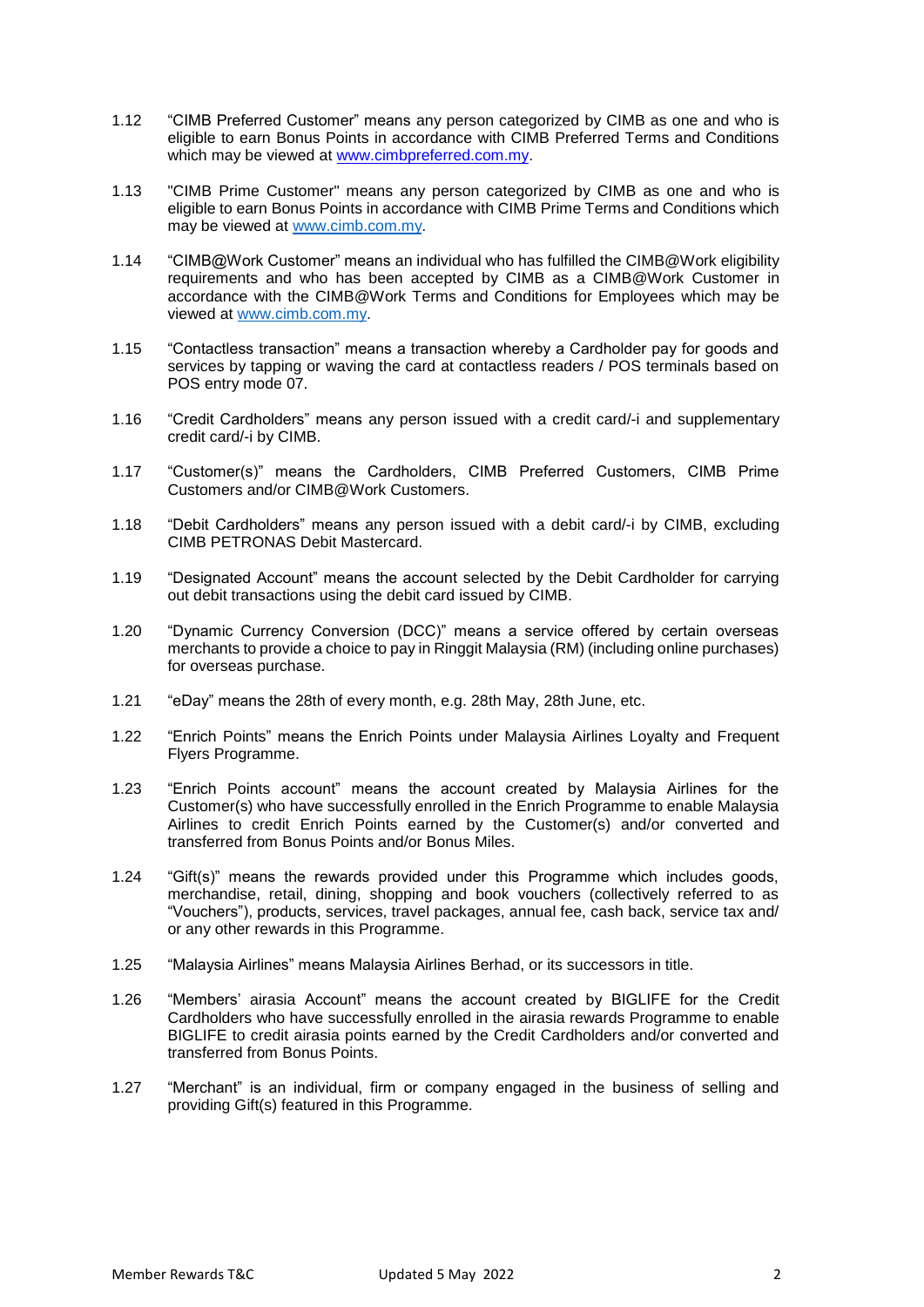- 1.28 "Merchant Category Code (MCC)" is a four-digit code assigned to a Merchant by Acquiring Bank when the merchant accepts a card as a form of payment. The code classifies type of goods or services provided by the Merchant.
- 1.29 "Merchant Credit Card" means CIMB Platinum Visa or Mastercard credit card issued by CIMB, with includes Strategic Merchant's logo or name and/or other trademarks imprinted thereon as may be determined by CIMB.
- 1.30 "Merchant description" is a name or description assigned by the Acquiring Bank to differentiate merchants.
- 1.31 "Online transaction" means a transaction made via the internet where the Merchant is an e-commerce/online/internet merchant based on POS entry mode of 01(Visa) or 81 (Mastercard), including but not limited to Card-On-File transaction (POS entry mode 10).
- 1.32 "Point of Sales terminal" or "POS terminal" refers to a device that is used to process payment by merchants at any retail locations.
- 1.33 "Points/Miles Transfer Rewards" means (i) the redemption or conversion of Bonus Points to Enrich Points and or airasia points, (ii) the redemption or conversion of Bonus Miles to Enrich Points and/or (iii) the redemption or conversion of Bonus Points to partners' miles/points from the relevant loyalty programmes under the Points Transfer Partners Programme.
- 1.34 "Points Transfer Partners Programme" refers to loyalty programmes under this Programme for Credit Cardholders to redeem or convert their Bonus Points to partners' miles/points under the loyalty programmes.
- 1.35 "POS entry mode" is a two-digit code assigned to a merchant by Acquiring Bank when the merchant accepts a card as a form of payment. The code classifies type of transaction provided by the merchant.
- 1.36 "Strategic Merchant(s)" means the merchants and/or organizations that CIMB collaborates with.

#### 2. **ELIGIBILITY, BONUS POINTS EARNED AND VALIDITY OF BONUS POINTS**

2.1 The eligibility criteria, Bonus Points earned and validity of Bonus Points for the respective Customer(s) are set out in the **Schedule** herein.

## **Part A - MEMBER REWARDS CATALOGUE**

#### 3. **MEMBER REWARDS CATALOGUE**

- 3.1 The Member Rewards Catalogue has two categories of rewards:-
	- (a) Non Points/Miles Transfer Rewards which refers to all Gifts other than Points/Miles transfer Rewards; and
	- (b) Points/Miles Tranfer Rewards which refers to the redemption or conversion of Bonus Points and Bonus Miles to Enrich Points and/or the redemption or conversion of Bonus Points to airasia points and/or the redemption or conversion of Bonus Points to partners' miles/points from the relevant partners' loyalty programmes under the Points Transfer Partners Programme.
- 3.1.2 Redemption request of Bonus Points/ Bonus Miles must be submitted via any one of the following methods: -
	- (a) Credit Cardholders: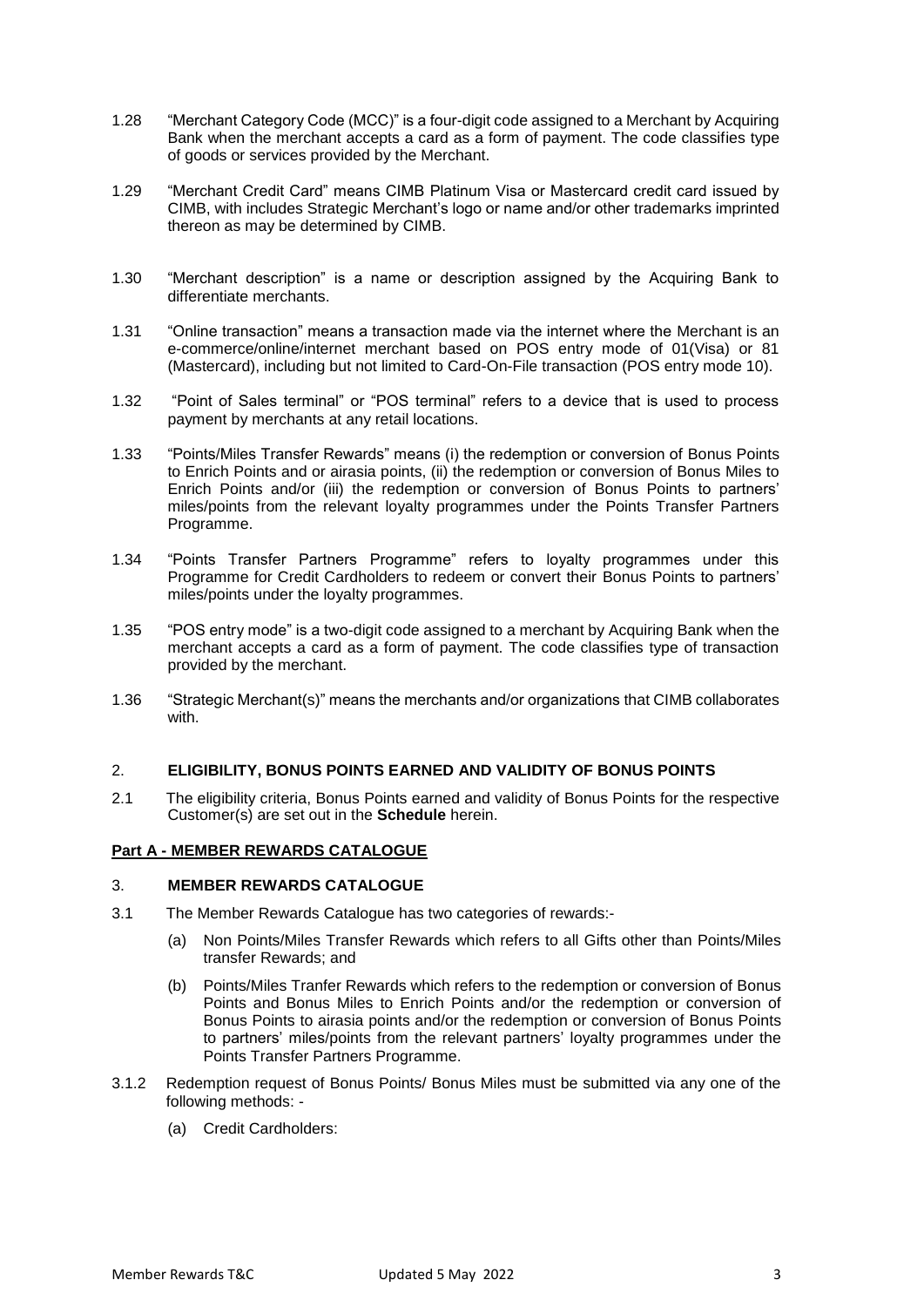- □ online at [https://rewards.cimbbank.com.my](https://rewards.cimbbank.com.my/)
- □ contact CIMB's Consumer Call Centre @ +603 6204 7788
- $\Box$  online at [www.cimbclicks.com.my](http://www.cimbclicks.com.my/) (except for request for Bonus Miles redemption, airasia points conversion, conversion of Bonus Point under the Points Transfer Partners Programme, credit cards annual fee and cashback to offset the credit card statement balance)
- (b) Debit Cardholders, CIMB Prime Customers and CIMB@Work Customers:
	- □ online at [www.cimbclicks.com.my](http://www.cimbclicks.com.my/)
	- □ contact CIMB's Consumer Call Centre @ +603 6204 7788
- (c) CIMB Preferred Customers:
	- □ online at [www.cimbclicks.com.my](http://www.cimbclicks.com.my/)
	- □ contact CIMB's Preferred Contact Centre @ 1 300 885 300 or +603 2295 6888

Proof of sending a redemption request is not proof of receipt. Customer(s) must make sure that CIMB has acknowledged that their redemption request has been actually received by CIMB and is being processed.

- 3.1.3 All requests regarding Bonus Points/ Bonus Miles including a request to:-
	- (a) redeem Bonus Points/ Bonus Miles to offset annual fee;
	- (b) redeem Bonus Points for cash back to offset account balance; and
	- (c) redeem Bonus Points/ Bonus Miles to offset Service Tax,

are subject to the Customer's accounts being valid and in good standing i.e. not closed, suspended or terminated by CIMB, not overdue in payment and not cancelled or suspended or terminated by CIMB and/or the Customer remaining a valid Cardholder, CIMB Preferred Customer or CIMB Prime Customer or CIMB@Work Customer at the time the redemption request is made.

## **3.2 NON POINTS/MILES TRANSFER REWARDS REDEMPTION**

- 3.2.1 All Gifts featured in the Member Rewards Catalogue are subject to the following :-
	- (a) Availability of Gifts (except annual fee, cash back, and service tax redemption);
	- (b) Customers' available Bonus Points/ Bonus Miles;
	- (c) Customer's valid CIMB Preferred status, valid CIMB Prime status, valid CIMB@Work status or valid credit card and debit card and Designated Account status;
	- (d) Final acceptance by CIMB; and
	- (e) Any restrictions that may apply as to where, when and the quantity of the Gift that can be redeemed.
- 3.2.2 Debit Cardholders and/or CIMB Preferred Customers and/or CIMB Prime Customers and/or CIMB@Work Customers who have a CIMB debit card no longer need to transfer the Bonus Points earned in their CIMB debit card account to their CIMB credit card account (or vice versa) as it is automatically aggregated at customer level.
- 3.2.3 Request by Customer(s) for any change or cancellation of a redemption which has been accepted by CIMB will not be entertained.
- 3.2.4 All products featured in the Member Rewards Catalogue may differ from the actual products in terms of color or design details and the Customer(s) shall accept the products with these discrepancies.
- 3.2.5 All Gifts in the Member Rewards Catalogue are available on a while stocks last basis and CIMB may substitute it with any item of a similar monetary value. CIMB may also remove, discontinue and/or replace all or any of the Gifts anytime without prior notice.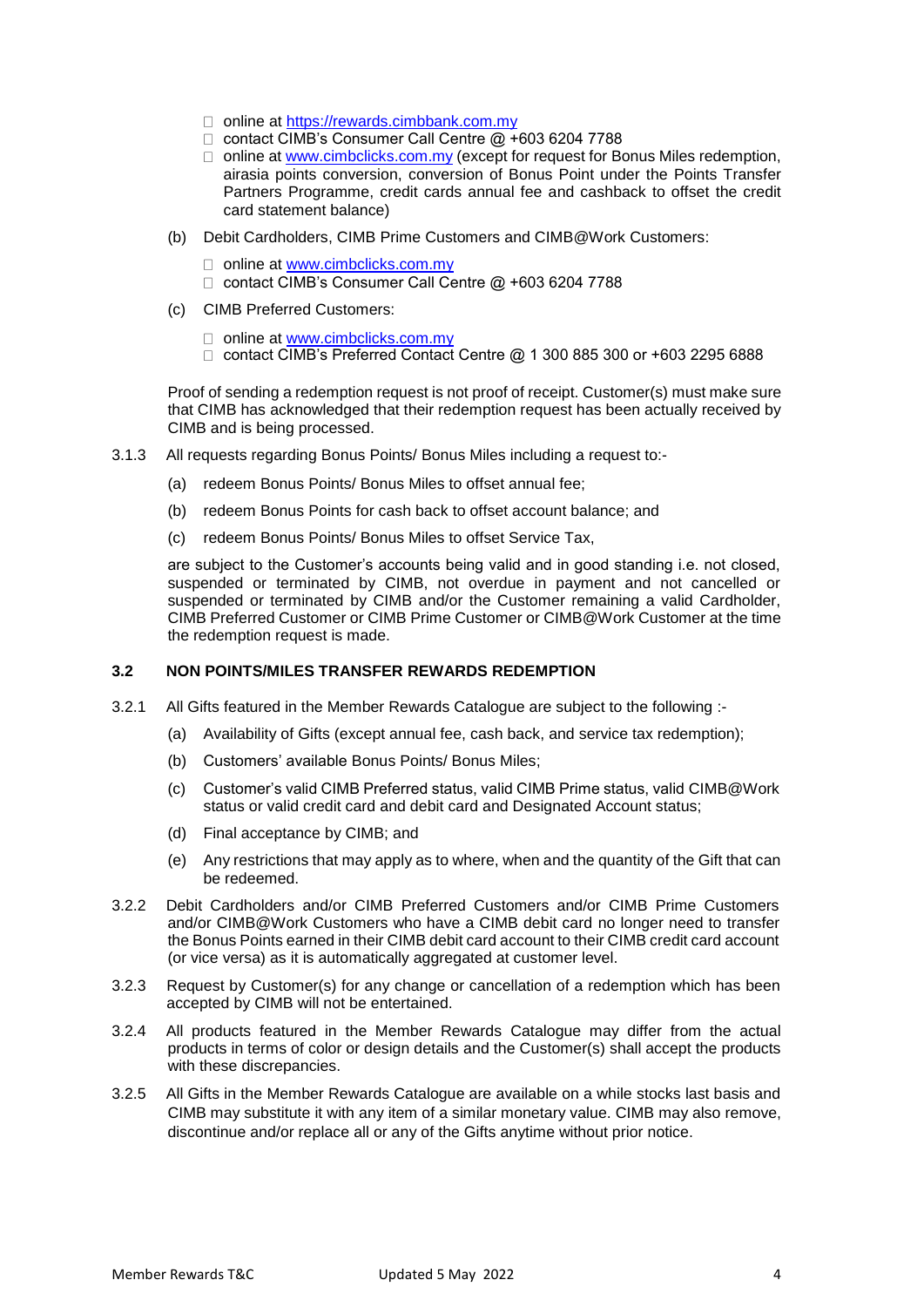- 3.2.6 CIMB is not obligated to replace any defective, lost, damaged or stolen products. Products received in good condition are strictly non-returnable and non-exchangeable. If products are defective or damaged or there are warranty claims to be made, the Customer(s) must contact the parties whose numbers are stated on the warranty card directly. CIMB will not involve itself in warranty claims.
- 3.2.7 CIMB only takes redemption/purchase instructions for products from Customer(s) and forwards them to the suppliers/Merchants for fulfilment. CIMB shall not be responsible for the products redeemed/purchased. The supplier/Merchant shall be solely responsible for all obligations and liabilities (including warranty), relating to the supply of the products and all ancillary charges.
- 3.2.8 All Vouchers redeemed under the Member Rewards Catalogue are valid for at least three (3) months from the date of delivery of the voucher(s). CIMB will not extend the validity of any Vouchers under any circumstances.
- 3.2.9 For cashback redemption via [https://rewards.cimbbank.com.my,](https://rewards.cimbbank.com.my/) the cashback will be to offset credit card account balance of the Credit Cardholder, while cashback redemption via [www.cimbclicks.com.my](http://www.cimbclicks.com.my/) will be credited to Customer's savings account or current account with CIMB.

## **3.3 POINTS/ MILES TRANSFER REWARDS REDEMPTION**

## (a) **Conversion of Bonus Points to Enrich Points**

3.3.1 Customer(s) can convert 10,000 Bonus Points for 1,000 Enrich Points but they must be in multiples of 10,000 Bonus Points.

#### **(**b) **Conversion of Bonus Miles to Enrich Points (only applicable to Credit Cardholders holding the CIMB Enrich Platinum Credit Card, CIMB Enrich World Credit Card and CIMB Enrich World Elite Credit Card)** Ĭ

3.3.2 CIMB Enrich Platinum Credit Card, CIMB Enrich World Credit Card and CIMB Enrich World Elite Credit Cardholders can convert 1,000 Bonus Miles for 1,000 Enrich Points but they must be in multiples of 1,000 Bonus Miles.

## (c) **Other conditions with regard to conversion of Bonus Points and Bonus Miles to Enrich Points**

- 3.3.4 Only Customer(s) enrolled in the Malaysia Airlines Loyalty and Frequent Flyers Programme (hereinafter referred to as "Enrich Programme") are entitled to redeem Bonus Points and/or Bonus Miles for Enrich Points by requesting for the conversion via any one of the methods stated under Clause 3.1.2.
- 3.3.5 Customer(s) who wish to be an Enrich member must register with Malaysia Airlines by completing the Enrich Membership Application Form at any Malaysia Airlines' office or enroll online at Malaysia Airlines' corporate website.
- 3.3.6 The conversion and transfer of Bonus Points and/or Bonus Miles to Enrich Points will take approximately fourteen (14) Business Days from the date of CIMB's receipt of the conversion request. Bonus Points and/or Bonus Miles converted to Enrich Points are not reversible.
- 3.3.7 Enrich Points arising from the conversion of Bonus Points and/or Bonus Miles will be credited into the Customer's Enrich Points account by Malaysia Airlines.
- 3.3.8 Customer(s) are responsible for checking their own Enrich Points account with Malaysia Airlines to make sure Enrich Points arising from the conversion of Bonus Points and/or Bonus Miles have been credited to their Enrich Points account.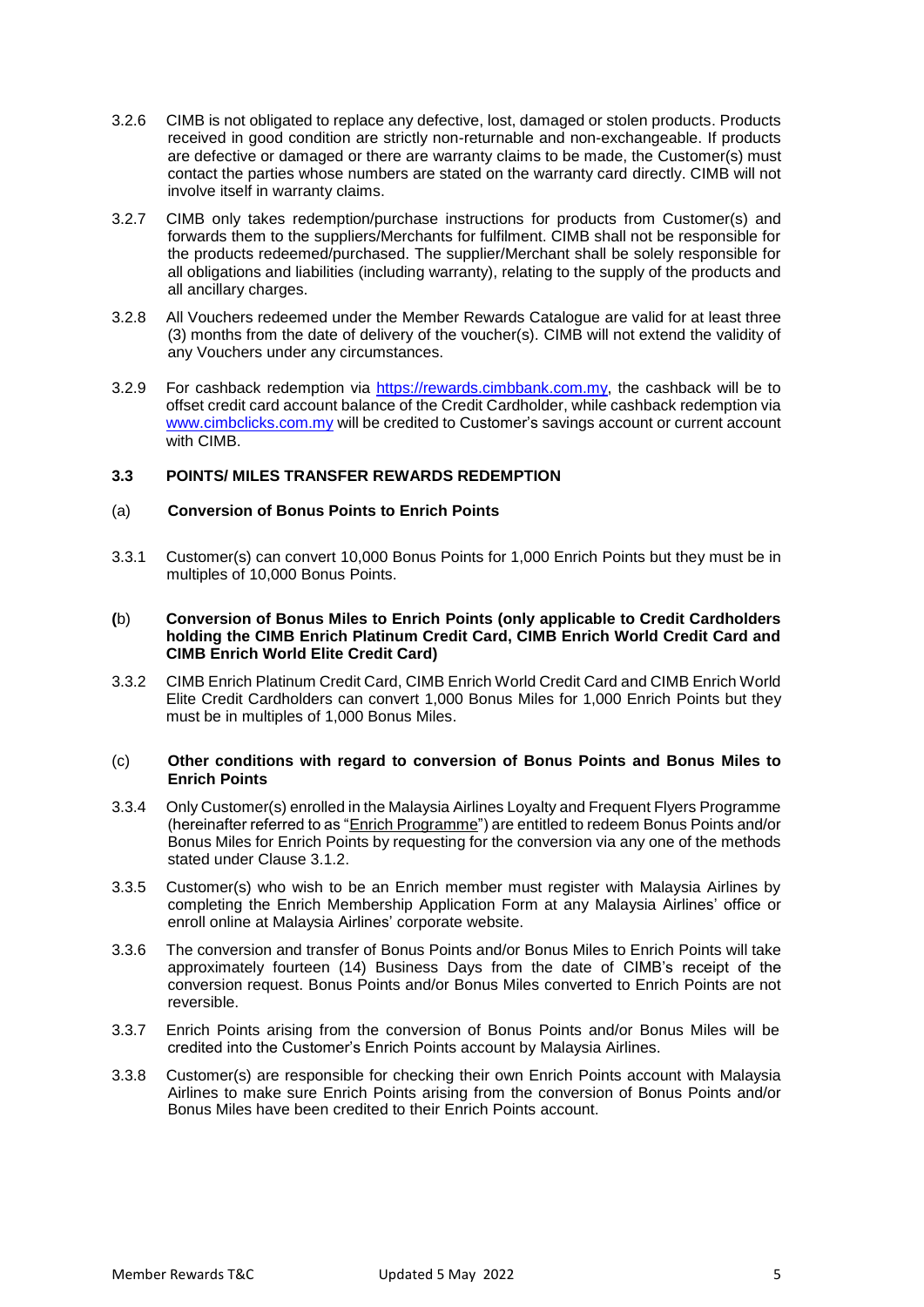- 3.3.9 CIMB are not liable to Customer(s) if: (i) there is any failure or delay in the Customers' redemption and/or conversion of Bonus Points and/or Bonus Miles to Enrich Points, (ii) Malaysia Airlines refuses to allow Customer(s) to utilise their Enrich Points converted, earned or accumulated or for the termination of the Enrich Programme or otherwise howsoever; unless they arise from and are caused directly by CIMB's gross negligence or willful default.
- 3.3.10 No representation or warranty is given by CIMB on the Enrich Programme. All dispute(s) concerning Enrich Points converted or earned by the Customer must be resolved between the Customer and Malaysia Airlines and CIMB will not be involved.
- 3.3.11 CIMB may at any time change the Bonus Points and/or Bonus Miles conversion rate to Enrich Points by giving the Customer(s) twenty-one (21) calendar days prior notice.
- 3.3.12 Customer(s) who redeem and/or convert and/or transfer Bonus Points and/or Bonus Miles to Enrich Points must comply with the terms and conditions governing the Enrich Programme, which are separate and distinct from these terms and conditions. Please refer to the full terms and conditions on governing the Enrich Programme at Malaysia Airlines' website.
- 3.3.13 Customer(s) agree that CIMB may use and/or disclose their particulars (including the information provided for redemption request or submission) to Malaysia Airlines for the purpose of redemption of Bonus Points and/or Bonus Miles and/or converting them to Enrich Points.

#### (d) **Conversion of Bonus Points to airasia points (only applicable to Credit Cardholders)**

- 3.3.14 Credit Cardholders who have successfully enrolled in airasia rewards Programme may redeem and convert Bonus Points to airasia points by any of the methods stated under Clause 3.1.2.
- 3.3.15 Credit Cardholders who wish to enroll in airasia rewards Programme must do so on airasia website at https://www.airasia.com/rewards
- 3.3.16 Credit Cardholders can convert 8,000 Bonus Points for 1,000 airasia points but they must be in multiples of 8,000 Bonus Points. The conversion of Bonus Points to airasia points and transfer to the Members' airasia Account will take approximately fourteen (14) Business Days from the date of CIMB's receipt of the redemption request from the Credit Cardholders or any other period as may be deemed appropriate by BIGLIFE.
- 3.3.17 Bonus Points converted to airasia points are not reversible.
- 3.3.18 CIMB shall not be liable to Credit Cardholders if:
	- (a) there is any failure or delay in the Credit Cardholders' redemption and/or conversion of Bonus Points to airasia points; and/or
	- (b) BIGLIFE refuses to allow Credit Cardholders to utilise their airasia points converted, earned or accumulated or for the termination of the airasia rewards Programme or otherwise howsoever; unless they arise from and are caused directly by CIMB's gross negligence or willful default; and/or
	- (c) the Credit Cardholder is found guilty of committing any fraudulent practice and/or activities or other activities that are harmful to BIGLIFE.
- 3.3.19 No representation or warranty is given by CIMB on the airasia rewards Programme. All dispute(s) concerning airasia points converted or earned by Credit Cardholders must be resolved between Credit Cardholders and BIGLIFE and CIMB will not be involved.
- 3.3.20 CIMB may at any time change the Bonus Points conversion rate to airasia points by giving Credit Cardholders twenty-one (21) calendar days prior notice.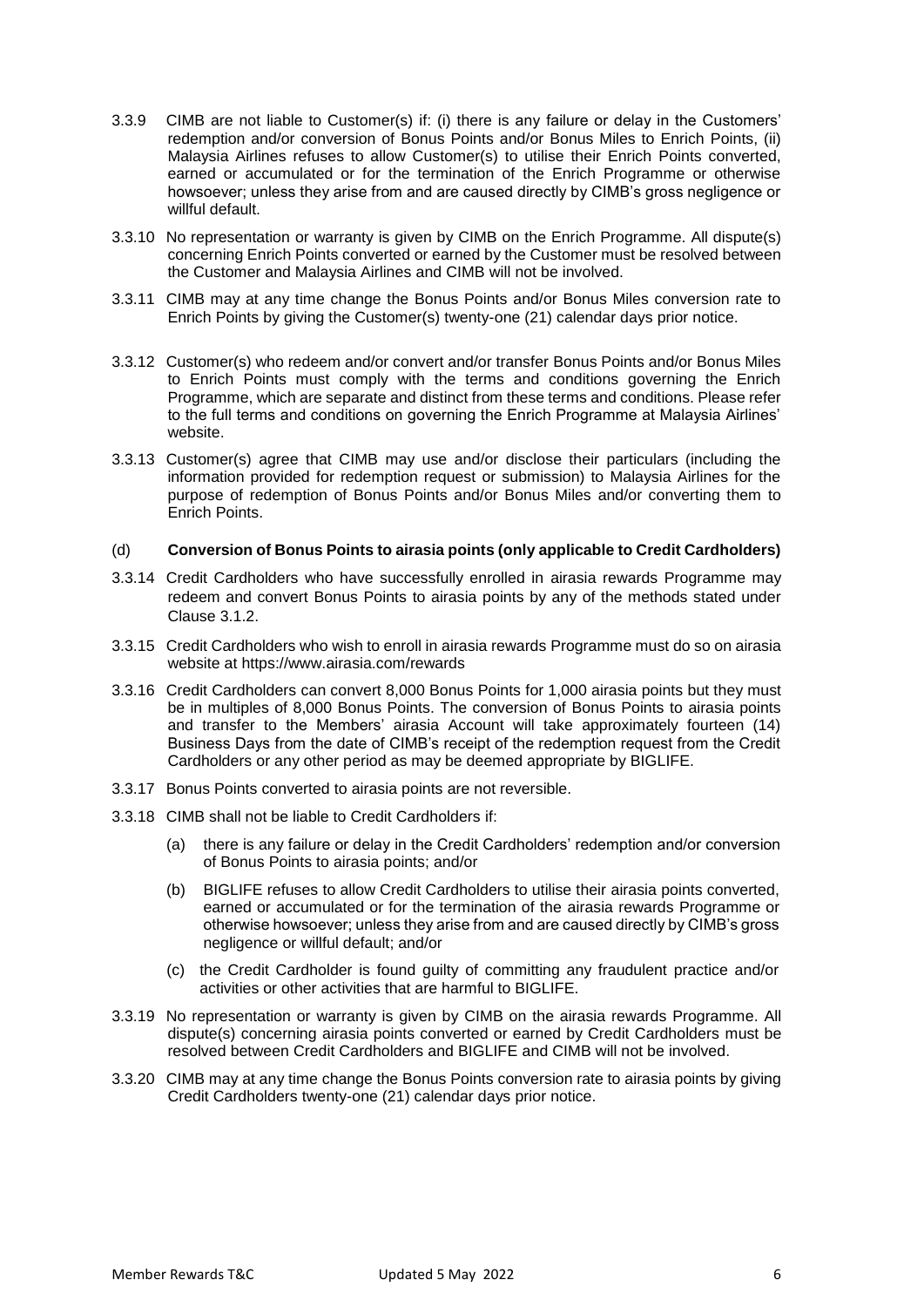- 3.3.21 Credit Cardholders agree that CIMB may use and/or disclose their particulars (including the information provided in the redemption request or submission) to BIGLIFE for the purpose of redemption of Bonus Points and/or converting them to airasia points.
- 3.3.22 Credit Cardholders who redeem and/or convert and/or transfer Bonus Points to airasia points must comply with the terms and conditions governing the airasia rewards Programme, which are distinct and separate from these terms and conditions. Please refer to the full terms and conditions on airasia rewards Programme at airasia website.
- 3.3.23 Usage of airasia points is subject to the airasia membership Terms and Conditions, available at airasia website.

#### (e) **Conversion of Bonus Points to partners' miles/points under the Points Transfer Partners Programme (only applicable to Credit Cardholders)**

- 3.3.24 Credit Cardholders who have enrolled under any loyalty programmes may redeem and convert their Bonus Points to partners' miles/points under the Points Transfer Partners Programme by any of the methods stated under Clause 3.1.2.
- 3.3.25 The loyalty programme membership number and name of the principal Credit Cardholder provided to CIMB when requesting to redeem and convert Bonus Points to partners' miles/points under the Points Transfer Partners Programme must match those on file under the loyalty programmes. Any difference between the details provided to CIMB and those on file with the loyalty programmes can cause delays and/or prevent the redemption and conversion of Bonus Points.
- 3.3.26 Bonus Points redeemed and converted to partners' miles/points under the Points Transfer Partners Programme are not reversible.
- 3.3.27 Credit Cardholders are responsible for checking their own membership accounts under the loyalty programmes to ensure the partners' miles/points arising from the redemption and conversion of Bonus Points have been credited to their membership account.
- 3.3.28 CIMB is not liable to Credit Cardholders if: (i) there is any failure or delay in the Credit Cardholders' redemption and/or conversion of Bonus Points to partners' miles / points under the Points Transfer Partners Programme, (ii) the relevant loyalty programmes under the Points Transfer Partners Programme refuse to allow Credit Cardholders to utilise their partners' miles/points which have been redeemed or accumulated or for the termination of the loyalty programmes or otherwise howsoever; unless they arise from and are caused directly by CIMB's gross negligence or willful default.
- 3.3.29 No representation or warranty is given by CIMB in relation to the partner's miles/points redeemed under the Points Transfer Partners Programme. All enquiries and dispute(s) concerning the partners' miles/points redeemed by the Credit Cardholders and the Credit Cardholder's membership account under the loyalty programmes must be resolved directly between the Credit Cardholder and the relevant partners and/ or the operator of the loyalty programmes and CIMB will not be involved.
- 3.3.30 Credit Cardholders who redeem and/or convert their Bonus Points to partners' miles/points must comply with the terms and conditions governing the relevant loyalty programmes, which are separate and distinct from these terms and conditions. Please refer to the full terms and conditions governing the loyalty programmes at their respective websites.
- 3.3.31 Credit Cardholders authorise and agree that CIMB may use and/or disclose their particulars (including the information provided for redemption of Bonus Points ) to KALIGO EXCHANGE PTE LTD (201702525N – Registered in Singapore) and TRI E MARKETING SDN BHD (825150M) and their employees and agents who are administering the Points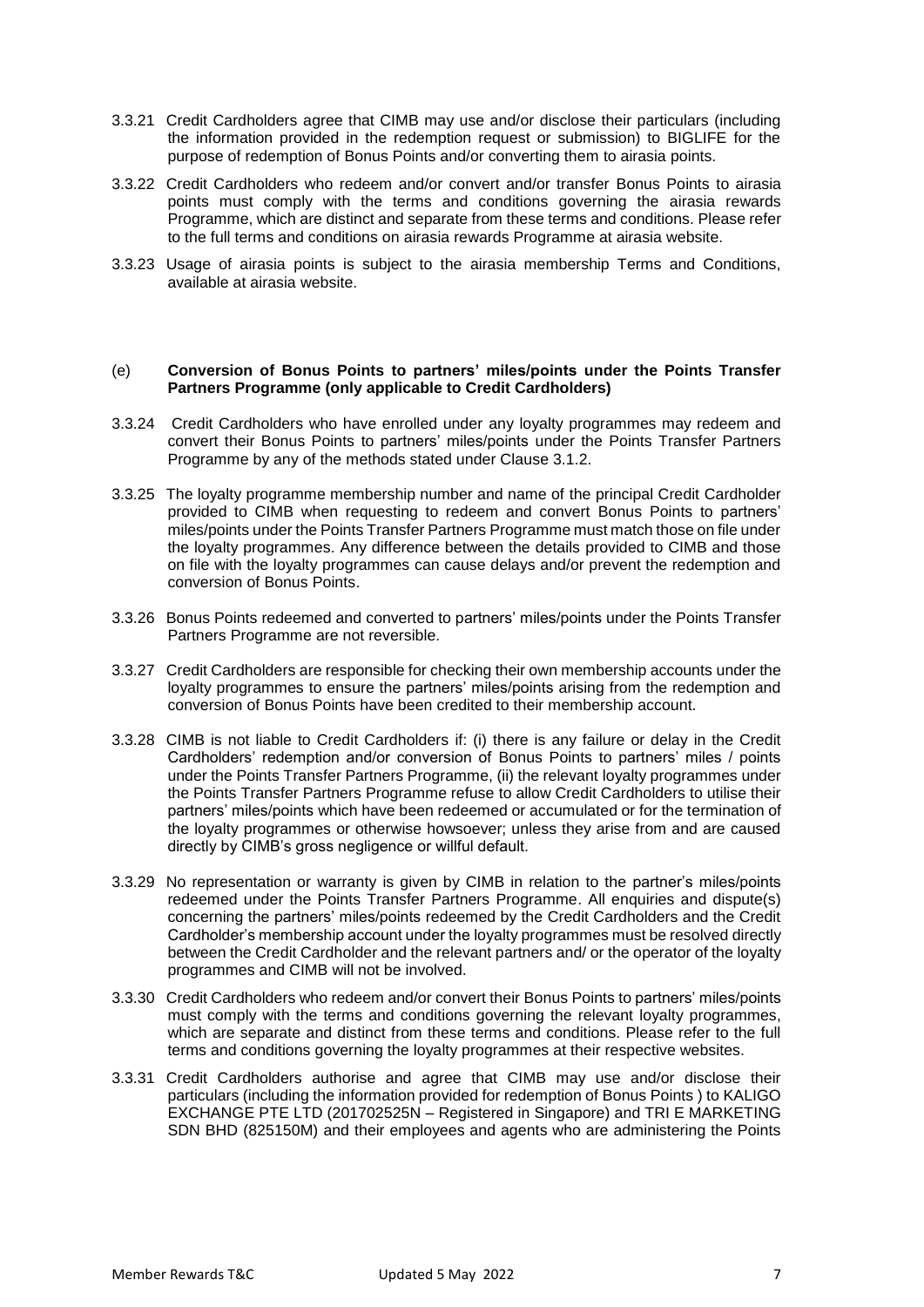Transfer Partners Programme; the relevant partners and/ or the operator of the loyalty programmes to facilitate the redemption and conversion of Bonus Points to partners' miles/points under the Points Transfer Partners Programme.

- 3.3.32 Credit Cardholders must redeem a minimum of 1,000 partners' miles/points and in multiples of 1,000 partners' miles/points under the Points Transfer Partners Programme.
- 3.3.33 CIMB may at any time change the Bonus Points conversion rate for partners' miles/points under the Points Transfer Partners Programme by giving Credit Cardholders twenty-one (21) calendar days prior notice.
- 3.3.34 If any relevant loyalty progammes under the Points Transfer Partners Programme are cancelled, suspended or altered in any way which is detrimental to CIMB or the Credit Cardholder(s), the Credit Cardholder(s) shall bear the loss suffered on the Credit Cardholder(s)' unredeemed partners' miles/points which were converted from Bonus Points. CIMB will not be able to assist the Credit Cardholder(s) to get any money or credit back in relation to the unredeemed or unutilized partners' miles/points.

## **3.4 DELIVERY**

- 3.4.1 Delivery of Gifts (excluding partners' miles/points transfer, cashback, annual fee and service tax waiver(s)) will be made to the Customer's billing address, or the address furnished by the Customer(s) in his/her redemption request.
- 3.4.2 Delivery of Gifts will not be made to any of the following:- P.O. Box addresses, Free Trade Zone addresses, addresses not serviced by courier providers, addresses outside Malaysia or CIMB branches.
- 3.4.3 Gifts will be delivered to Customer(s) within fourteen (14) Business Days after CIMB's receipt of the Customers' completed redemption request.
- 3.4.4 The recipient of the Gifts must produce an identification document to the delivery personnel; failing which, the delivery personnel have the right to refuse delivery and will return the Gift to CIMB designated as being "unclaimed".
- 3.4.5 Receipt of the delivery of Gifts and satisfaction of its physical condition must be acknowledged in writing by any occupant/recipient at the address of delivery and if the delivery address is an office address, by any member/recipient at the office. Such acknowledgement shall be deemed to be the acknowledgement by the Customer(s) and CIMB assumes no responsibility thereafter.
- 3.4.6 All goods and services supplied will be covered by the manufacturers or suppliers under their normal terms of business. Except where the law provides otherwise, CIMB will not be responsible for the quality or suitability of the goods or services or for any delay in delivery.
- 3.4.7 For redirection of delivery addresses at the Customer's request, the Customer agrees to be charged a service charge of RM10.00 per item and authorises CIMB to debit this service charge from the Customer's debit card or credit card accounts or any other CIMB account maintained with CIMB.
- 3.4.8 Delivery of e-vouchers redemption will be via e-mail address furnished by the Credit Cardholder in the redemption request. Delivery of e-vouchers redeemed with banking points (non Credit Cardholders) will be via mail to the address furnished by the Customer(s) in the redemption request.

## **3.5 OTHER CONDITIONS WITH REGARD TO THE MEMBER REWARDS CATALOGUE**

3.5.1 The Gifts offered under the Member Rewards Catalogue published annually are only valid for the period as stated in the Member Rewards Catalogue or such other extended period as notified by CIMB. Customer(s) are advised to log on to CIMB website at [https://rewards.cimbbank.com.my](https://rewards.cimbbank.com.my/) to view the current Member Rewards Catalogue and the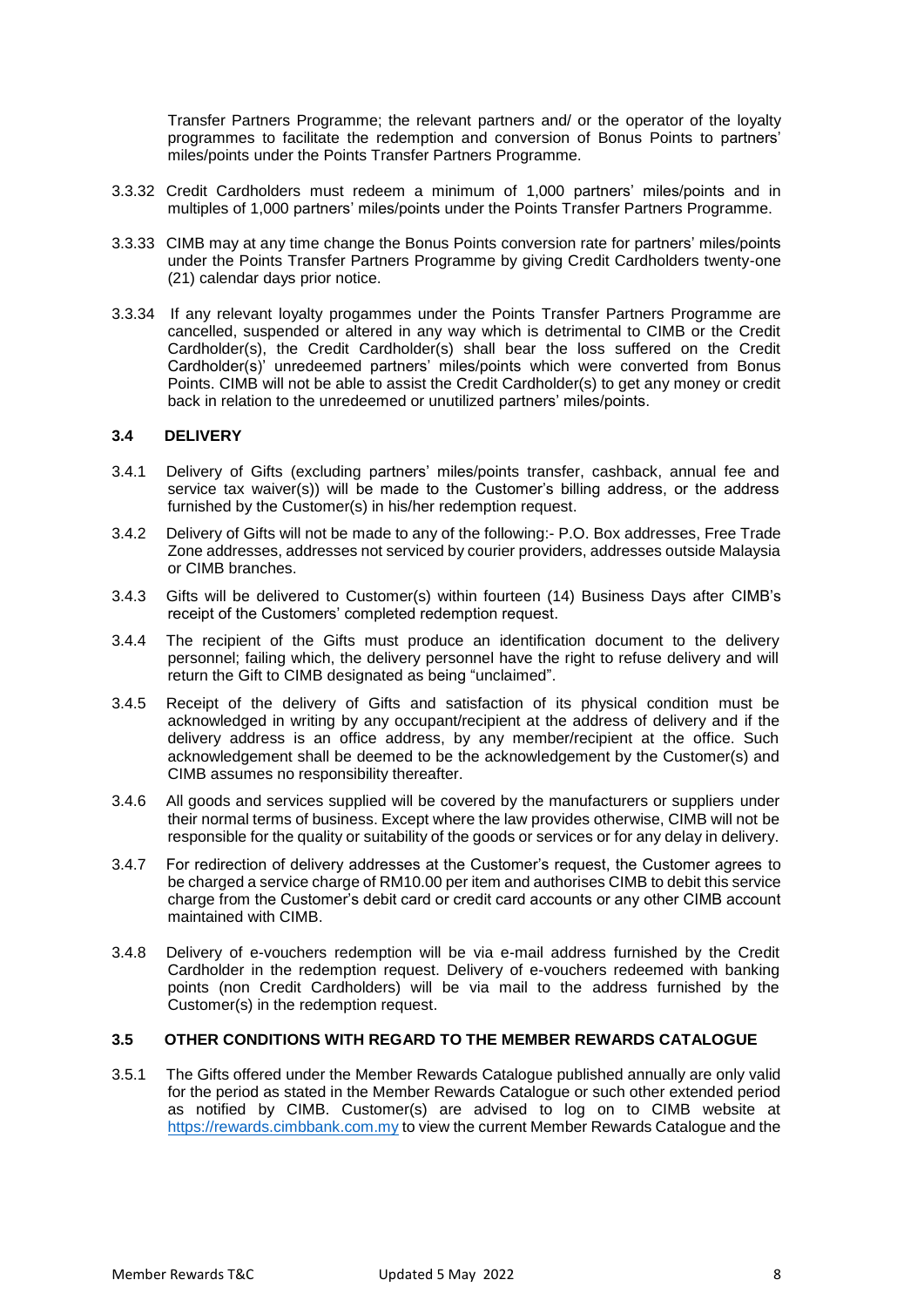latest Gifts which may be added from time to time during this period by CIMB for the Customer's redemption.

- 3.5.2 Customer(s) are not allowed to collect Gifts from any CIMB branches.
- 3.5.3 All Gifts redeemed will have to be sent to Customer(s) at their address as specified in Clause 3.4.1 or 3.4.8.
- 3.5.4 If the Gift is returned undelivered to CIMB because there is no one at the address to acknowledge receipt of the Gift, CIMB may (but is not obliged to) re-send or redeliver the abovementioned Gift to the Customer(s) provided that the cost incurred in resending the said Gift is paid for by the Customers.
- 3.5.5 If CIMB tries to redeliver the Gift and again the Gift is returned undelivered, CIMB will not try to deliver the said Gift again after the failed second attempt of delivery.
- 3.5.6 If the Customer does not provide CIMB a valid address to accept delivery of the Gift within thirty (30) Business Days from the date the Gift is returned undelivered to CIMB, the Gift and the Bonus Points used to redeem the said Gift shall be deemed forfeited and CIMB shall not be obliged to reinstate such Bonus Points to the Customer.
- 3.5.7 Any accessories/props/equipments shown together with Gifts in any pictures are for decorative purposes only and are not included.

# **Part B – PAY WITH BONUS POINTS**

## 4. **PAY WITH BONUS POINTS**

- 4.1 Principal Cardholders may use accumulated Bonus Points to redeem any Gift at any participating merchants daily until 10p.m. unless otherwise specified by the participating merchant.
- 4.2 The conversion rate is 400 Bonus Points = Ringgit Malaysia (RM) 1.00 and the Bank may change the conversion rate any time by giving the principal Cardholders twenty-one (21) calendar days' prior notice.
- 4.3 The minimum number of points that can be redeemed is 400 Bonus Points or RM1.00 or multiples thereof.
- 4.4 A Gift can be redeemed in full using Bonus Points or partially with Bonus Points and the balance paid in RM by credit card or debit card. Payment of the balance value by credit card or debit card earns Bonus Points but redemption of Gifts using points does not earn Bonus Points.
- 4.5 Redemption and purchase transactions must be confirmed by the principal Cardholder by signing on the credit card or debit card slip or any other slip provided by the Merchants.
- 4.6 For the full list of the selected participating merchants, please refer to [https://www.cimb.com.my/memberrewards.](https://www.cimb.com.my/memberrewards)

## **GENERAL TERMS AND CONDITIONS**

#### 5. **OTHER CONDITIONS WITH REGARD TO THIS PROGRAMME**

- 5.1 Bonus Points and Bonus Miles cannot be transferred to or redeemed for the benefit of any third party. CIMB will not entertain any requests to transfer or combine Bonus Points and Bonus Miles earned between different individuals.
- 5.2 Bonus Points used to redeem any Gift and/or Points/Miles Transfer Rewards is deemed utilized.
- 5.3 Bonus Points and Bonus Miles earned do not have any cash or monetary value and are not convertible to cash.
- 5.4 Gifts redeemed cannot be returned or exchanged.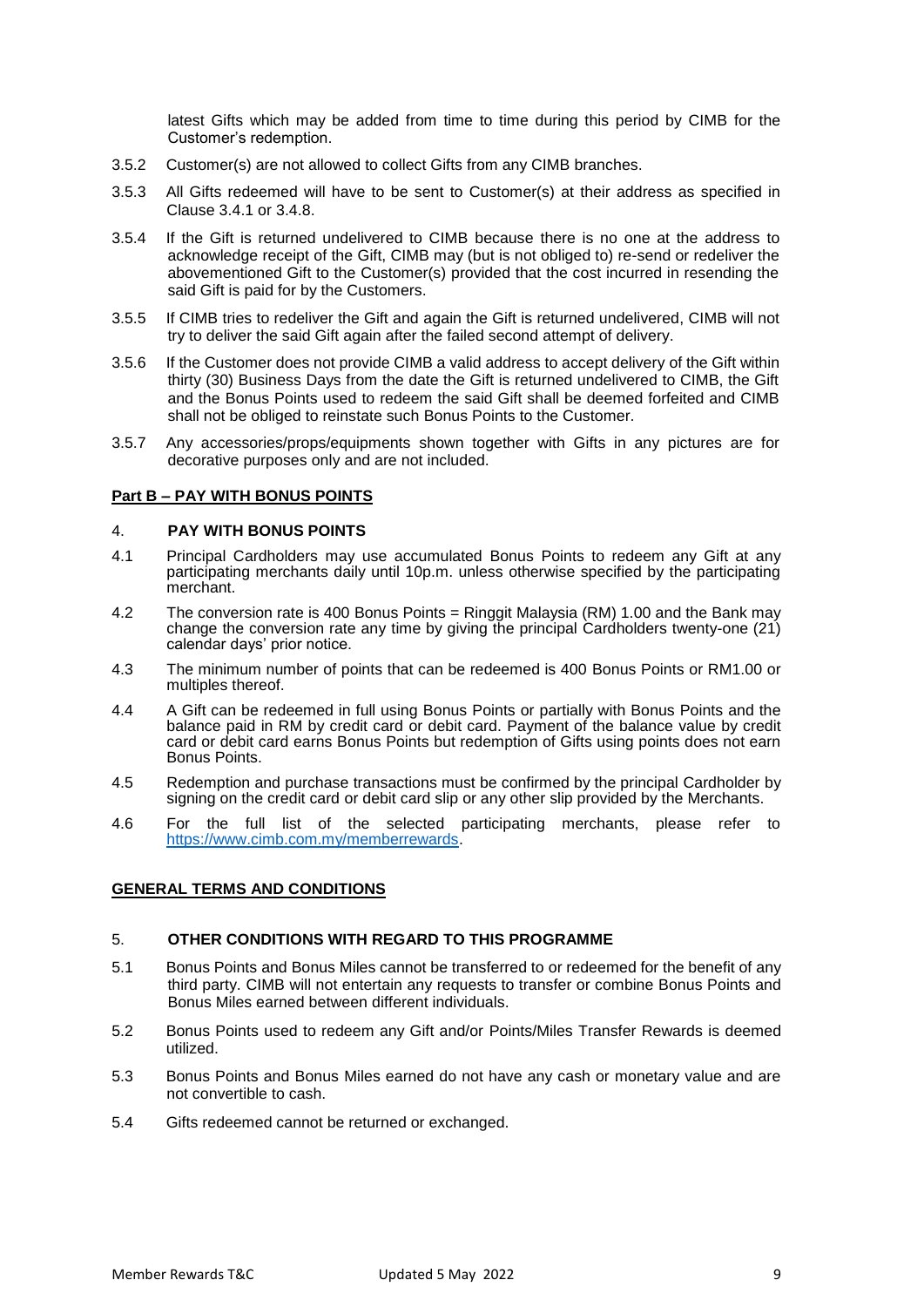- 5.5 Customer(s) acknowledge and agree that there is **no** "Trial Period" for Gifts redeemed.
- 5.6 Customer(s) consent and authorize CIMB to use and/or disclose Customers' particulars to any third party, including participating Merchants/suppliers and courier providers, for the purposes of this Programme. Disclosure shall be limited to the Customer's name, address, telephone number, email address and relevant membership number (where applicable) for the purposes of this Programme. This clause shall be without prejudice to the consent and authorization for disclosure under Clause 3.3.31 in relation to the Points Transfer Partners Programme.
- 5.7 CIMB is not responsible for any physical injury, death, claims, losses, costs, expenses, damages or embarrassment suffered by Customer(s) or any other party, of whatever nature resulting from the Gift redemption, Points/Miles Transfer Rewards, purchase or the use of either products or services offered under this Programme.
- 5.8 CIMB shall not be responsible for Customers' tax liability arising from the use of the Bonus Points and/or the redemption of Gift(s). Customer(s) are responsible for paying this tax liability. Any taxes or charges imposed by any relevant authorities/service establishments/suppliers on the use of Bonus Points or redemption of Gifts must also be borne by the Customers.
- 5.9 Any dispute concerning the Gifts received under this Programme must be resolved directly between the Customer(s) and the supplier/Merchant without recourse to CIMB and CIMB will not be involved.
- 5.10 Vouchers redeemed cannot be encashed or used with other discount coupons and privilege cards. These Vouchers must be used before the expiry date printed on them and are subject to terms and conditions contained as determined by the Merchant. If the Vouchers are not used before the expiry date, they will be useless. Expired Vouchers will not be replaced and CIMB will also not replace lost or stolen Vouchers.
- 5.11 The terms and conditions of use of the Vouchers are determined solely by the Merchants. Any disputes arising under the terms and conditions of the Vouchers must be resolved directly between the Customer(s) and the supplier/Merchant without recourse to CIMB and CIMB will not be involved. CIMB will not cancel the redemption of Vouchers arising from any such dispute.
- 5.12 If the Voucher is in the form of a cash Voucher(s), the Customer(s) can use the debit card or credit card to pay the difference to the Merchant if the value of the purchase exceeds the cash value of the Voucher(s). Partial unused value of the cash Voucher(s) will not be refunded.
- 5.13 Issuance of dining vouchers does not mean it comes with a reservation with the relevant Merchant. Customer(s) have to make their own reservations with Merchants and inform Merchants of the voucher(s) they are going to redeem. Merchants may impose further terms and conditions on the dining vouchers which the Customer(s) must comply with.
- 5.14 Use of Gift Voucher(s) are restricted to participating outlets listed on the Voucher(s) or the Member Rewards Catalogue.
- 5.15 CIMB will not replace or assist the Customer(s) by placing a hold or freeze status on any misplaced, lost or stolen products and/or services and/or Voucher(s) which have been delivered to Customer(s) unless the same has been lost by CIMB or their courier service or if the loss is caused directly by CIMB's gross negligence or willful default.
- 5.16 Redeemed Gifts and/or Points/Miles Transfer Rewards are not exchangeable for any other products and/or services, are not refundable, not replaceable and not transferable for cash or credit under any circumstances.
- 5.17 Suspected or actual fraud and/or suspected or actual abuse relating to the accumulation of Bonus Points and Bonus Miles in this Programme, or redemption of Gifts and Points/Miles Transfer Rewards may result in forfeiture of accumulated Bonus Points and Bonus Miles as well as cancellation of Customers' participation in this Programme.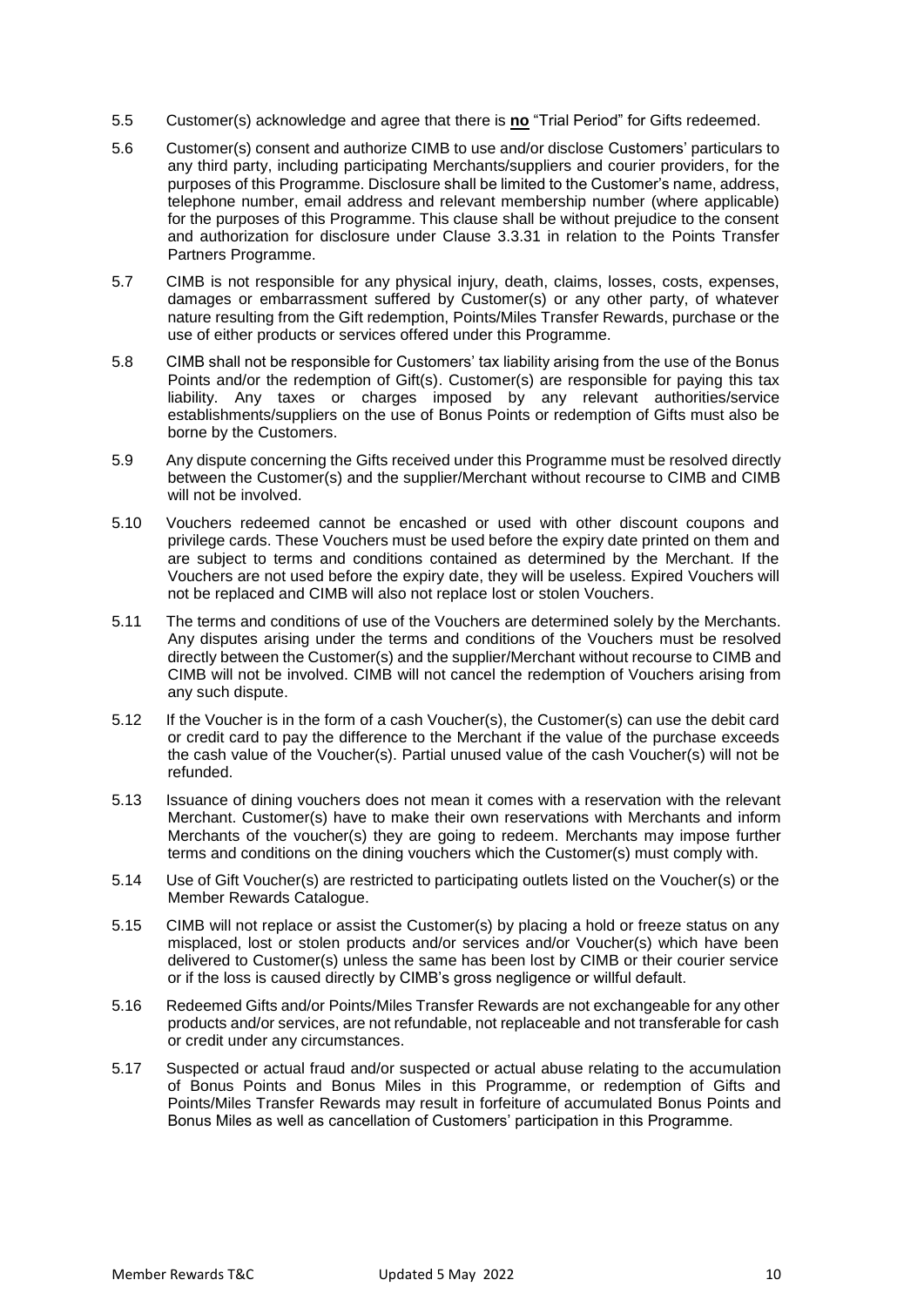- 5.18 By participating in this Programme, Customer(s)agree to be bound by these terms and conditions and agree that any uncertainty regarding the eligibility of a Customer for this Programme including the determination of Bonus Points and Bonus Miles earned or accumulated and entitlement to redeem the Gift and/or Points/Miles Transfer Rewards will be determined solely by CIMB whose decision shall be final and conclusive, unless there is manifest error.
- 5.19 CIMB expressly excludes all representations, warranties, or endorsements, express or implied, written or oral, including but not limited to any warranty of quality, merchantability or fitness for a particular purpose in respect of the Gifts.
- 5.20 CIMB is not responsible for technical failures, intervention, interruptions and/or electronic or human error in the administration and/or processing of this Programme and/or the determination of the Customers' eligibility and/or entitlement for the Bonus Points and Bonus Miles unless they arise from and are caused directly by CIMB's gross negligence or willful default.
- 5.21 CIMB will not be liable for any loss, damage howsoever arising from or related to this Programme unless they arise from and are caused directly by CIMB's gross negligence or willful default.
- 5.22 The Customer agrees to indemnify and hold CIMB harmless against any claim by any third party and against any loss, damage, cost or expense (including solicitors' fees and costs) suffered by CIMB in connection with this Programme, unless caused directly by CIMB's gross negligence or willful default.
- 5.23 Customer(s) must review the Bonus Points and Bonus Miles transactions set out in the monthly statement and/or the monthly Preferred/Prime Consolidated statement sent by email or post to Customer(s) and/or made available online via CIMB Clicks. Any errors whatsoever relating to the Bonus Points and Bonus Miles computed and/or awarded by CIMB must be notified to CIMB in writing within fourteen (14) calendar days from the date the statement is posted online and/or the date of the monthly statement and/or the monthly Preferred/Prime Consolidated statement , failing which all entries in the statement made available online and/or contained in the monthly statement and/or Preferred/ Prime Consolidated statement shall be deemed to be final, conclusive and binding on the Customer.
- 5.24 Customer(s) must make sure they have enough Bonus Points and Bonus Miles from their most recent statement before they make any redemption request. If a redemption request is made and the Customer does not have enough Bonus Points or Bonus Miles or the redemption request form is incomplete and not capable of being processed, the redemption request shall be cancelled by CIMB.
- 5.25 CIMB's failure to enforce any of these terms and conditions does not constitute a waiver of CIMB's rights.
- 5.26 CIMB may, with prior written notice to the Customer(s), assign and/or transfer its rights, benefits and/or obligations under these terms and conditions, provided such assignment and/or transfer does not materially and adversely affect the Customer(s)' rights under these terms and conditions.
- 5.27 These terms and conditions shall be governed by and construed in accordance with the laws of Malaysia and and any disputes arising from them shall be heard by the Courts of Malaysia.
- 5.28 If the Customer has any complaints related to this Programme, Customer(s) may contact CIMB's Customer Resolution Unit at the following address, telephone number and email address (or such other address, telephone number and email address which CIMB notified to the Customer): CIMB Bank Berhad / CIMB Islamic Bank Berhad, Customer Resolution Unit (CRU), P.O. Box 10338, GPO Kuala Lumpur, 50710 Wilayah Persekutuan / Tel: 603 6204 7788 / e-mail address: [cru@cimb.com.](mailto:cru@cimb.com)

## 6. **NOTICES**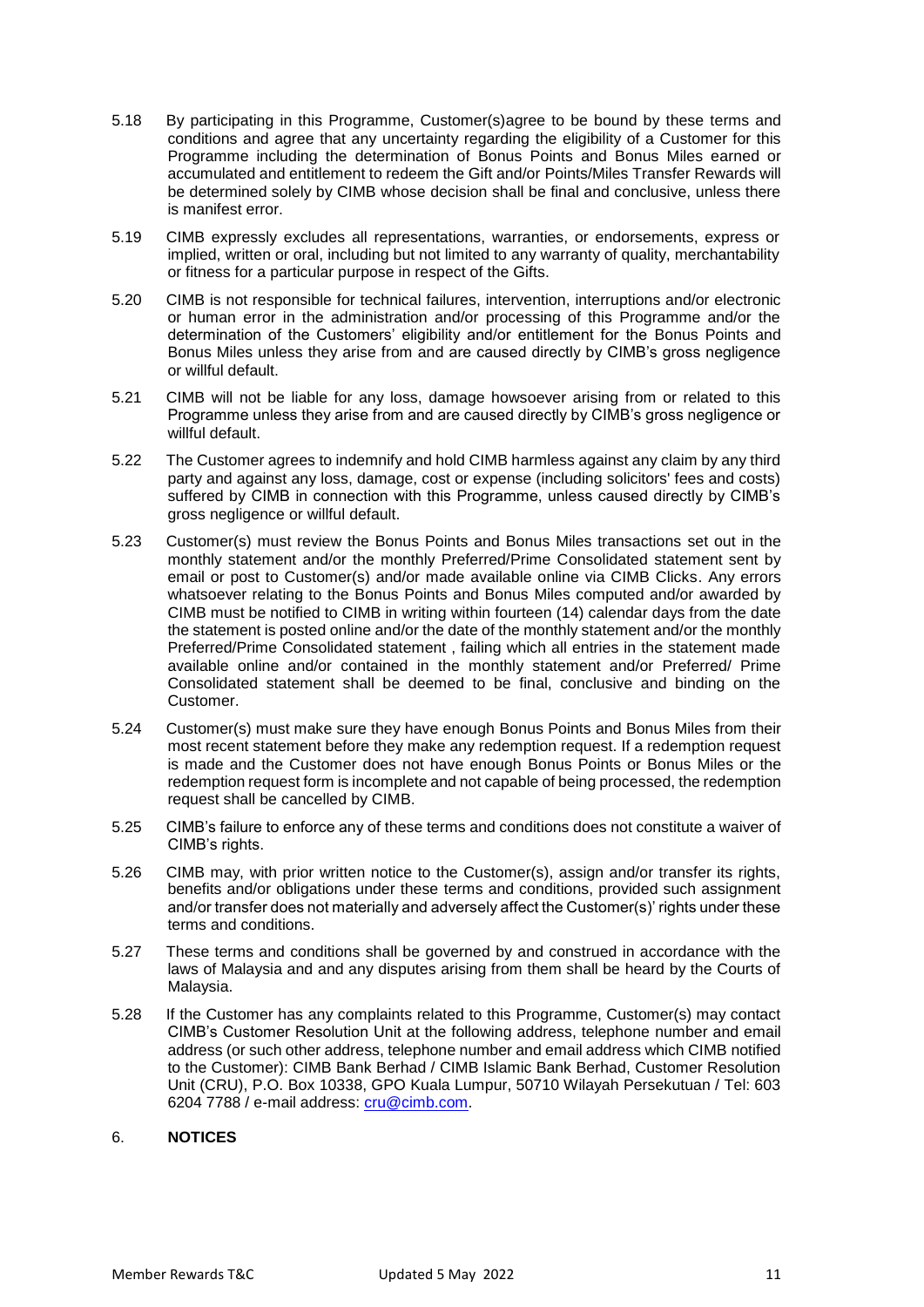- 6.1 Unless otherwise expressly stated in these terms and conditions, CIMB may give notices and issue communications:-
	- (a) By Advice of Receipt (A.R) registered post to the Customer(s) last address in CIMB's records; or
	- (b) By ordinary post to the Customers' last address in CIMB's records; or
	- (c) By e-mail or other forms of instantaneous communication (including SMS, Clicks Messenger, Whatsapp) to the Customers' last known contact number, mobile number or e-mail address in CIMB's records; or
	- (d) By displaying at CIMB's premises, including those of its branches; or
	- (e) By displaying on the screen upon access to CIMB's website(s), such as
		- $\Box$ [www.cimb.com.my;](http://www.cimb.com.my/)
		- [www.cimbclicks.com.my;](http://www.cimbclicks.com.my/)
		- [www.cimbpreferred.com.my;](http://www.cimbpreferred.com.my/) or
	- (f) By any other manner as CIMB deems fit.
- 6.2 All notices and communications sent by CIMB to Customers, shall, unless otherwise specified herein or in the said notice or communication, be deemed to have been received and effective, as follows:-
	- (a) If by A.R registered post; upon receipt of a duly signed A.R card;
	- (b) If by ordinary post, seven (7) calendar days after the date of posting;
	- (c) If by e-mail or other instantaneous communication (including SMS, Clicks Messenger, Whatsapp), when despatched; and
	- (d) If by display (whether at CIMB's premises or on CIMB's website) upon such display being made.

## 7. **VARIATION OF RULES**

- 7.1 CIMB may suspend or cancel this Programme by giving the Customer(s) twenty-one (21) calendar days prior notice. Suspension or cancellation does not entitle any of the Customer(s) to any claim or compensation.
- 7.2 CIMB may vary (whether by modifying, adding to, deleting from or otherwise amending) ("**the Amendment**") any of these terms and conditions by giving the Customer(s) at least twenty-one (21) calendar days' notice before the Amendment is effective. Notice of the Amendment may be given in any of the ways stated in Clause 6.1. The Amendment shall be effective on the date specified by CIMB in the notification.
- 7.3 These terms and conditions are in addition to the CIMB's Debit Card Terms and Conditions, CIMB's Credit Card Terms and Conditions, CIMB Preferred Terms and Conditions, CIMB Prime Terms and Conditions, and CIMB@Work Terms and Conditions for Employees applicable to the Customers. If there is any inconsistency between these terms and conditions and the aforesaid other terms and conditions, these terms and conditions shall prevail in so far as they relate to this Programme but not otherwise.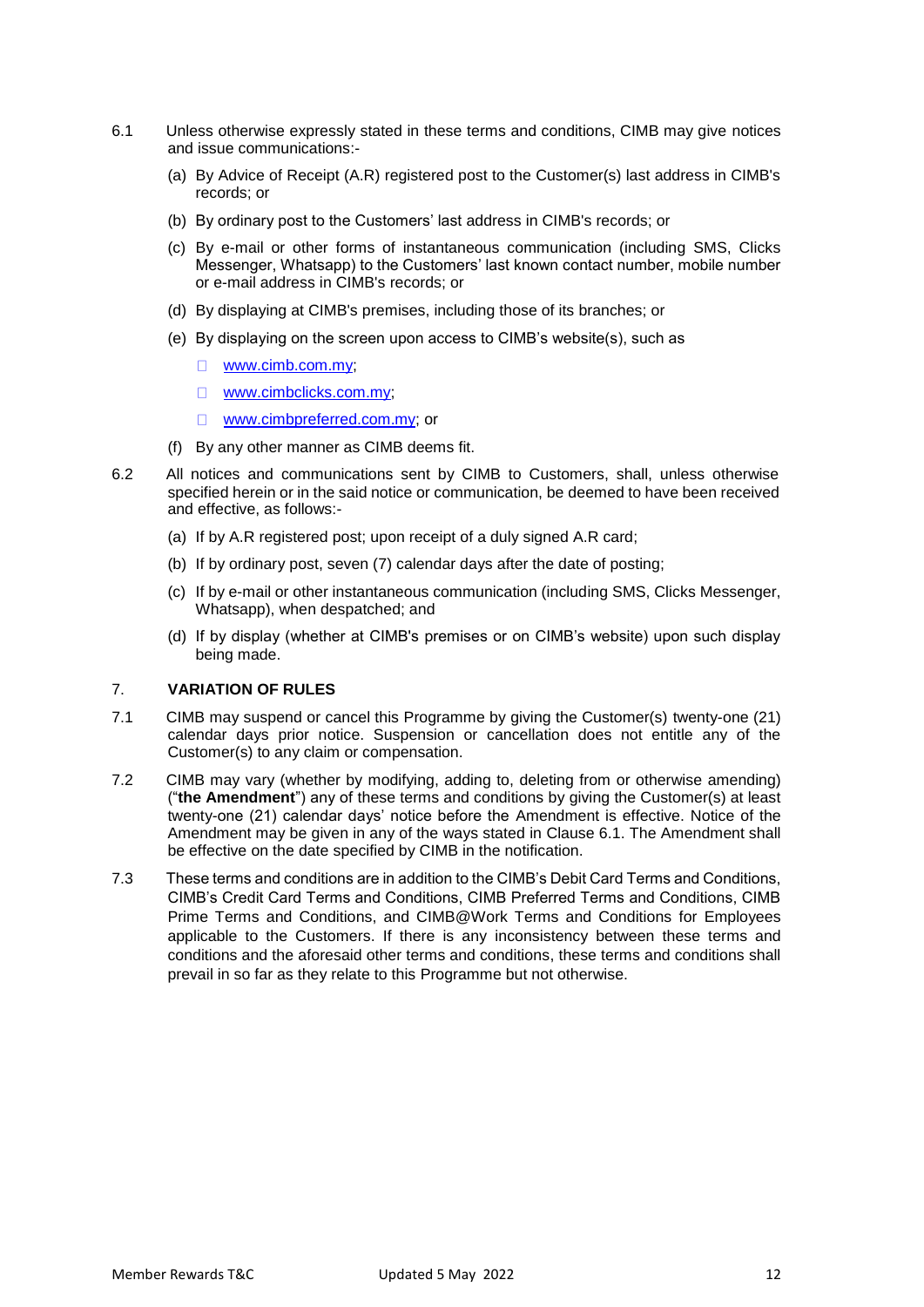## **SCHEDULE**

## **ELIGIBILITY CRITERIA, BONUS POINTS EARNED AND VALIDITY**

**Section 1**

**Member Rewards Catalogue for:**

- **(a) Credit Cardholders; and**
- **(b) Debit Cardholders**

**Pay with Bonus Points for:**

- **(a) Credit Cardholders; and**
- **(b) Debit Cardholders**

| (A)             | Eligibility 1. | Only a <b>principal</b> Cardholder is allowed to redeem their Bonus Points |
|-----------------|----------------|----------------------------------------------------------------------------|
| <b>Criteria</b> |                | from the Member Rewards Catalogue.                                         |

- 2. Credit Cardholders whose credit card account that is/are cancelled or suspended or in arrears or over limit are not eligible to make any redemption. All credit card accounts must be in good order before any Gift and Points/Miles Transfer Rewards is released and CIMB may decline any redemption or release redeemed items if any of the credit card accounts are in arrears/over limit/cancelled/suspended.
- 3. Debit Cardholders with a Designated Account linked to the debit card must be valid and in good standing and not overdrawn (if the Debit Cardholders have an overdraft facility). If CIMB is of the opinion that any Debit Cardholders' account has been opened fraudulently CIMB may refuse to allow any redemption of Bonus Points.
- 4. Redemption of Bonus Points that have been accumulated in both the principal Cardholder's credit card account and supplementary Cardholder's credit card account or in the Designated Account linked to the debit card, can only be made by the principal Cardholder.
- **(B) Bonus Points Earned** 1. Bonus Points are awarded to the Cardholders based on the total Ringgit Malaysia (RM) amount of retail spending transaction (within and outside Malaysia) charged to the Cardholder's credit card and debit card which is reflected on the Cardholder's credit card and debit card account statement respectively.
	- 1.1 For Platinum/ Platinum-i Credit Card/ Visa SIGNATURE/ Preferred Visa INFINITE/ Visa INFINITE/ Visa INFINITE-i/ Merchant Credit Card/ Debit Card/ World Mastercard, every:-
	- (a) RM1.00 spent (within and outside Malaysia) charged to the Credit Cardholder's credit card (Platinum/ Platinum-i) and reflected on the statement will earn one (1) Bonus Point;
	- (b) RM1.00 spent charged to the Credit Cardholder's credit card (Visa SIGNATURE, Preferred Visa INFINITE) and reflected on the statement will earn one (1) Bonus Point for spending in Ringgit Malaysia currency (excluding DCC transactions) and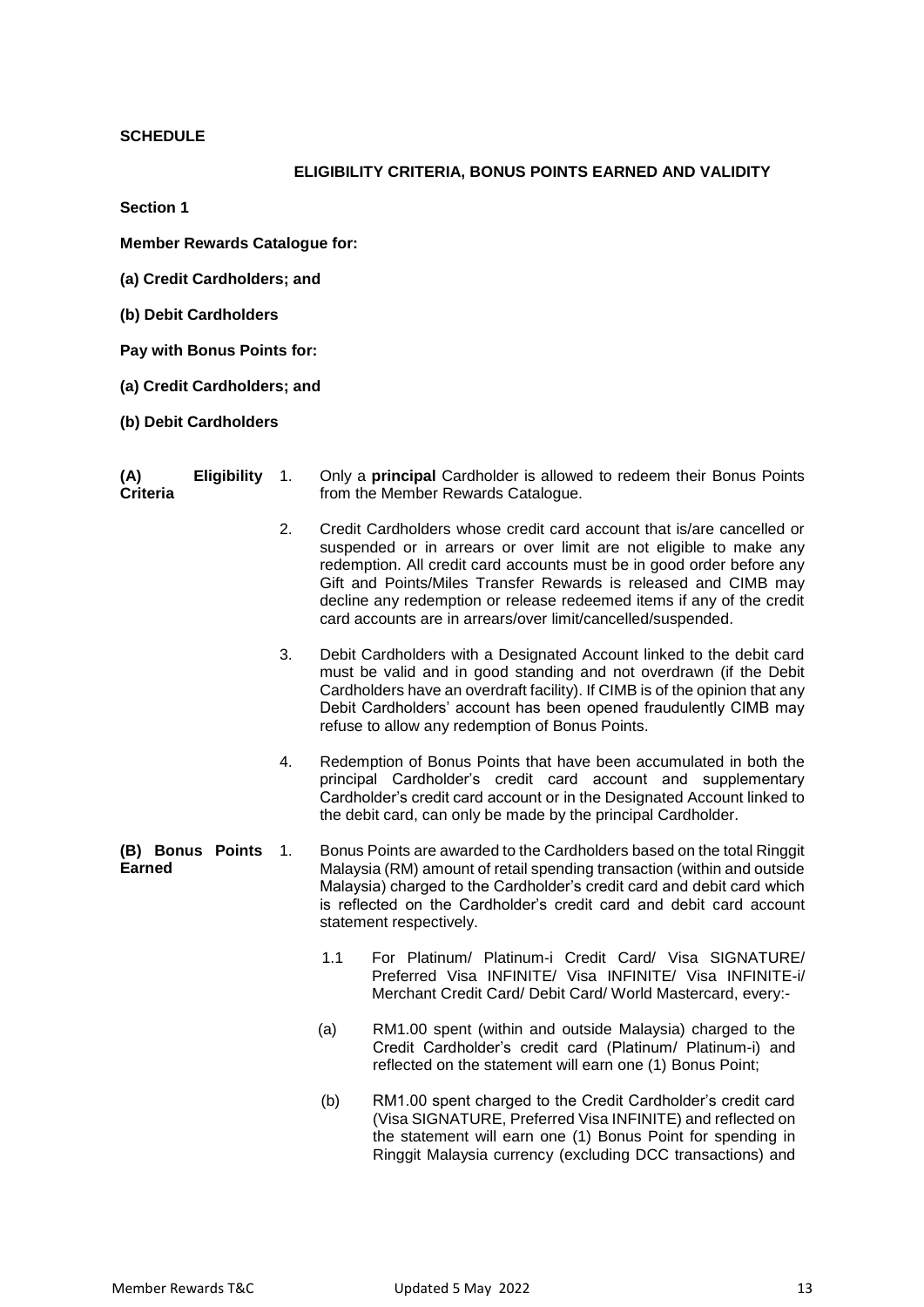two (2) Bonus Points for spending in currency other than Ringgit Malaysia (RM) or DCC transaction;

- (c) RM1.00 charged to the Credit Cardholder's credit card (Visa INFINITE and Visa INFINITE-i) and reflected on the statement will earn five (5) Bonus Points for spending in currency other than Ringgit Malaysia (RM) or DCC transactions, five (5) Bonus Points for dining spending under designated MCC 0743, 0744, 5811, 5812, 5813, 5814, 5921 ("Designated MCC") and one (1) Bonus Points for spending that does not fall under the Designated MCC;
- (d) The multiplier of the Bonus Points awarded for credit card usage with Merchant Credit Card is based on the terms of the Merchant Agreement agreed between CIMB and the Strategic Merchant(s) which shall be stated in the card application form or otherwise made known to the Cardholder;
- (e) Every RM4.00 charged to the Debit Cardholder's debit card and reflected on the statement will earn one (1) Bonus Point; and
- (f) RM1.00 charged to the Credit Cardholder's credit card (World Mastercard) and reflected on the statement will earn five (5) Bonus Points for airline spending under designated MCC 3000 – 3350 and 4511 ("Designated MCC") and one (1) Bonus Point for spending that does not fall under the Designated MCC.
- 1.2 For CIMB e Credit Card, every:-
- (a) RM1.00 spent on online transactions (POS entry mode 01 and 10), e-wallet top up/reload (under MCC 4814, 4784, 4789, 5541, 5542, 5968, 6012, 6540, 7372) for selected e-wallet merchants i.e. GrabPay (Merchant description 'GRABPAY'), Touch'n Go eWallet (Merchant description 'TNG WALLET'), Boost (Merchant description 'BOOST'), BigPay (Merchant description 'BIGPAY') and Setel (Merchant description 'SETEL'); contactless payment (POS entry mode 07); and auto billing transactions charged to the Credit Cardholder's credit card (e Credit Card) and reflected on the statement will earn three (3) Bonus Points everyday (except eDay), twelve (12) Bonus Points on eDay; and
- (b) RM1.00 spent in all other categories that does not fall into 1.2(a) or (c) charged to the Credit Cardholder's credit card (e Credit Card) and reflected on the statement will earn one (1) Bonus Point everyday.
- (c) For the avoidance of doubt, the following transactions are expressly excluded and shall not be treated as eligible retail spending transactions for the purposes of earning Bonus Points under e Credit Card:
	- 1) Airline spend under MCC 3000 3350 and 4511.
	- 2) Insurance transactions under MCC 5960, 6300.
	- 3) Any spend made in the United Kingdom, or in the country which is a member of the European Economic Community (EEC) or European Union (EU) including Austria, Belgium, Bulgaria, Croatia, Cyprus, Czech Republic,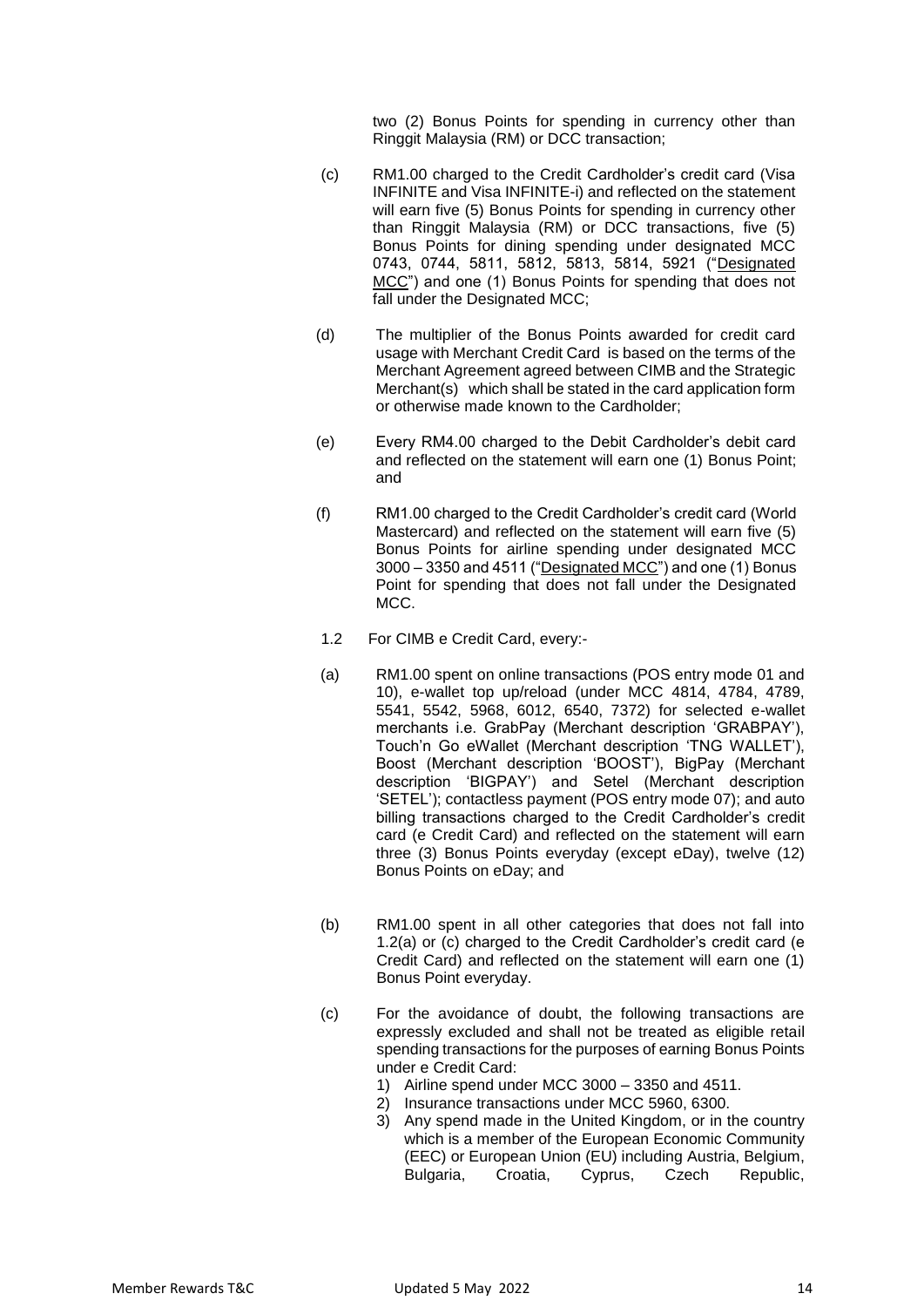Denmark, Estonia, Finland, France, Germany, Greece, Hungary, Ireland, Italy, Latvia, Lithuania, Luxembourg, Malta, Netherlands, Poland, Portugal, Romania, Slovakia, Slovenia, Spain, Sweden, Iceland, Liechtenstein and Norway.

- (d) The maximum Bonus Points awarded under e Credit Card is capped at 20,000 Bonus Points per Cardholder, per statement cycle.
- 1.3 For CIMB Preferred Visa Infinite-i Credit Card ("PVI-i Card"), every: -
- (a) RM1.00 spent charged to the PVI-i Card and reflected on the statement will earn one (1) Bonus Point for spending in Ringgit Malaysia currency (excluding DCC transactions) and two (2) Bonus Points for spending in currency other than Ringgit Malaysia (RM) or DCC transaction ("Base Bonus Points"). Base Bonus Points will be credited into the PVI-i Card account within the same statement cycle.
- (b) PVI-i Cardholder who meets the following conditions:
	- (i) maintains a minimum aggregated total Deposit and/or Investment of Ringgit Malaysia Two Hundred and Fifty Thousand (RM250,000) at all times or such other amount as CIMB may determine from time to time deposited in any deposit account(s) of CIMB and/or invested in any investment product(s) of CIMB under the Principal Cardholder's sole or joint account where the Principal Cardholder is the primary account holder; and
	- (ii) performs Eligible Transaction(s) under the following "Eligible Category Spend":
		- a. "Dining" refers to retail transactions with Merchant Category Code (MCC) 0743, 0744, 5811, 5812, 5813, 5814, 5921.
		- b. "Overseas" refers to retail transactions made in currency other than Ringgit Malaysia (RM) or falls under Dynamic Currency Conversion (DCC).
		- c. "Zakat & Charity" refers to retail transactions made in MCC 8393, 8661, 8398.

shall earn an additional seven (7) Bonus Points for every RM1 spent on Dining and Zakat & Charity and an additional six (6) Bonus Points for every RM1 spent on Overseas charged to the Credit Cardholder's PVI-i Card and reflected in the statement during the Fulfilment Period ("Additional Bonus Points").

(c) For Eligible Category Spend transacted between 16 Dec 2021 until 31 Dec 2021, the Additional Bonus Points will be credited into the PVI-i Card account by 1 April 2022.

> Subsequently, the Additional Bonus Points will be credited into the PVI-i Card account within twelve (12) weeks from the first day of the following month after each Qualifying Quarter as per schedule set out below: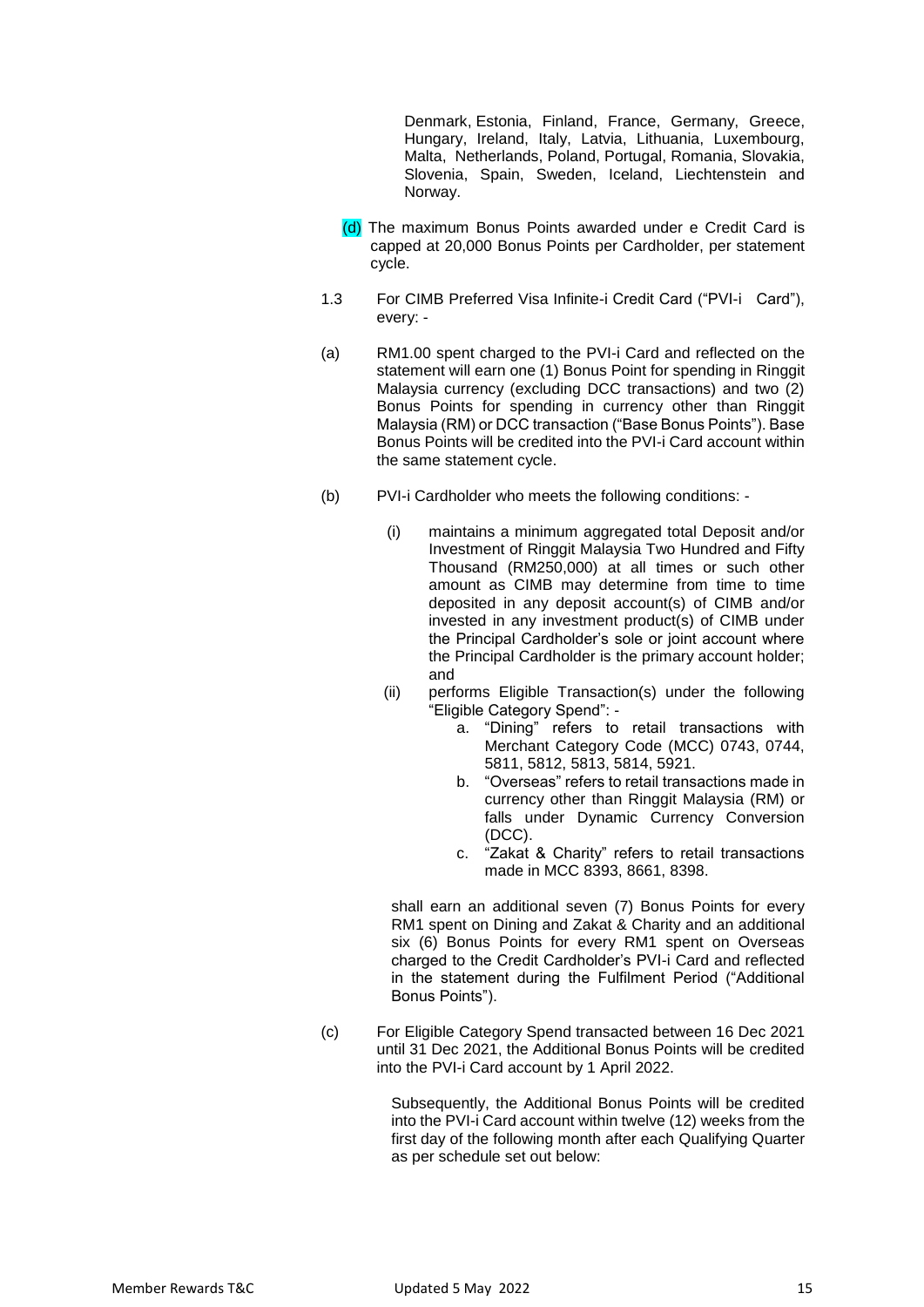| <b>Eligible Category Spend</b><br>during Qualifying<br>Quarter | <b>Fulfilment Period</b>                           |
|----------------------------------------------------------------|----------------------------------------------------|
| January - March                                                | Within 12 weeks from 1<br>April                    |
| April – June                                                   | Within 12 weeks from 1<br>July                     |
| July – September                                               | Within 12 weeks from 1<br>October                  |
| October – December                                             | Within 12 weeks from 1<br>January (following year) |

These Bonus Point rates may be varied by CIMB by giving the Cardholders twenty-one (21) calendar days' prior notice.

- 2. CIMB may forfeit any Bonus Point/Bonus Miles earned if any of the credit card accounts are in arrears/ cancelled/ suspended/ terminated.
- 3. The Bonus Points earned by the Credit Cardholder for the current month statement will be rounded down to the nearest Bonus Point. If any transactions are disputed or alleged to be fraudulent, the Bonus Points earned on such transactions may be reversed or cancelled by CIMB.
- 4. The Bonus Points earned by the Credit Cardholder for the current month statement will not be awarded to Credit Cardholder if the Credit Cardholder fails to make the minimum payment due by the payment due date as stated in the Credit Cardholder's previous month statement.
- 5. Retail spending transaction shall mean purchase transactions for goods and services including online purchases for goods and services incurred for personal consumption and not for business purposes and shall not include betting or gaming transactions. For the avoidance of doubt the following transactions shall also not be treated as eligible retail spending transactions for the purposes of earning Bonus Points:-
	- (a) Cash advances, cash withdrawals, cash deposits and/or betting or gaming transactions;
	- (b) Retail transactions in respect of purchases of petrol, diesel and any other purchases made at the petrol kiosk;
	- (c) Retail transactions which are disputed by the Cardholder;
	- (d) Payment of the annual fees or service charges, delivery charges, cash payments, card replacement fee, government service tax, dispute charges, fraud charges, interest/finance/profit charges/facility charges for CIMB Islamic Credit Card, cash advance fees, processing fees, or any other kind of fees and/or penalties whether imposed by CIMB or otherwise;
	- (e) MyDebit transactions;
	- (f) Instalment payment plan transactions;
	- (g) Auto billing transactions (not applicable to Strategic Card Alliance Programme and e Credit Card);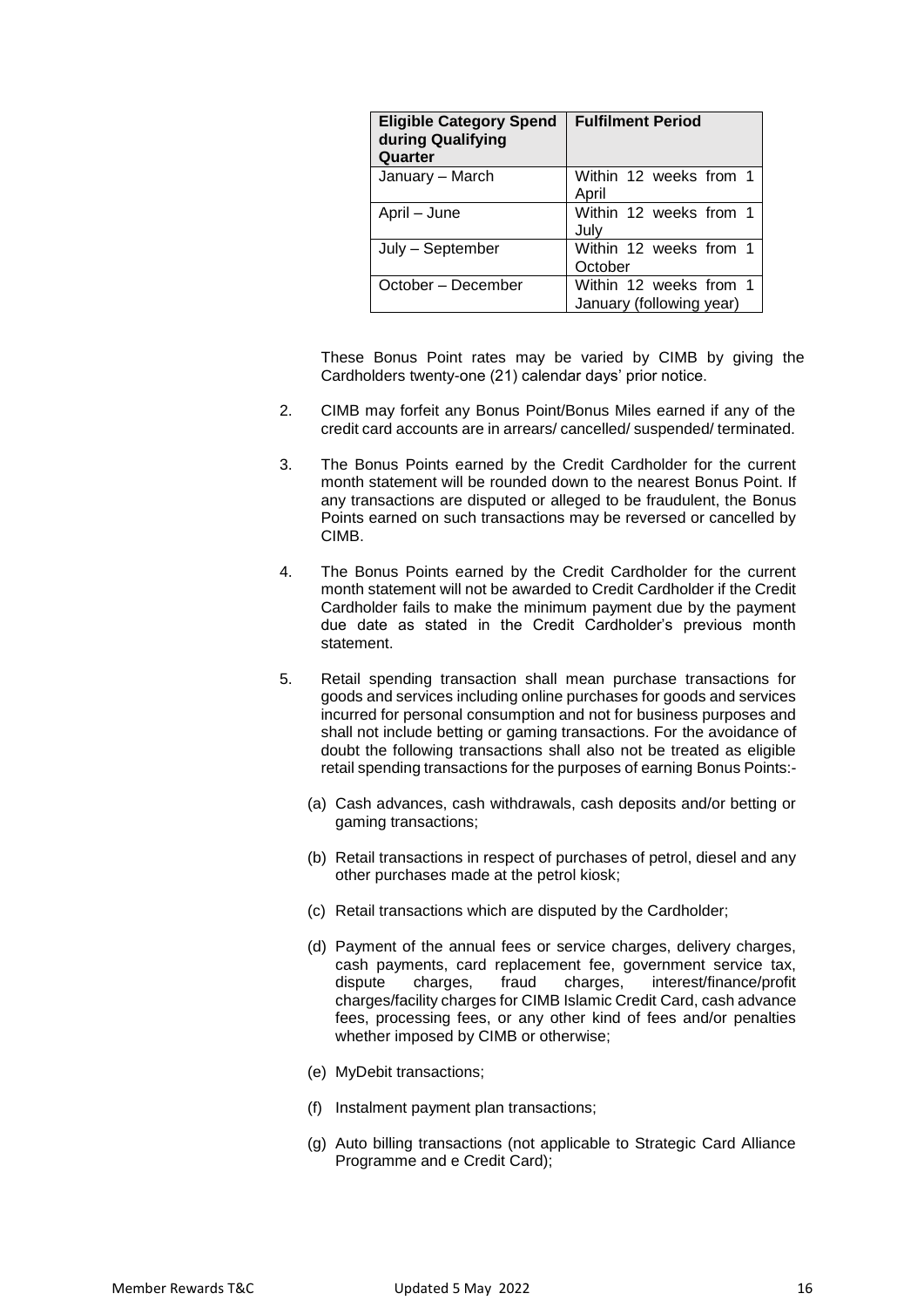- (h) Payments to charity under designated MCC 8398-Charitable and social service organisations (not applicable to CIMB Preferred Visa Infinite-i Credit Card);
- (i) Any government related payments under designated MCC below:
	- 9211 Court costs, including alimony and child
		- support
	- 9222 Fines
	- 9223 Bail and bond payments
	- 9311 Tax payments
	- 9399 Government services
	- 9402 Postal services government only
	- 9405 Intra-Government Purchases-Government only
- (j) JomPAY and/or FPX transactions.

Note: The exclusion from earning Bonus Points in relation to transactions under Section 1(B) 5(f) above are only applicable to credit card transactions.

Any determination by CIMB as to what constitutes retail spending transactions shall be conclusive, save for manifest error. A retail spending transaction shall be considered to be an overseas retail spending transaction if the transaction currency is other than Ringgit Malaysia (RM) or is a DCC transaction.

- 6. The Bonus Points earned in respect of retail spending transactions and banking transactions transacted in currency other than Ringgit Malaysia (RM) or is a DCC transaction will be calculated based on RM equivalent of the transacted sum which will be converted at the prevailing exchange rate determined by CIMB. The Bonus Points accumulated will be reflected in the monthly statement.
- 7. The Bonus Points for Cardholders are earned and accumulated on an individual customer basis. For the avoidance of doubt, the Bonus Points earned may be combined between two different debit cards held by the same Debit Cardholders. However, Bonus Points earned by different Debit Cardholders cannot be combined although they may have been tagged to the same Designated Account.
- 8. The classification of MCC, POS entry mode, recurring payment indicator for auto billing transaction, merchant description are provided by respective merchant's Acquiring Bank.CIMB will not be responsible for any incorrect classification or changes in all the above that may result in differences in the Bonus Point earned from any of the eligible transactions. The Cardholder shall not make any claim for compensation against CIMB for this matter.
- **(C) Validity** Processing
	- 1. Unless utilised earlier, Bonus Points or Bonus Miles earned and accumulated by the:
		- (a) Credit Cardholder shall be forfeited and deemed expired:
			- After three (3) years (i.e. 36 months) on the last day of the relevant quarter i.e. on 31 March, 30 June, 30 September or 31 December following that in which the Bonus Points are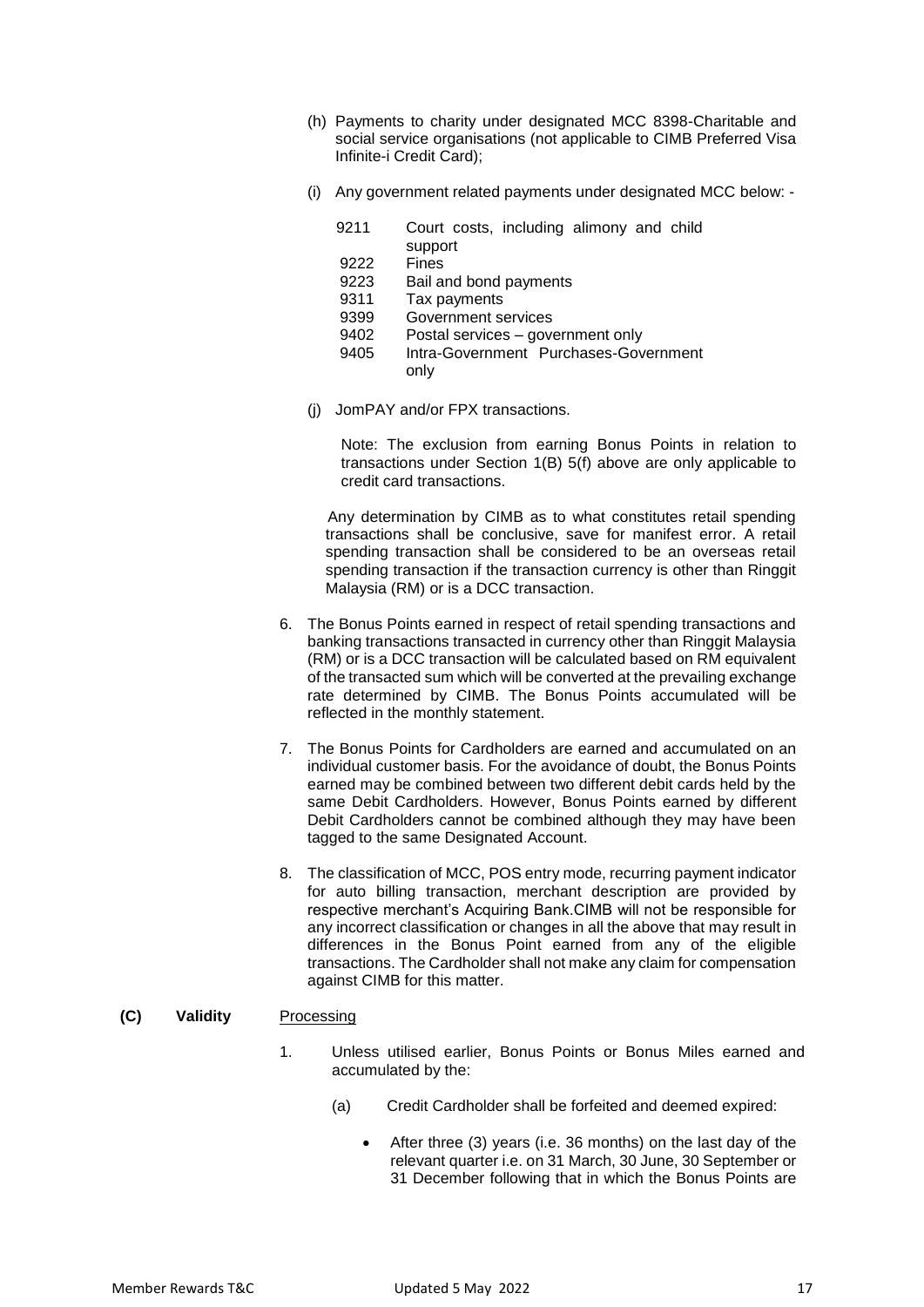earned. (Platinum/-i, e-Credit Card, Visa SIGNATURE, Preferred Visa INFINITE, Preferred Visa Infinite-i, Visa INFINITE and World Mastercard). For example, Bonus Points earned in Quarter 1 of 2021 will expire by 31 March 2024, in Quarter 2 of 2021 will expire by 30 June 2024, in Quarter 3 of 2021 will expire by 30 September 2024 and in Quarter 4 of 2021 will expire by 31 December 2024 (as illustrated in the table below)

| <b>Bonus Points Earned</b>            | <b>Bonus</b> Points |
|---------------------------------------|---------------------|
|                                       | <b>Expiry Date</b>  |
| 1 Jan 2021 to 31 Mar 2021 (Quarter 1) | 31 Mar 2024         |
| 1 Apr 2021 to 30 Jun 2021 (Quarter 2) | 30 Jun 2024         |
| 1 Jul 2021 to 30 Sep 2021 (Quarter 3) | 30 Sep 2024         |
| 1 Oct 2021 to 31 Dec 2021 (Quarter 4) | 31 Dec 2024         |

; or

.

 In the event of the cancellation of the credit card by CIMB pursuant to the Cardholder Terms and Conditions. Forfeiture will be the total number of Bonus Points **earned** on the said credit card in the last 36 months from the date of cancellation or the total remaining accumulated and aggregated Bonus Points of the Customer, whichever lower. For example, if the credit card cancellation happened in April, forfeiture of Bonus Points of credit card earned would be 5,000, however total available Bonus Points at customer level is only 4,000, hence a maximum 4,000 Bonus Points will be forfeited (as illustrated in the table below).

|                       | <b>Customer view</b> |       |         |         |
|-----------------------|----------------------|-------|---------|---------|
| <b>Illustration</b>   | Jan                  | Feb   | Mar     | Bal     |
| <b>Cust A</b>         |                      |       |         |         |
| Opening bal           |                      | 4.000 | 5,500   |         |
| earn (card BP)        | 2,000                | 1,000 | 2,000   | 5,000   |
| earn (UT - retail BP) | 2,000                | 500   | 500     | 3,000   |
| redeem                |                      |       | (4.000) | (4,000) |
| Closing bal           | 4,000                | 5.500 | 4,000   | 4,000   |
|                       |                      |       |         |         |

whichever shall be earlier; and

(b) Bonus Miles earned and accumulated by the Credit Cardholders expire and are of no use after three (3) years (i.e. 36 months) on the last day of the relevant quarter i.e. on 31 March, 30 June, 30 September or 31 December following that in which the Bonus Miles are earned. For example, Bonus Miles earned in Quarter 1 of 2021 will expire by 31 March 2024, in Quarter 2 of 2021 will expire by 30 June 2024, in Quarter 3 of 2021 will expire by 30 September 2024 and in Quarter 4 of 2021 will expire by 31 December 2024 (as illustrated in the table below), or upon CIMB or the Cardholder's cancellation of the credit card, whichever is earlier.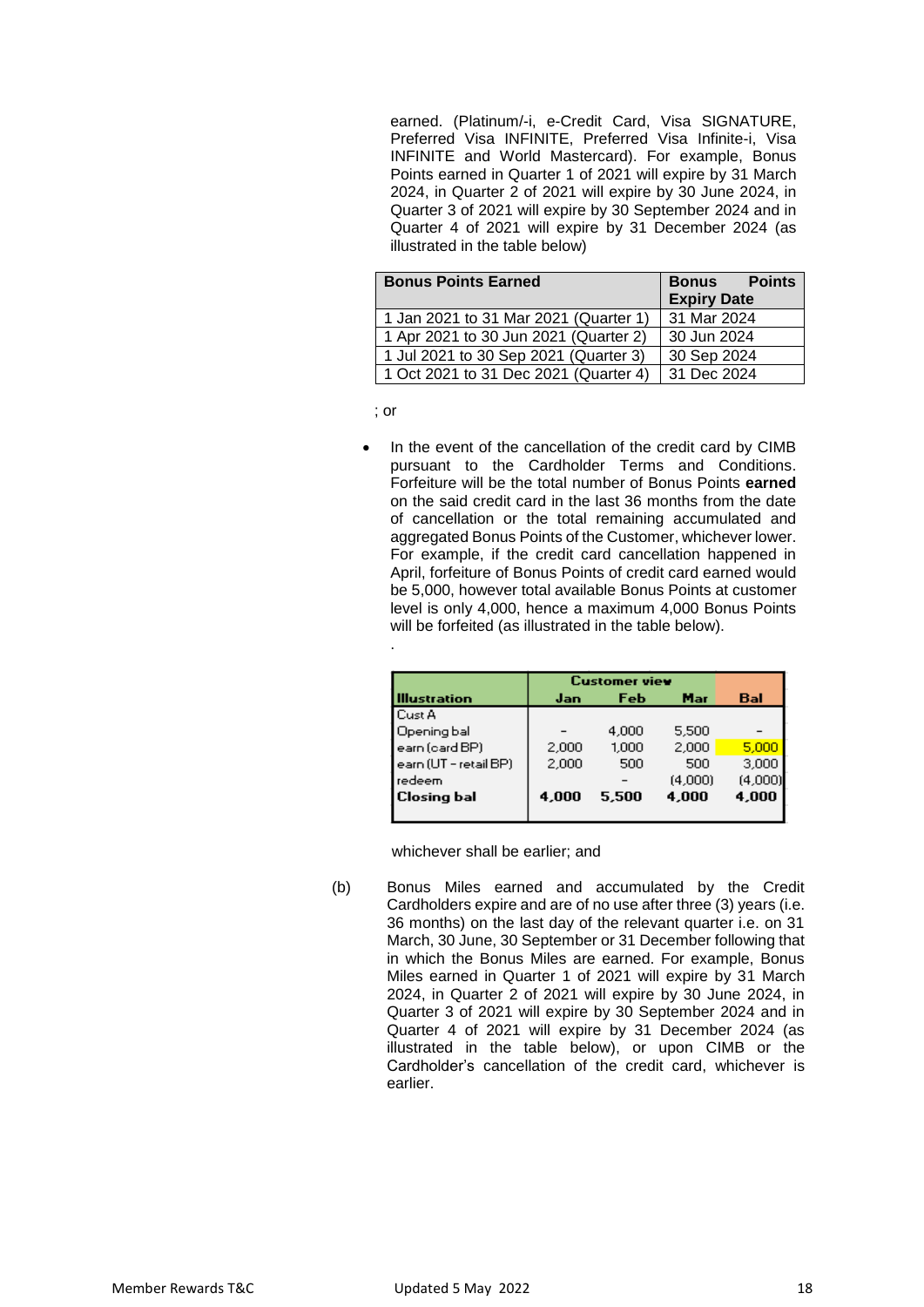| <b>Bonus Miles Earned</b>             | <b>Miles</b><br><b>Bonus</b><br><b>Expiry Date</b> |
|---------------------------------------|----------------------------------------------------|
| 1 Jan 2021 to 31 Mar 2021 (Quarter 1) | 31 Mar 2024                                        |
| 1 Apr 2021 to 30 Jun 2021 (Quarter 2) | 30 Jun 2024                                        |
| 1 Jul 2021 to 30 Sep 2021 (Quarter 3) | 30 Sep 2024                                        |
| 1 Oct 2021 to 31 Dec 2021 (Quarter 4) | 31 Dec 2024                                        |

All Bonus Miles must be redeemed before their expiry date or the cancellation of the credit card. CIMB may change the validity period of any Bonus Miles earned but will give the Credit Cardholder twenty-one (21) calendar days prior notice before making any such change. If the validity period is changed, the Credit Cardholder will be given a grace period to use the Bonus Miles. The change will take effect from the date stated in such notice. Any unused Bonus Miles will expire and be of no use after the expiry date, and

- (c) Debit Cardholder shall be forfeited and deemed expired:-
- three (3) years (i.e. 36 months) from the first  $(1<sup>st</sup>)$  day of the quarter following that in which the Bonus Points are earned. For example, Bonus Points earned between 1 January 2017 and 31 March 2017 will expire by 31 March 2020; or
- upon cancellation of the debit card, whether effected by CIMB or Debit Cardholders, whichever shall be earlier.
- 2. All Bonus Points must be redeemed before they expire. The various applicable Bonus Points earned, accumulated and expiry dates will be shown in Debit Cardholders' and Credit Cardholders' monthly statement or can be checked as follows:
	- Viewed online at [www.cimbclicks.com.my;](http://www.cimbclicks.com.my/) or
	- Ascertained from CIMB's Consumer Call Centre by calling +603-6204 7788.
- 3. CIMB may change the validity period of Bonus Points and will give the Cardholders twenty-one (21) calendar days prior notice. If this happens, the Cardholders will be given a grace period to utilize or redeem the Bonus Points. The change will take effect from the date stated in such notice.
- 4. All unused Bonus Points will be automatically forfeited after the applicable expiry date and CIMB has no obligation to reinstate the expired points.
- 5. Bonus Points / Bonus Miles will be shown as zero balance in the Cardholder's monthly statement as a result of the forfeiture of the Bonus Points / bonus miles.

**(D) Section 2**

**Member Rewards Catalogue for:**

- **i. CIMB Preferred Customers; and**
- **ii. CIMB Prime Customers**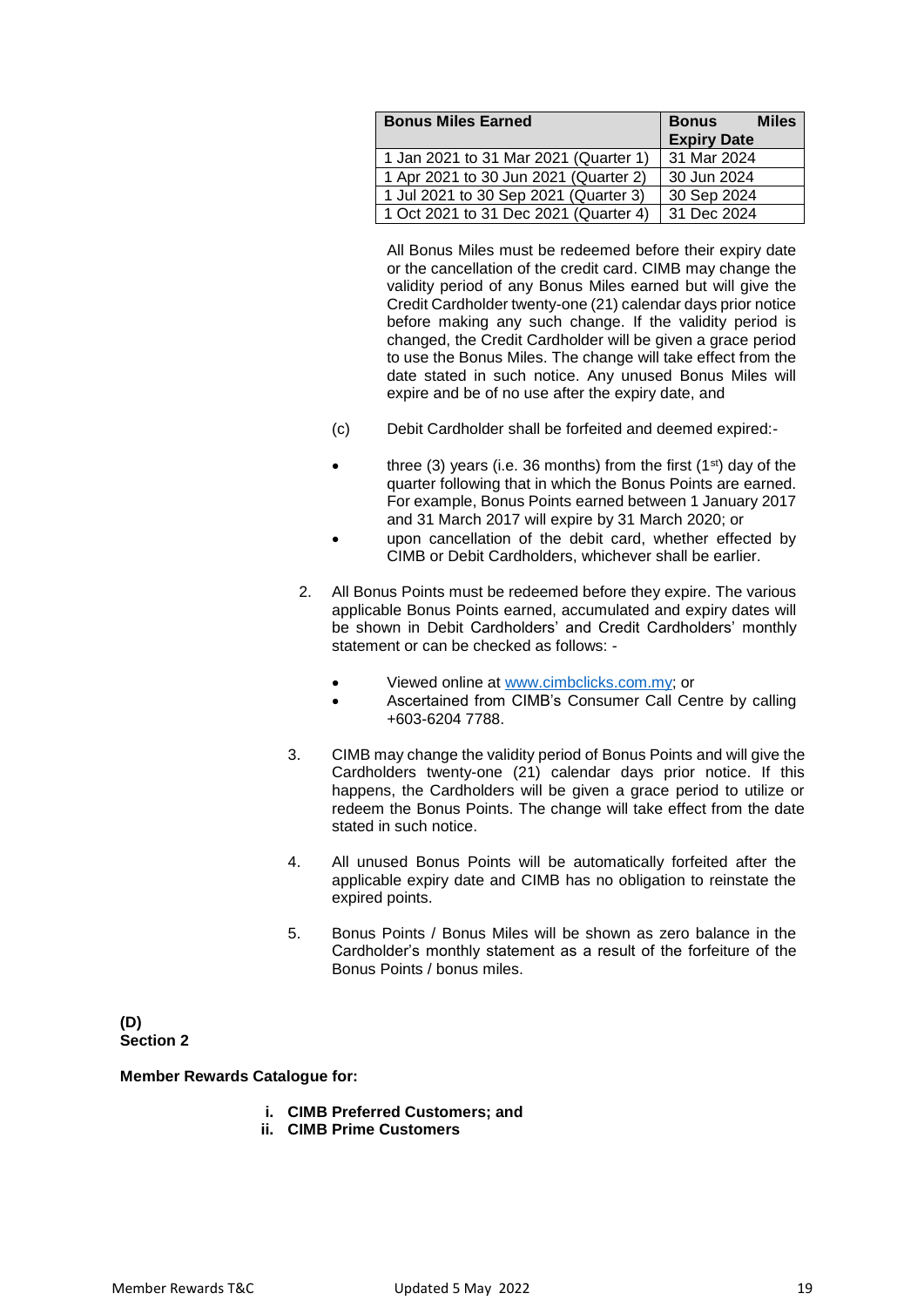**(A) Eligibility Criteria** All CIMB Preferred Customers and CIMB Prime Customers who earn the Bonus Points are eligible to redeem their Bonus Points from the Member Rewards Catalogue.

**(B) Bonus Points** Processing **Earned**

- 1. CIMB Preferred Customers and CIMB Prime Customers will be entitled to earn Bonus Points in relation to pre-determined or selected transactions and activities entered into in accordance with CIMB Preferred Terms and Conditions and CIMB Prime Terms and Conditions respectively. If a customer is both a CIMB Preferred Customer and CIMB Prime Customer at the same time, he/she shall only be entitled to earn Bonus Points as a CIMB Preferred Customer in accordance with CIMB Preferred Terms and Conditions.
	- 2. CIMB may, upon giving fourteen (14) calendar days prior notice to CIMB Preferred Customers/ CIMB Prime Customers:
		- (a) Determine, vary, amend, suspend or withdraw the list of participating goods, products and/or services or any part(s) thereof; and/or
		- (b) Determine, vary, amends or suspend the number of Bonus Points to be awarded in relation to any participating goods, products and/or services transacted, purchased, acquired, used or signed-up by the CIMB Preferred Customers/ CIMB Prime Customers.
	- 3. Bonus Points are only awarded to the CIMB Preferred Customer/ CIMB Prime Customer who is the primary account holder/main applicant of the participating products if the accounts/products are under joint names.
	- 4. Bonus Points will only be awarded to CIMB Preferred Customers/ CIMB Prime Customers in respect of transactions, purchase, acquisition, usage or sign-up entered into upon successful application or enrollment under CIMB Preferred/ CIMB Prime membership.
	- 5. Bonus Points earned by CIMB Preferred Customers/ CIMB Prime Customers shall be rounded down to the nearest point e.g. for a transaction qualified to be awarded Bonus Points of between 1.0 and 1.9 Bonus Points, CIMB shall calculate and award the CIMB Preferred Customer/ CIMB Prime Customer, 1 Bonus Point.
	- 6. Bonus Points earned shall be awarded monthly on an individual basis and will only be awarded if on the date of the award, the CIMB Preferred Customer/ CIMB Prime Customer is in compliance of all the CIMB Preferred and/or CIMB Prime Terms and Conditions.

#### Prime eligibility criteria.

Bonus Points can only be used if they have been actually awarded by CIMB.

**(C) Validity** 1. Bonus Points earned in a particular calendar quarter are valid for up to three (3) calendar years and shall expire on the first ( $1<sup>st</sup>$ ) day of the following calendar quarter. For example, Bonus Points earned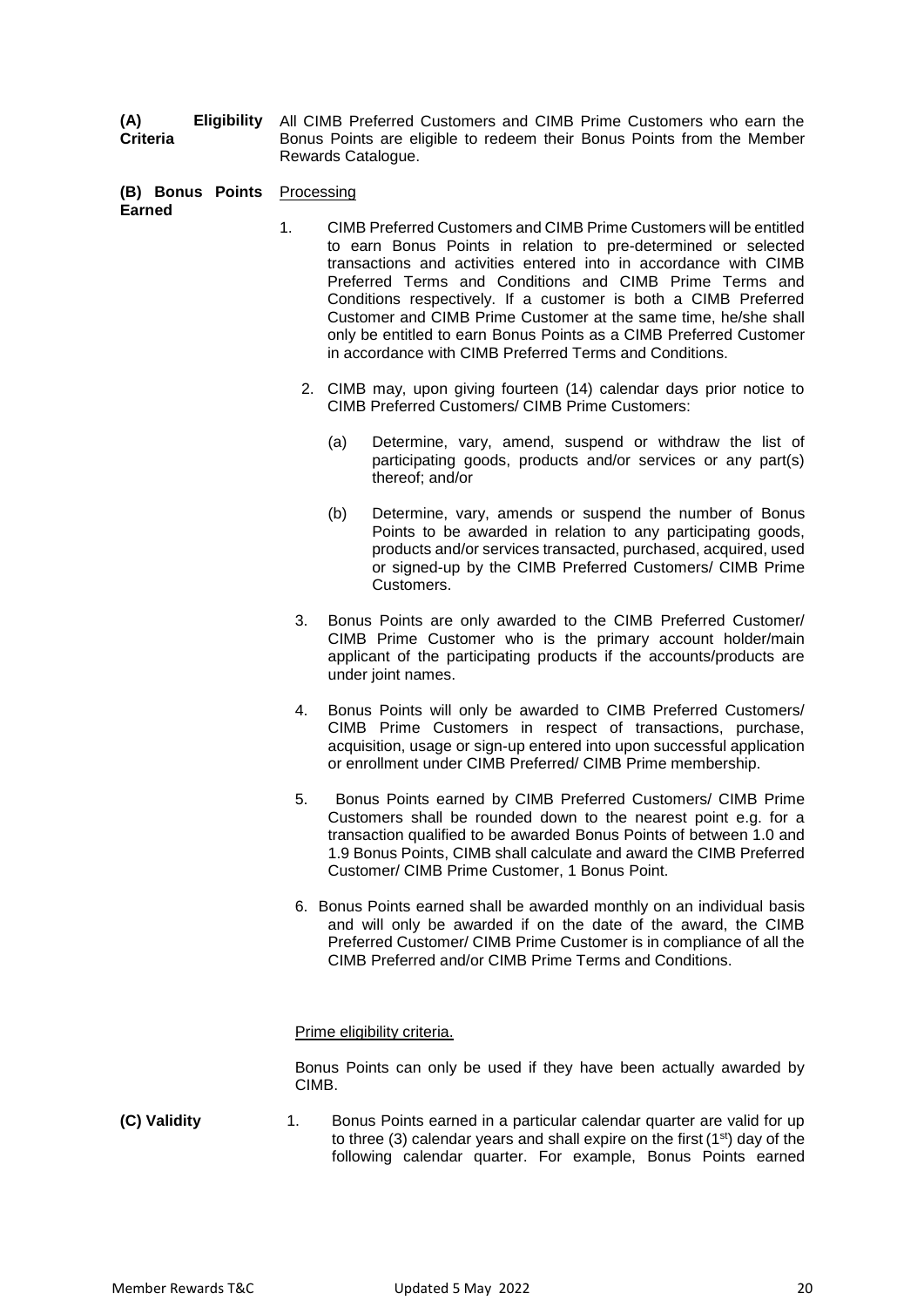between 1 January 2017 and 31 March 2017 will expire by 1 April 2020.

- 2. Unless utilized earlier, Bonus Points earned and accumulated must be redeemed before they expire. All unused or unredeemed Bonus Points will be automatically forfeited after the applicable expiry date. CIMB Preferred Customers and CIMB Prime Customers cannot carry forward any unused points earned and/or accumulated points once the Bonus Points have expired. Any requests by CIMB Preferred Customers and CIMB Prime Customers to utilise the unused points after the expiry date will not be entertained by CIMB and CIMB will not reinstate the expired or forfeited points.
- 3. Bonus Points earned and accumulated shall be forfeited and CIMB has no obligation to reinstate the points if the debit card is cancelled and the customer ceases to be a CIMB Preferred Customer or CIMB Prime Customer (*whichever applicable*). The Bonus Points earned shall not be forfeited if the Customer remains a Debit Cardholder, CIMB Preferred Customer or a CIMB Prime Customer.
- 4. CIMB may alter the validity period of Bonus Points by giving CIMB Preferred Customers and CIMB Prime Customers twenty-one (21) calendar days prior notice of any such change. If this happens, CIMB Preferred Customers and CIMB Prime Customers will be given a grace period to utilise or redeem the Bonus Points. The change will take effect from the date stated in such notice.
- 5. The status of Bonus Points earned and accumulated can be viewed online by CIMB Preferred Customers and CIMB Prime Customers at [www.cimbclicks.com.my o](http://www.cimbclicks.com.my/)r confirmed by calling CIMB's Consumer Call Centre at: CIMB Preferred Contact Centre @ 1 300 885 300 or +603-2295 6888.
- 6. Bonus Points earned do not have any cash or monetary value and are not convertible to cash. Accrued Bonus Points are not convertible to cash unless expressly stated otherwise.

#### **Section 3**

#### **Member Rewards Catalogue for:**

#### **CIMB@Work Customers**

| (A)      | <b>Eligibility</b> | All CIMB@Work Customers who earned the Bonus Points are eligible |
|----------|--------------------|------------------------------------------------------------------|
| Criteria |                    | to redeem their Bonus Points from the Member Rewards Catalogue.  |

- 2. To be eligible to earn Bonus Points, CIMB@Work Customers must have a valid point of sale ("POS") enabled debit card issued by CIMB and whose entitlement to enjoy or use the CIMB@Work features, benefits and rewards have not been terminated in accordance with the CIMB@Work Terms and Conditions for Employees.
- 3. CIMB@Work Customers will not be eligible to earn any Bonus Points in the event of:
	- (a) Any discontinuation of monthly payroll crediting into his or her respective current account and/or savings account maintained with CIMB; or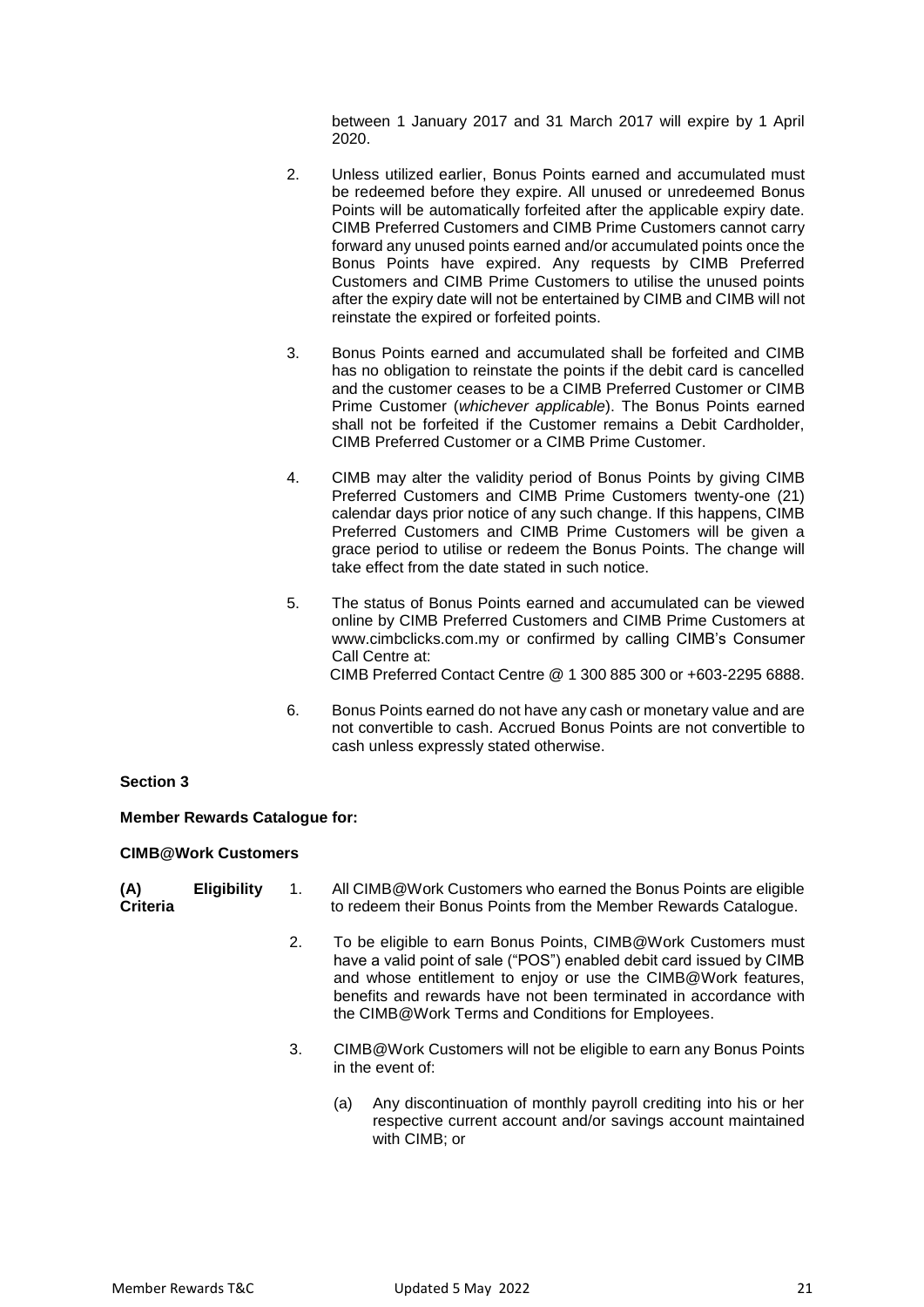- (b) Resignation, termination or cessation of employment from the current employer who has subscribed to CIMB@Work Payroll and Banking Solution Package; or
- (c) The CIMB@Work Customer's current employer withdraws from the CIMB@Work Payroll and Banking Solution Package; or
- (d) Any other circumstances that are listed under the 'Termination and Suspension' section in the CIMB@Work Terms and Conditions for Employees.
- 1. CIMB@Work Customers will be entitled to earn Bonus Points as per the following:

#### **(a) Upon new product sign-up**

(i) Bonus Points will be accorded based on the number of monthly new product sign-up as follows:

| <b>Number of monthly new</b><br>product sign up | <b>Bonus Points Earned</b> |  |
|-------------------------------------------------|----------------------------|--|
|                                                 | 1,000                      |  |
|                                                 | 3,000                      |  |
| 3 and above                                     | 5,000                      |  |

- (ii) The applicable product categories for monthly new product sign-up are credit cards, fixed deposit/ term deposit, Private Retirement Schemes, Cash Plus Personal Loan, e-Gold Investment Account, ASB Financing, Unit Trusts, Structured Products, Retail Bonds, Life Insurance/ Family Takaful, Home Financing, and Hire Purchase/-i issued or distributed by CIMB.
- (iii) For the avoidance of any doubt, the renewal of credit card(s) and fixed deposit/term deposit placement(s), and/or the investment/reinvestment in the applicable existing product(s) holding of the CIMB@Work Customer shall not be considered as monthly new product sign up and no Bonus Point will be awarded.
- (iv) The Bonus Points for monthly new product sign-ups will be awarded on per product category signed-up for the calendar month, irrespective of the number of accounts signed-up in that product category.
- (v) For avoidance of doubt, the Bonus Points earned from new product sign-up will be credited on the following month after the new product signed-up.
- (vi) CIMB@Work Customers who signed up for Cash Plus Personal Loan and/or ASB Financing will be awarded with an additional 5,000 Bonus Points upon fund disbursement.

## **(b) Upon product usage:**

(i) 500 Bonus Points will be accorded to the CIMB@Work Customer upon first swipe or transaction of Ringgit Malaysia Fifty (RM50) and above on every new debit card; and/or

**(B) Bonus Points Earned**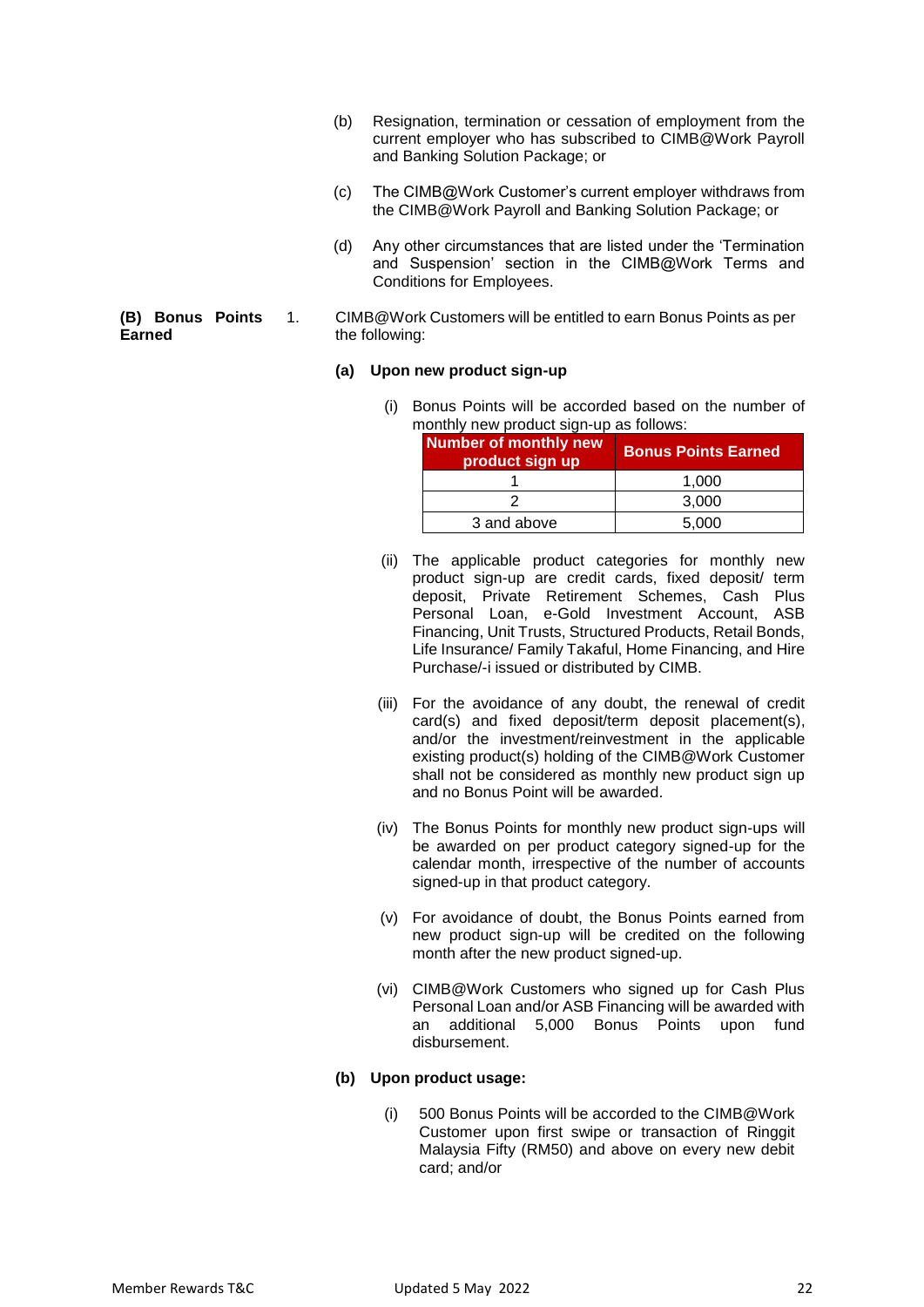- (ii) 100 Bonus Points will be accorded to the CIMB@Work Customer for the first accumulative spend or transaction of minimum Ringgit Malaysia Three Hundred (RM300) on the CIMB debit card; and/or
- (iii) 100 Bonus Points will be accorded for every scheduled bill payment setup in CIMB Clicks made by the CIMB@Work Customer; and/or
- (iv) 1,000 Bonus Points will be accorded for every remittance transaction made by the CIMB@Work Customer.
- 2. CIMB may upon giving fourteen (14) calendar days prior notice to CIMB@Work Customers:
	- (a) Determine, vary, amend suspend or withdraw the list of participating goods, products and/ or services or any part(s) thereof; and/or
	- (b) Determine, vary, amend the number of Bonus Points to be awarded in relation to any participating goods, products and/ or services signed-upon used by the CIMB@Work Customer.
- 3. Bonus Points shall only be calculated and awarded to the CIMB@Work Customer if the CIMB@Work Customer is a primary account holder/ main applicant of the participating products where the products are under joint names.
- 4. Bonus Points will only be awarded to CIMB@Work Customers in relation to product sign- up as well as product usage with effect from 1 April 2013. The Member Rewards Catalogue is not applicable to CIMB@Work Customers who have used or signed-up for new product(s) prior to 1 April 2013.
- **(C) Validity** 1. Bonus Points earned in a particular calendar quarter are valid for up to three (3) calendar years and shall expire on the first (1st) day of the following calendar quarter. For example, Bonus Points earned between 1 January 2017 and 31 March 2017 will expire by 1 April 2020.
	- 2. Unless utilised earlier, Bonus Points earned and accumulated must be redeemed prior to the expiry date. All unused or unredeemed Bonus Points will be automatically forfeited after the applicable expiry date. CIMB@Work Customers cannot carry forward any unused points earned and/or accumulated points once the Bonus Points have expired. Any requests by CIMB@Work Customers to utilise the unused points after the expiry date will not be entertained by CIMB and CIMB will not reinstate the expired or forfeited points.
	- 3. Notwithstanding the provisions of Section 3(C)(1) above, the Bonus Points earned and accumulated shall be forfeited and CIMB have no obligation to reinstate the points if the debit card is cancelled and the CIMB@Work Customers ceases to be a CIMB@Work Customer. The Bonus Points earned shall not be forfeited if the CIMB@Work Customers remains as either a Debit Cardholder or as a CIMB@Work Customer.
	- 4. CIMB reserve their right to change the validity period of Bonus Points and will give the CIMB@Work Customers twenty-one (21) calendar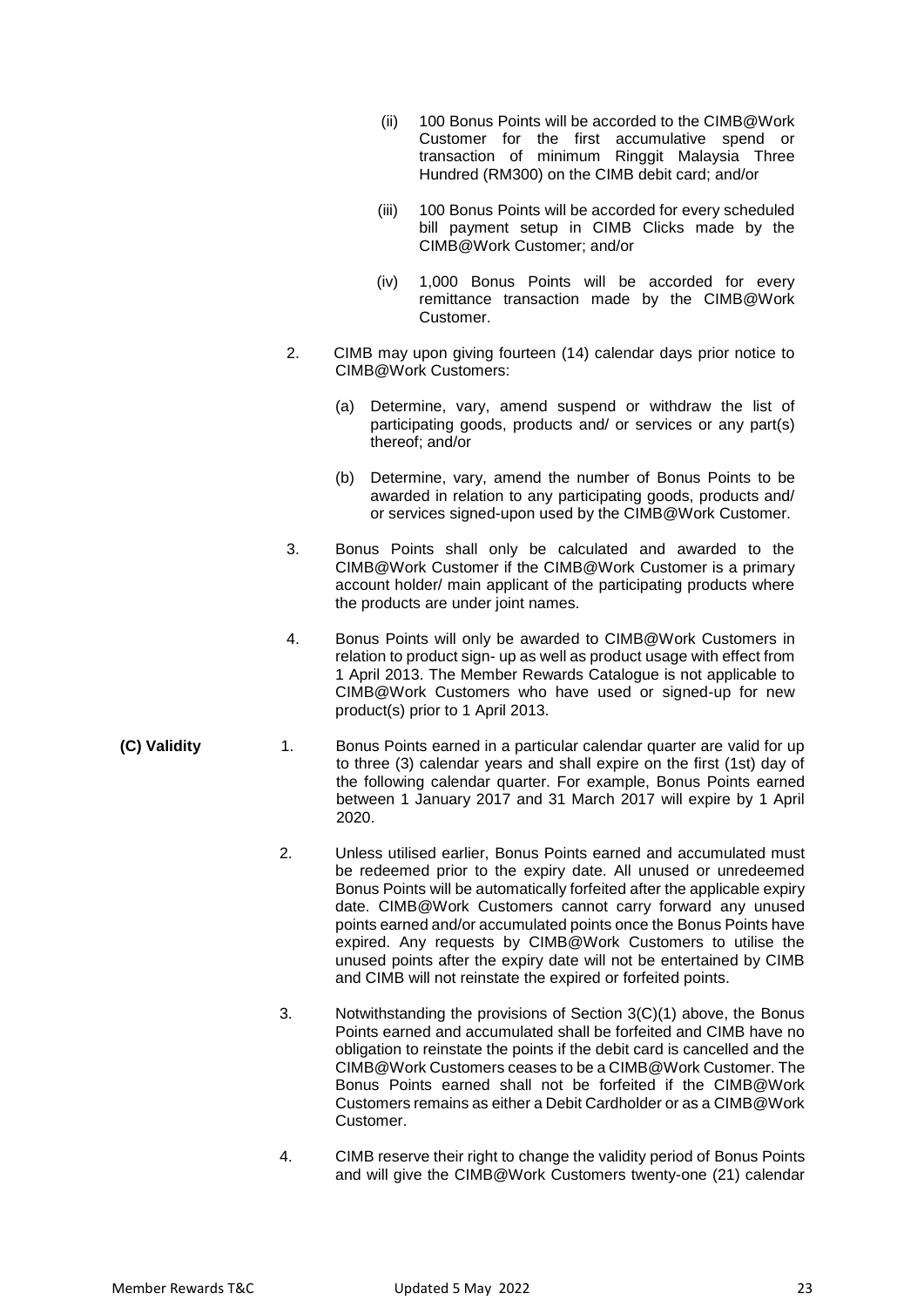days prior notice of any such change. If this happens, CIMB@Work Customers will be given a grace period to utilise or redeem the Bonus Points. The change will take effect from the date stated in such notice.

- 5. The status of Bonus Points earned and accumulated can be viewed online by the CIMB@Work Customers at [www.cimbclicks.com.my o](http://www.cimbclicks.com.my/)r can be confirmed by calling CIMB's Consumer Call Centre at +603- 6204 7788.
- 6. Bonus Points earned do not have any cash or monetary value and are not convertible to cash. Accrued Bonus Points are not convertible to cash unless expressly stated otherwise.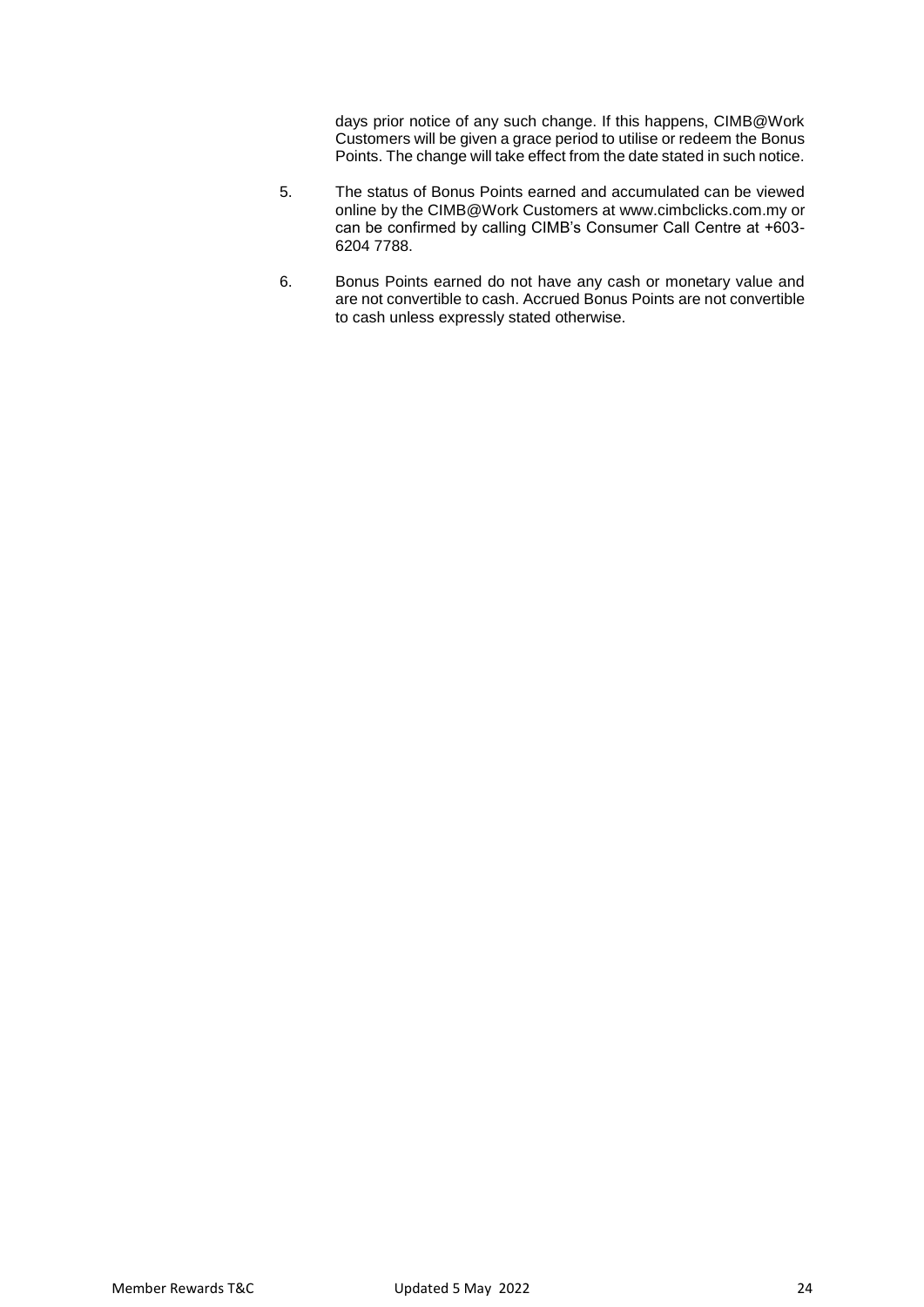## **Terma-Terma dan Syarat-Syarat Program Ganjaran Ahli**

Program Ganjaran Ahli adalah program ganjaran (selepas ini dirujuk sebagai "**Program**") yang direka oleh CIMB Bank Berhad [197201001799 (13491-P)] dan CIMB Islamic Bank Berhad [200401032872 (671380-H)] (selepas ini secara kolektif dirujuk sebagai "**CIMB**") untuk Pemegang Kad, Pelanggan CIMB Preferred, Pelanggan CIMB Prime dan Pelanggan CIMB@Work (selepas ini secara kolektif dirujuk sebagai "**Pelanggan**") untuk membolehkan Pelanggan menebus mata bonus mereka melalui:-

#### **Bahagian A: Katalog Ganjaran Ahli; dan**

## **Bahagian B: Bayar dengan mata bonus.**

1. DEFINISI

.

- 1.1 "Bank Pemeroleh" merujuk kepada bank atau institusi kewangan yang memproses pembayaran kad kredit atau debit bagi pihak peniaga.
	- 1.2 "Program airasia rewards" ertinya program kesetiaan dan ganjaran berdasarkan mata peringkat global yang dimiliki, dikendalikan dan ditadbir oleh BIGLIFE.
	- 1.3 "airasia points" ertinya Mata airasia di bawah Program airasia rewards.
	- 1.4 "Transaksi pengebilan automatik" ertinya kemudahan pembayaran yang secara automatik mengenakan pembayaran bil Pemegang Kad seperti tetapi tidak terhad kepada utiliti dan/atau insurans/takaful ke kad Pemegang Kad apabila dan bila pembayaran kena dibayar. Transaksi pengebilan automatik ditandai dengan petunjuk pembayaran berulang yang diberikan kepada peniaga oleh Bank Pemeroleh
- 1.5 "BIGLIFE" ertinya BIGLIFE Sdn Bhd dan atau pemegang hak miliknya.
- 1.6 "Mata Bonus" ertinya:-
	- (a) mata yang dianugerahkan kepada Pemegang Kad untuk transaksi perbelanjaan runcit yang dikenakan pada kad kredit/-i dan kad debit/-i;
	- (b) mata yang dianugerahkan kepada Pelanggan CIMB Preferred dan Pelanggan CIMB Prime untuk transaksi dan aktiviti terpilih CIMB menurut Terma-Terma dan Syarat-Syarat CIMB Preferred dan Terma-Terma dan Syarat-Syarat CIMB Prime, masing-masing; dan
	- (c) mata yang dianugerahkan kepada Pelanggan CIMB@Work untuk pendaftaran produk baru bulanan serta penggunaan produk.
- 1.7 "Bonus Miles" ertinya bonus miles yang diperolehi oleh Pemegang Kad Kredit untuk transaksi perbelanjaan runcit yang dilakukan pada Kad Kredit CIMB Enrich Platinum, Kad Kredit CIMB Enrich World, Kad Kredit CIMB Enrich World Elite sahaja.
- 1.8 "Hari Perniagaan" ertinya hari (yang bukan Sabtu atau Ahad) apabila bank, yang berlesen untuk menjalankan perniagaan perbankan di bawah peruntukan Akta Perkhidmatan Kewangan 2013/ Akta Perkhidmatan Kewangan Islam 2013, dibuka untuk perniagaan di Kuala Lumpur.
- 1.9 "Pemegang Kad" ertinya Pemegang Kad Kredit dan Pemegang Kad Debit.
- 1.10 "Transaksi Kad-Pada-Fail" ertinya transaksi di mana Pemegang Kad memberi kuasa kepada peniaga untuk menyimpan butiran kad Pemegang Kad dan memberi kuasa kepada peniaga yang sama untuk mengenakan akaun kad Pemegang Kad.
- 1.11 "CIMB" ertinya CIMB Bank dan/atau CIMB Islamic Bank.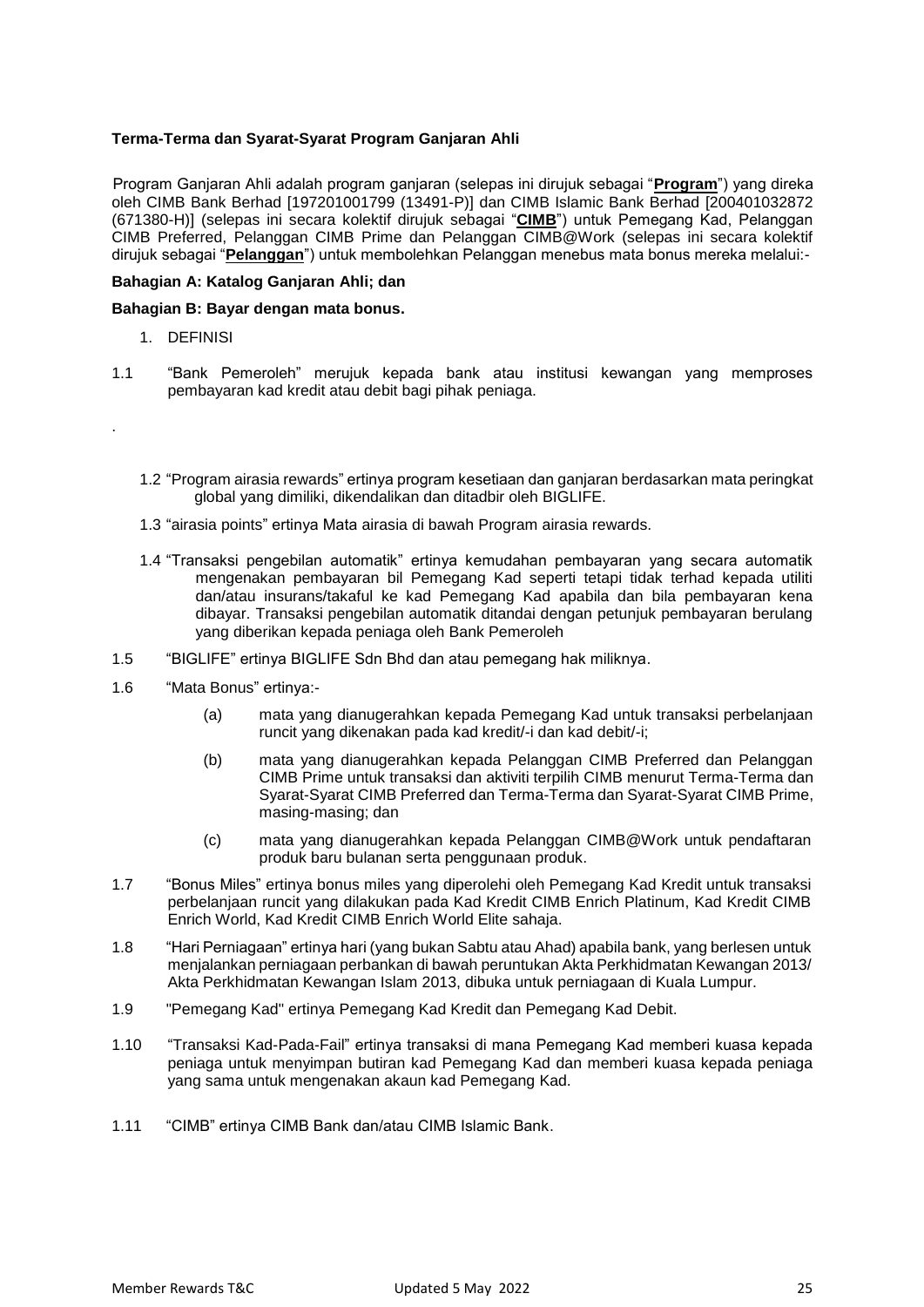- 1.12 "Pelanggan CIMB Preferred" ertinya sesiapa yang dikategorikan oleh CIMB sebagai seseorang dan layak memperolehi Mata Bonus menurut Terma-Terma dan Syarat-Syarat CIMB Preferred yang boleh dibaca di [www.cimbpreferred.com.my.](http://www.cimbpreferred.com.my/)
- 1.13 "Pelanggan CIMB Prime" ertinya sesiapa yang dikategorikan oleh CIMB sebagai seseorang dan layak memperolehi Mata Bonus menurut Terma-Terma dan Syarat-Syarat CIMB Prime yang boleh dibaca di [www.cimb.com.my.](http://www.cimb.com.my/)
- 1.14 "Pelanggan CIMB@Work" ertinya seseorang individu yang telah memenuhi syarat kelayakan CIMB@Work dan yang telah diterima oleh CIMB sebagai seorang Pelanggan CIMB@Work menurut Terma-Terma dan Syarat-Syarat CIMB@Work untuk Pekerja yang boleh dibaca di [www.cimb.com.my.](http://www.cimb.com.my/)
- 1.15 "Transaksi tanpa sentuhan" ertinya transaksi di mana Pemegang Kad membayar barangan dan perkhidmatan dengan menyentuh atau melayangkan kad di pembaca / terminal POS tanpa sentuhan yang berdasarkan pada mod kemasukan POS 07.
- 1.16 "Pemegang Kad Kredit" ertinya sesiapa yang dikeluarkan dengan kad kredit/-i dan kad kredit/ i tambahan oleh CIMB.
- 1.17 "Pelanggan" ertinya Pemegang Kad, Pelanggan CIMB Preferred, Pelanggan CIMB Prime dan/atau Pelanggan CIMB@Work.
- 1.18 "Pemegang Kad Debit" ertinya sesiapa yang dikeluarkan dengan kad debit/-i oleh CIMB, melainkan CIMB PETRONAS Debit Mastercard.
- 1.19 "Akaun Ditetapkan" ertinya akaun yang dipilih oleh Pemegang Kad Debit untuk menjalankan transaksi debit dengan menggunakan kad debit oleh CIMB.
- 1.20 "Penukaran Mata Wang Dinamik (DCC)" ertinya perkhidmatan yang ditawarkan oleh peniaga luar negara tertentu untuk memberi pilihan supaya membayar dalam Ringgit Malaysia (RM) (termasuk pembelian dalam talian) bagi pembelian luar negara.
- 1.21 "eDay" ertinya 28hb setiap bulan, contohnya 28hb Mei, 28hb Jun, dan lain-lain.
- 1.22 "Enrich Points" ertinya Enrich Points di bawah Program *"Loyalty and Frequent Flyers"* Malaysia Airlines.
- 1.23 "Akaun Enrich Points" ertinya akaun yang diwujudkan oleh Malaysia Airlines untuk Pelanggan yang berjaya mendaftar dalam Program Enrich untuk membolehkan Malaysia Airlines mengkreditkan Enrich Points yang diperolehi oleh Pelanggan dan/atau ditukar dan dipindah daripada Mata Bonus dan/atau Bonus Miles.
- 1.24 "Hadiah" ertinya ganjaran yang disediakan di bawah Program yang termasuk baucar barangan, barang niaga, runcit, jamu selera, beli-belah dan buku (dirujuk secara kolektif sebagai "Baucar"), produk, perkhidmatan, pakej pelancongan, fi tahunan, pulangan tunai, cukai perkhidmatan dan/ atau sebarang ganjaran lain dalam Program ini.
- 1.25 "Malaysia Airlines" ertinya Malaysia Airlines Berhad, atau pemegang hak miliknya.
- 1.26 "Akaun airasia Ahli" ertinya akaun yang diwujudkan oleh BIGLIFE untuk Pemegang Kad Kredit yang berjaya mendaftar diri dalam Program airasia rewards untuk membolehkan BIGLIFE untuk mengkreditkan airasia points yang diperolehi oleh Pemegang Kad Kredit dan/atau ditukar dan dipindah daripada Mata Bonus.
- 1.27 "Peniaga" adalah individu, firma atau syarikat yang terlibat dalam perniagaan menjual dan menyediakan Hadiah yang dipaparkan dalam Program ini.
- 1.28 "Kod Kategori Peniaga (MCC)" adalah kod empat angka yang diberikan kepada Peniaga oleh Bank Pemeroleh apabila peniaga menerima kad sebagai kaedah pembayaran. Kod tersebut mengklasifikasikan jenis barangan atau perkhidmatan yang disediakan oleh Peniaga.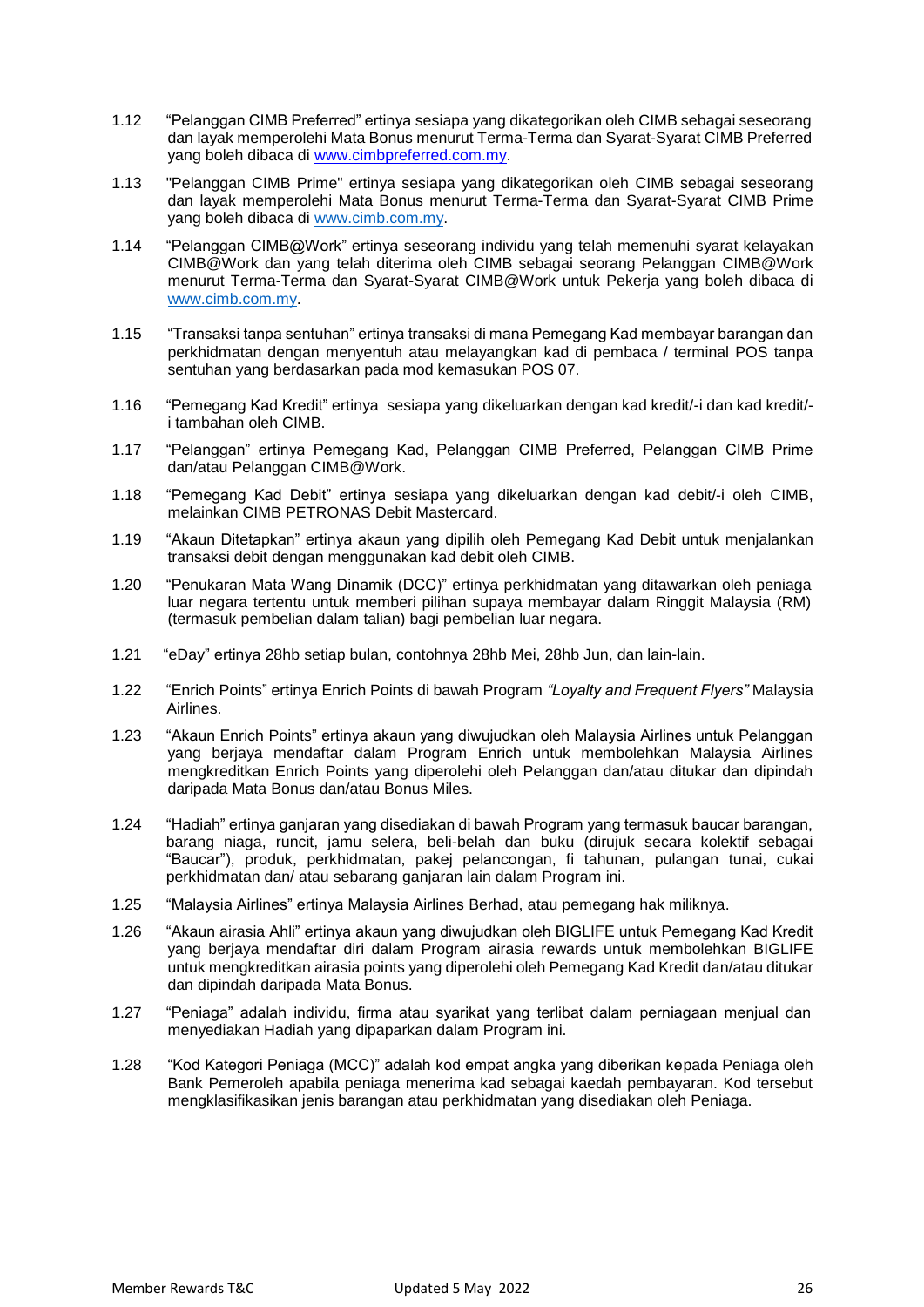- 1.29 "Kad Kredit Merchant" ertinya kad kredit Platinum Visa atau Mastercard CIMB yang dikeluarkan oleh CIMB yang termasuk logo atau nama Peniaga Strategik dan/atau cap dagang lain yang dicetak di atasnya sebagaimana yang ditentukan oleh CIMB.
- 1.30 "Penerangan peniaga" adalah nama atau penerangan yang diberikan oleh Bank Pemeroleh untuk membezakan peniaga.
- 1.31 "Transaksi dalam talian" ertinya transaksi yang dilakukan melalui internet di mana Peniaga adalah peniaga e-dagang/dalam talian/internet berdasarkan mod kemasukan POS 01(Visa) atau 81 (Mastercard), termasuk tetapi tidak terhad kepada transaksi Kad-Pada-Fail (mod kemasukan POS 10).
- 1.31 "Terminal Titik Jualan" atau "POS terminal" merujuk kepada peranti yang digunakan untuk memproses pembayaran oleh peniaga di mana-mana lokasi runcit.
- 1.33 "Ganjaran Pemindahan Mata/Miles" ertinya (i) pemindahan atau penebusan Mata Bonus dan/atau BIG Points, (ii) penebusan atau penukaran Bonus Miles untuk Enrich Points dan/atau (iii) penebusan atau penukaran "partners' miles"/mata dari program kesetiaan yang berkaitan dari Program "Points Transfer Partners"
- 1.34 Program "Points Transfer Partners" merujuk kepada program kesetiaan yang terdapat dalam program ini untuk pemegang kad kredit menebus atau menukar Mata Bonus mereka kepada "partners' miles"/mata dari program program kesetiaan yang berkaitan.
- 1.35 "Mod kemasukan POS" adalah kod dua angka yang diberikan kepada peniaga oleh Bank Pemeroleh apabila peniaga menerima kad sebagai kaedah pembayaran. Kod tersebut mengklasifikasikan jenis transaksi yang disediakan oleh peniaga.
- 1.36 "Peniaga Strategik" ertinya peniaga dan/atau organisasi yang bekerjasam dengan CIMB.

## 2. **KELAYAKAN, MATA BONUS YANG DIPEROLEHI DAN KESAHAN MATA BONUS**

2.1 Kriteria kelayakan, Mata Bonus yang diperolehi dan kesahan Mata Bonus untuk setiap Pelanggan ditetapkan dalam **Jadual** di sini.

#### **Bahagian A – KATALOG GANJARAN AHLI**

## 3. **KATALOG GANJARAN AHLI**

- 3.1 Katalog Ganjaran Ahli mempunyai dua kategori ganjaran:-
	- (a) Ganjaran Bukan Pemindahan Mata/Miles merujuk kepada semua Hadiah selain Ganjaran Pemindahan Mata/Miles; dan
	- (b) Ganjaran Pemindahan Mata/Miles yang merujuk kepada penebusan atau penukaran Mata Bonus dan Bonus Miles kepada Enrich Points dan/atau penebusan atau penukaran Mata Bonus kepada airasia points dan/atau penebusan atau penukaran Mata Bonus kepada "partners' miles"/mata dari program kesetiaan yang berkaitan dari "Program Points Transfer Partners".
- 3.1.2 Pemintaan penebusan bagi Mata Bonus/ Bonus Miles mesti dihantar melalui mana-mana satu kaedah berikut:-
	- (a) Pemegang Kad Kredit:
		- dalam talian di [https://rewards.cimbbank.com.my](https://rewards.cimbbank.com.my/)
		- □ hubungi Pusat Panggilan Pengguna CIMB @ +603 6204 7788
		- $\Box$  dalam talian di [www.cimbclicks.com.my](http://www.cimbclicks.com.my/) (kecuali permintaan untuk penebusan Bonus Miles, penukaran airasia pointsy, yuran tahunan kad kredit, penukaran Mata Bonus di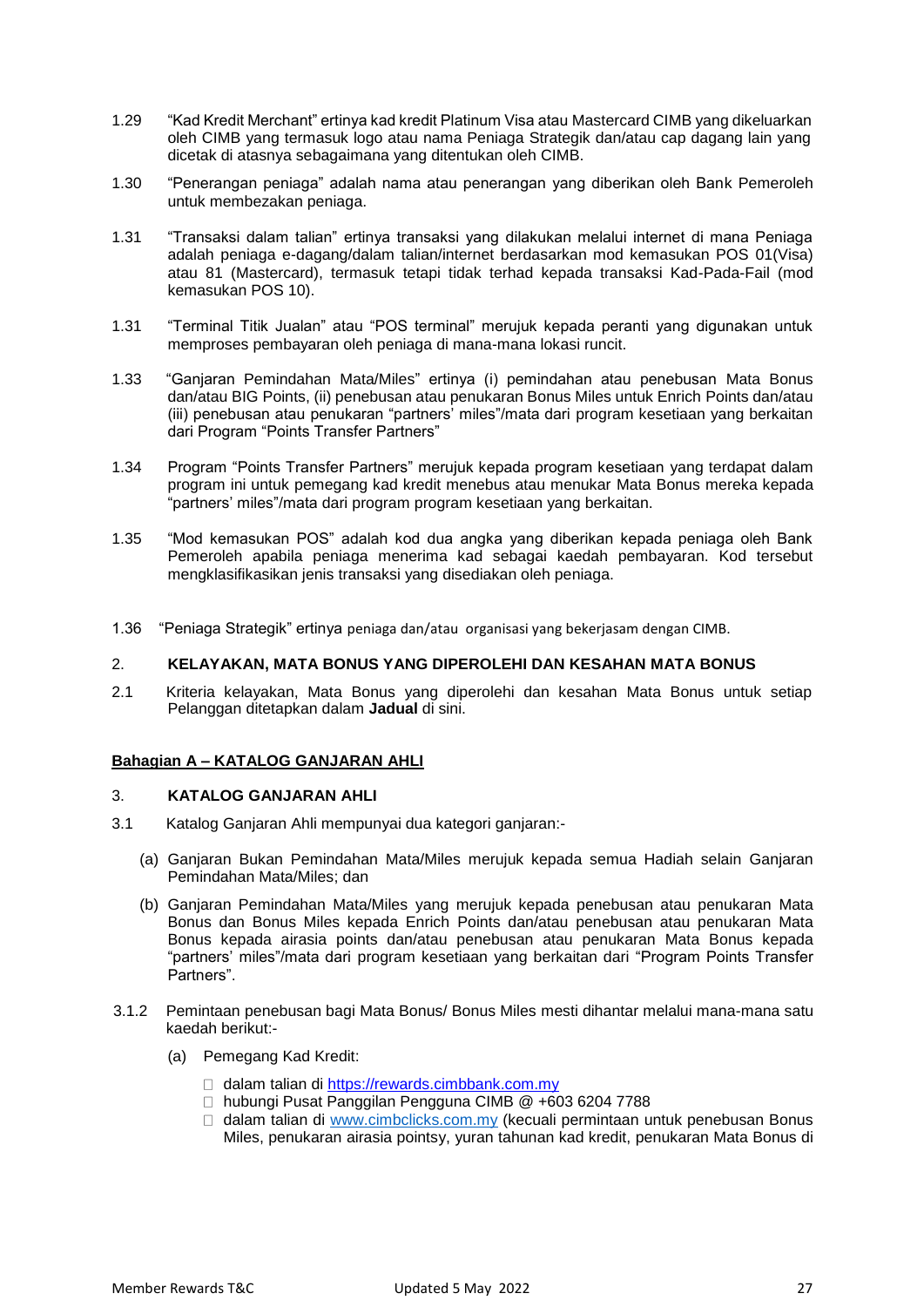bawah Program "Points Transfer Partners" dan pulangan tunai untuk tolakan baki penyata kad kredit).

- (b) Pemegang Kad Debit, Pelanggan CIMB@Work dan Pelanggan CIMB Prime:
	- dalam talian di [www.cimbclicks.com.my](http://www.cimbclicks.com.my/)
	- □ hubungi Pusat Panggilan Pengguna CIMB @ +603 6204 7788.
- (c) Pelanggan CIMB Preferred:
	- □ dalam talian di [www.cimbclicks.com.my](http://www.cimbclicks.com.my/)
	- hubungi Pusat Panggilan Preferred CIMB @ 1 300 885 300 atau +603 2295 6888

Bukti penghantaran pemintaan penebusan bukan bukti penerimaan. Pelanggan mesti memastikan bahawa CIMB telah mengakui bahawa permohonan penebusan mereka telah diterima oleh CIMB dan sedang diproses.

- 3.1.3 Semua pemintaan berkenaan Mata Bonus/ Bonus Miles termasuk permohonan untuk:-
	- (a) menebus Bonus Miles untuk tolakan fi tahunan;
	- (b) menebus Mata Bonus untuk pulangan tunai bagi tolakan baki akaun; dan
	- (c) menebus Mata Bonus/ Bonus Miles untuk tolakan Cukai Perkhidmatan,

adalah tertakluk kepada akaun Pelanggan yang sah dan dalam keadaan baik iaitu tidak ditutup, digantung atau ditamatkan oleh CIMB, tidak tertunggak dalam pembayaran dan tidak dibatalkan atau digantung atau ditamatkan oleh CIMB dan/atau Pelanggan masih Pemegang Kad, Pelanggan CIMB Preferred atau Pelanggan CIMB Prime atau Pelanggan CIMB@Work yang sah pada masa permohonan penebusan dilakukan.

#### **3.2 PENEBUSAN MATA BONUS BUKAN GANJARAN PEMINDAHAN MATA/MILES**

- 3.2.1 Semua Hadiah yang dipaparkan dalam Katalog Ganjaran Ahli adalah tertakluk kepada yang berikut:-
	- (a) Ketersediaan Hadiah (melainkan fi tahunan, pulangan tunai, dan penebusan cukai perkhidmatan);
	- (b) Mata Bonus sedia ada Pelanggan;
	- (c) Status CIMB Preferred sah, status CIMB Prime sah, status CIMB@Work sah atau status kad kredit dan kad debit dan Akaun Ditetapkan sah Pelanggan;
	- (d) Penerimaan muktamad oleh CIMB; dan
	- (e) Sebarang sekatan yang mungkin dikenakan tentang tempat, masa dan kuantiti Hadiah yang boleh ditebus.
- 3.2.2 Pemegang Kad Debit dan/atau Pelanggan CIMB Preferred dan/atau Pelanggan CIMB Prime dan/atau Pelanggan CIMB@Work yang mempunyai kad debit CIMB tidak lagi diperlukan untuk memindahkan Mata Bonus yang diperolehi dalam akaun kad debit CIMB mereka ke akaun kad kredit CIMB mereka (atau sebaliknya) kerana ianya akan diagregatkan secara automatik pada peringkat pelanggan.
- 3.2.3 Permohonan oleh Pelanggan untuk sebarang perubahan atau pembatalan penebusan, yang telah diterima oleh CIMB tidak akan dilayan.
- 3.2.4 Semua barangan yang dipaparkan dalam Katalog Ganjaran Ahli mungkin berbeza daripada produk sebenar dari segi warna atau butiran reka bentuk dan Pelanggan akan menerima produk dengan percanggahan ini.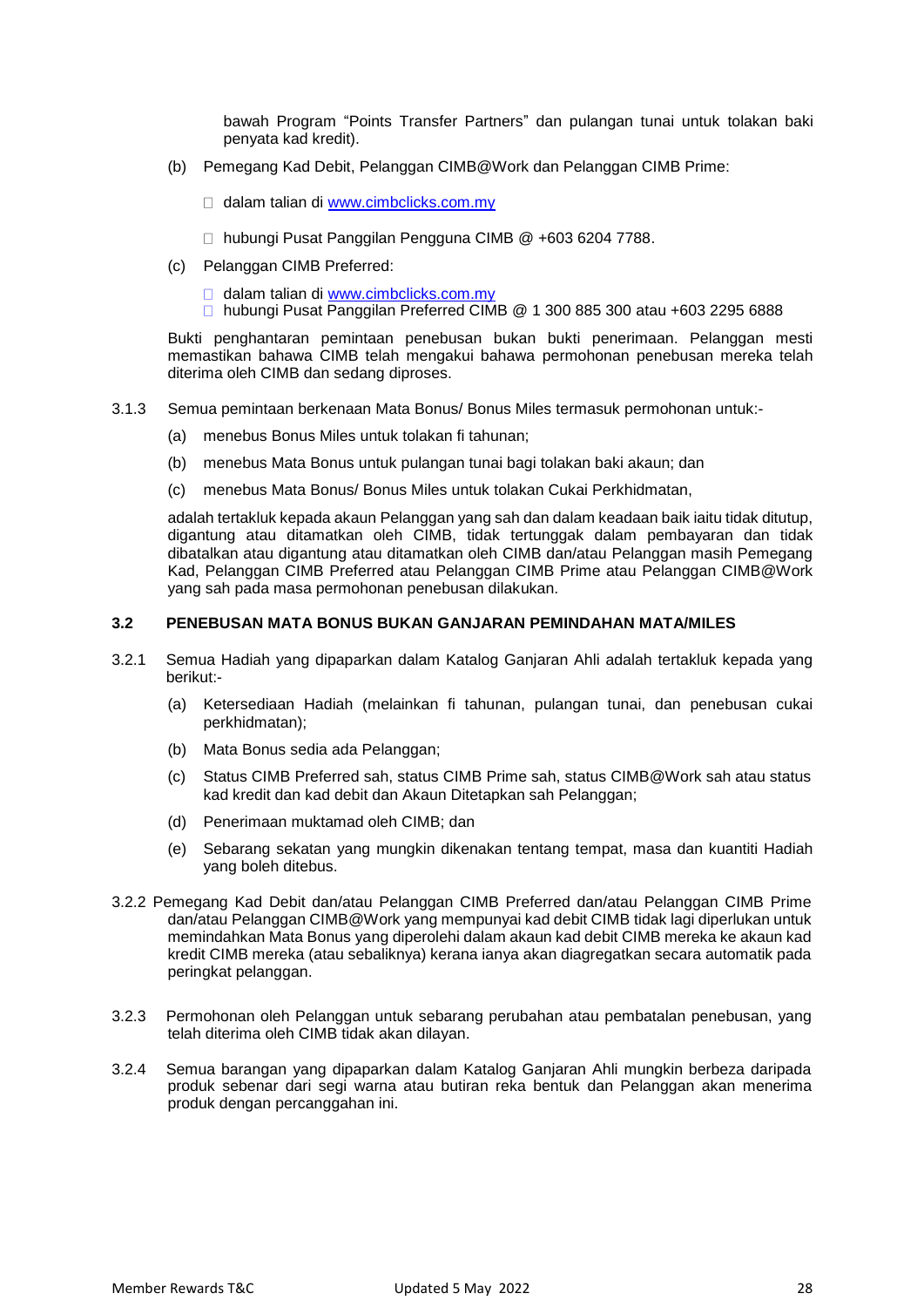- 3.2.5 Semua Hadiah dalam Katalog Ganjaran Ahli boleh didapati pada dasar selagi stok masih ada dan CIMB boleh menggantikannya dengan sebarang item yang mempunyai nilai kewangan yang setara. CIMB juga boleh menyingkirkan, menghentikan dan/atau menggantikan semua atau mana-mana Hadiah pada bila-bila masa tanpa notis terdahulu.
- 3.2.6 CIMB tidak mempunyai obligasi untuk menggantikan sebarang produk yang defektif, hilang, rosak atau dicuri. Produk yang diterima dalam keadaan yang baik tidak boleh sama sekali dikembalikan dan ditukar. Jika produk adalah defektif atau rosak atau terdapat tuntutan jaminan dilakukan, Pelanggan hendaklah menghubungi pihak yang nombornya dinyatakan pada kad jaminan secara langsung. CIMB tidak akan melibatkan diri dalam tuntutan jaminan.
- 3.2.7 CIMB hanya mengambil arahan penebusan/pembelian bagi produk daripada Pelanggan dan menghantarnya kepada pembekal/Peniaga untuk pemenuhan. CIMB tidak akan bertanggungjawab kepada produk yang ditebus/dibeli. Pembekal/Peniaga hendaklah bertanggungjawab secara tunggal terhadap semua kewajipan dan tanggungan (termasuk jaminan), yang berkaitan dengan pembekalan produk dan semua caj sampingan.
- 3.2.8 Semua Baucar yang ditebus di bawah Katalog Ganjaran Ahli adalah sah bagi tempoh sekurangkurangnya tiga (3) bulan dari tarikh penghantaran baucar. CIMB tidak akan melanjutkan kesahan mana-mana Baucar dalam apa-apa keadaan.
- 3.2.9 Bagi penebusan pulangan tunai menerusi https://rewards.cimbbank.com.my, pulangan tunai adalah untuk tolakan baki akaun kad kredit Pemegang Kad Kredit, manakala penebusan pulangan tunai menerusi [www.cimbclicks.com.my](http://www.cimbclicks.com.my/) akan dikreditkan kepada akaun simpanan atau akaun semasa Pelanggan dengan CIMB.

## **3.3 PENEBUSAN GANJARAN PEMINDAHAN MATA/MILES**

#### (a) **Penukaran Mata Bonus kepada Enrich Points**

3.3.1 Pelanggan boleh menukar 10,000 Mata Bonus untuk 1,000 Enrich Points tetapi mereka mesti berada dalam gandaan 10,000 Mata Bonus.

#### **(b) Penukaran Bonus Miles kepada Enrich Points (hanya terpakai kepada Pemegang Kad Kredit yang memegang Kad Kredit CIMB Enrich Platinum, Kad Kredit CIMB Enrich World dan Kad Kredit CIMB Enrich World Elite**

3.3.2 Pemegang Kad Kredit CIMB Enrich Platinum, Kad Kredit CIMB Enrich World dan Kad Kredit CIMB Enrich World Elite boleh menukar 1,000 Bonus Miles untuk 1,000 Enrich Points tetapi mereka mesti berada dalam gandaan 1,000 Bonus Miles.

#### **(c) Syarat-syarat lain berkenaan dengan penukaran Mata Bonus dan Bonus Miles kepada Enrich Points**

- 3.3.4 Hanya Pelanggan yang telah mendaftar dalam Program *"Loyalty and Frequent Flyers"* Malaysia Airlines (selepas ini dirujuk sebagai "Program Enrich") layak untuk menebus Mata Bonus dan/atau Bonus Miles bagi Enrich Points dengan meminta penukaran melalui mana-mana kaedah yang dinyatakan di bawah Klausa 3.2.1.
- 3.3.5 Pelanggan yang ingin menjadi ahli Enrich mesti mendaftar dengan Malaysia Airlines dengan melengkapkan Borang Permohonan Keahlian Enrich di mana-mana pejabat Malaysia Airlines atau mendaftar dalam talian di laman web korporat Malaysia Airlines.
- 3.3.6 Penukaran dan pemindahan Mata Bonus dan/atau Bonus Miles kepada Enrich Points akan mengambil masa kira-kira empat belas (14) Hari Perniagaan dari tarikh penerimaan permohonan penukaran CIMB. Mata Bonus dan/atau Bonus Miles yang ditukar kepada Enrich Points tidak boleh diterbalikkan.
- 3.3.7 Enrich Points yang terhasil daripada penukaran Mata Bonus dan/atau Bonus Miles akan dikreditkan ke dalam akaun Enrich Points Pelanggan oleh Malaysia Airlines.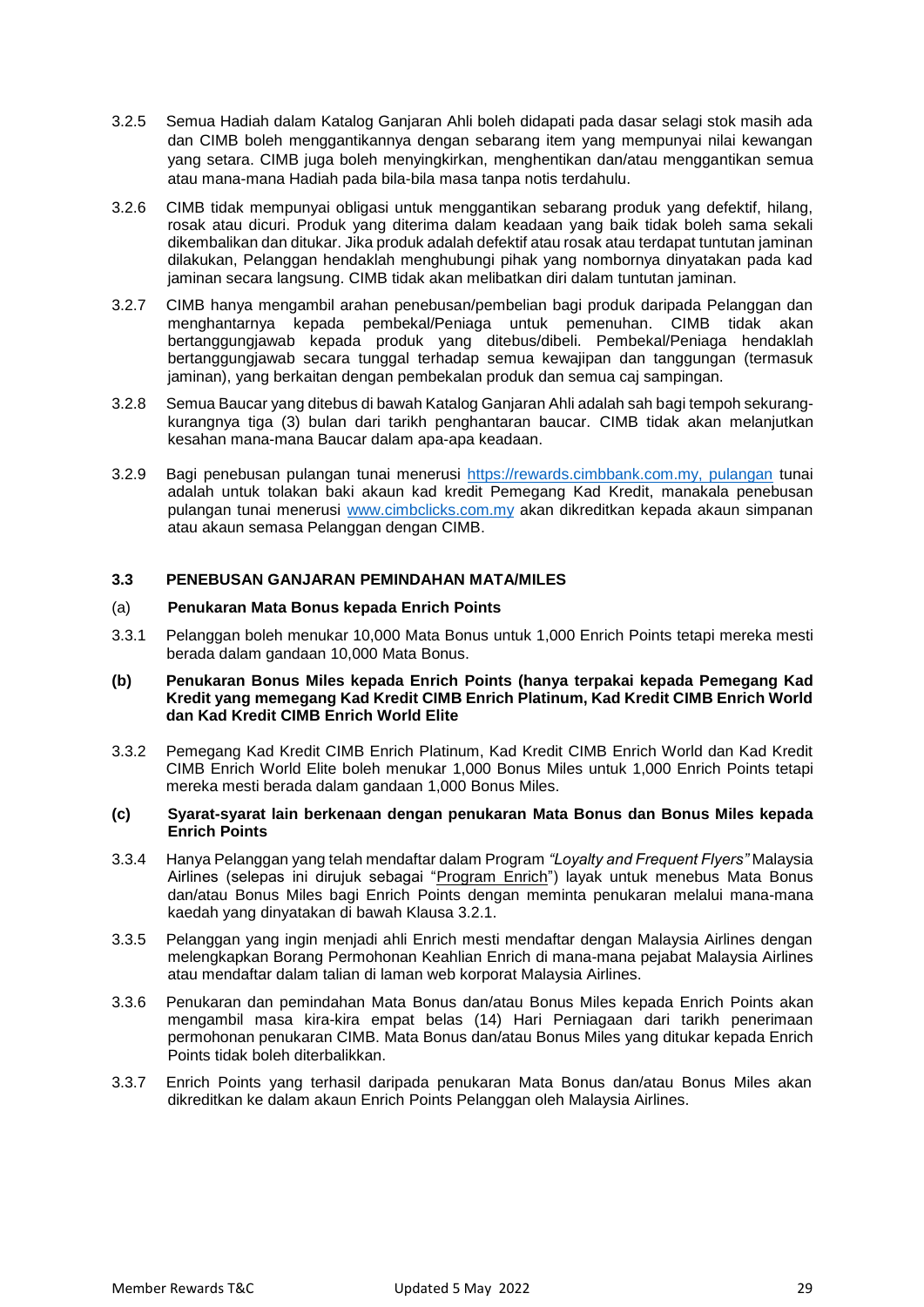- 3.3.8 Pelanggan bertanggungjawab menyemak akaun Enrich Points mereka sendiri dengan Malaysia Airlines untuk memastikan Enrich Points yang terhasil daripada penukaran Mata Bonus dan/atau Bonus Miles telah dikreditkan ke dalam akaun Enrich Points mereka.
- 3.3.9 CIMB tidak akan bertanggungjawab kepada Pelanggan jika: (i) terdapat sebarang kegagalan atau kelewatan dalam penebusan dan/atau pertukaran Mata Bonus dan/atau Bonus Miles kepada Enrich Points oleh Pelanggan, (ii) Malaysia Airlines enggan membenarkan Pelanggan menggunakan Enrich Points mereka yang ditukar, diperolehi atau dikumpul atau untuk penamatan Program Enrich atau sebaliknya walau bagaimanapun jua; melainkan mereka terhasil daripada dan disebabkan secara langsung oleh kecuaian melampau atau keingkaran sengaja CIMB.
- 3.3.10 Tiada representasi atau waranti diberi oleh CIMB ke atas Program Enrich. Sebarang pertikaian melibatkan Enrich Points yang ditukar atau diperolehi oleh Pelanggan mesti diselesaikan di antara Pelanggan dan Malaysia Airlines dan CIMB tidak akan terlibat.
- 3.3.11 CIMB boleh pada bila-bila masa menukar kadar penukaran Mata Bonus dan/atau Bonus Miles kepada Enrich Points dengan memberikan kepada Pelanggan notis terdahulu dua puluh satu (21) hari kalendar.
- 3.3.12 Pelanggan yang menebus dan/atau menukar dan/atau memindahkan Mata Bonus dan/atau Bonus Miles kepada Enrich Points mesti mematuhi terma-terma dan syarat-syarat yang mengawal Program Enrich, yang berasingan dan berbeza daripada terma-terma dan syaratsyarat ini. Sila rujuk kepada terma-terma dan syarat-syarat penuh untuk mengawal Program Enrich di laman web Malaysia Airlines.
- 3.3.13 Pelanggan bersetuju bahawa CIMB boleh menggunakan dan/atau mendedahkan butir-butir mereka (termasuk maklumat yang diberikan untuk permohonan atau penyerahan penebusan) kepada Malaysia Airlines bagi tujuan penebusan Mata Bonus dan/atau Bonus Miles dan/atau penukaran mereka kepada Enrich Points.

#### **(d) Penukaran Mata Bonus kepada airasia points (hanya terpakai kepada Pemegang Kad Kredit)**

- 3.3.14 Pemegang Kad Kredit yang berjaya mendaftar diri dalam Program airasia rewards boleh menebus dan menukar Mata Bonus kepada airasia points melalui mana-mana satu kaedah yang dinyatakan di bawah Klausa 3.2.1.
- 3.3.15 Pemegang Kad Kredit yang ingin mendaftar diri dalam Program airasia rewards mesti berbuat sedemikian pada laman web airasia di https://www.airasia.com/rewards
- 3.3.16 Pemegang Kad Kredit boleh menukar 8,000 Mata Bonus untuk 1,000 airasia points tetapi mereka mesti berada dalam gandaan 8,000 Mata Bonus. Penukaran Mata Bonus kepada airasia points dan pemindahan kepada Akaun airasia Ahli akan mengambil masa kira-kira empat belas (14) Hari Perniagaan dari tarikh penerimaan CIMB permohonan penebusan daripada Pemegang Kad Kredit atau sebarang tempoh lain yang dianggap sesuai oleh BIGLIFE.
- 3.3.17 Mata Bonus yang ditukar kepada airasia points tidak boleh diterbalikkan.
- 3.3.18 CIMB tidak akan bertanggungjawab kepada Pemegang Kad Kredit jika:
	- (a) terdapat sebarang kegagalan atau kelewatan dalam penebusan dan/atau pertukaran Mata Bonus kepada airasia points oleh Pemegang Kad Kredit; dan/atau
	- (b) BIGLIFE enggan membenarkan Pemegang Kad Kredit menggunakan airasia points mereka yang ditukar, diperolehi atau dikumpul atau untuk penamatan Program airasia rewards atau sebaliknya walau bagaimanapun jua; melainkan mereka terhasil daripada dan disebabkan secara langsung oleh kecuaian melampau atau keingkaran sengaja CIMB; dan/atau
	- (c) Pemegang Kad Kredit didapati bersalah melakukan apa-apa amalan dan/atau aktiviti penipuan atau aktiviti lain yang berbahaya kepada BIGLIFE.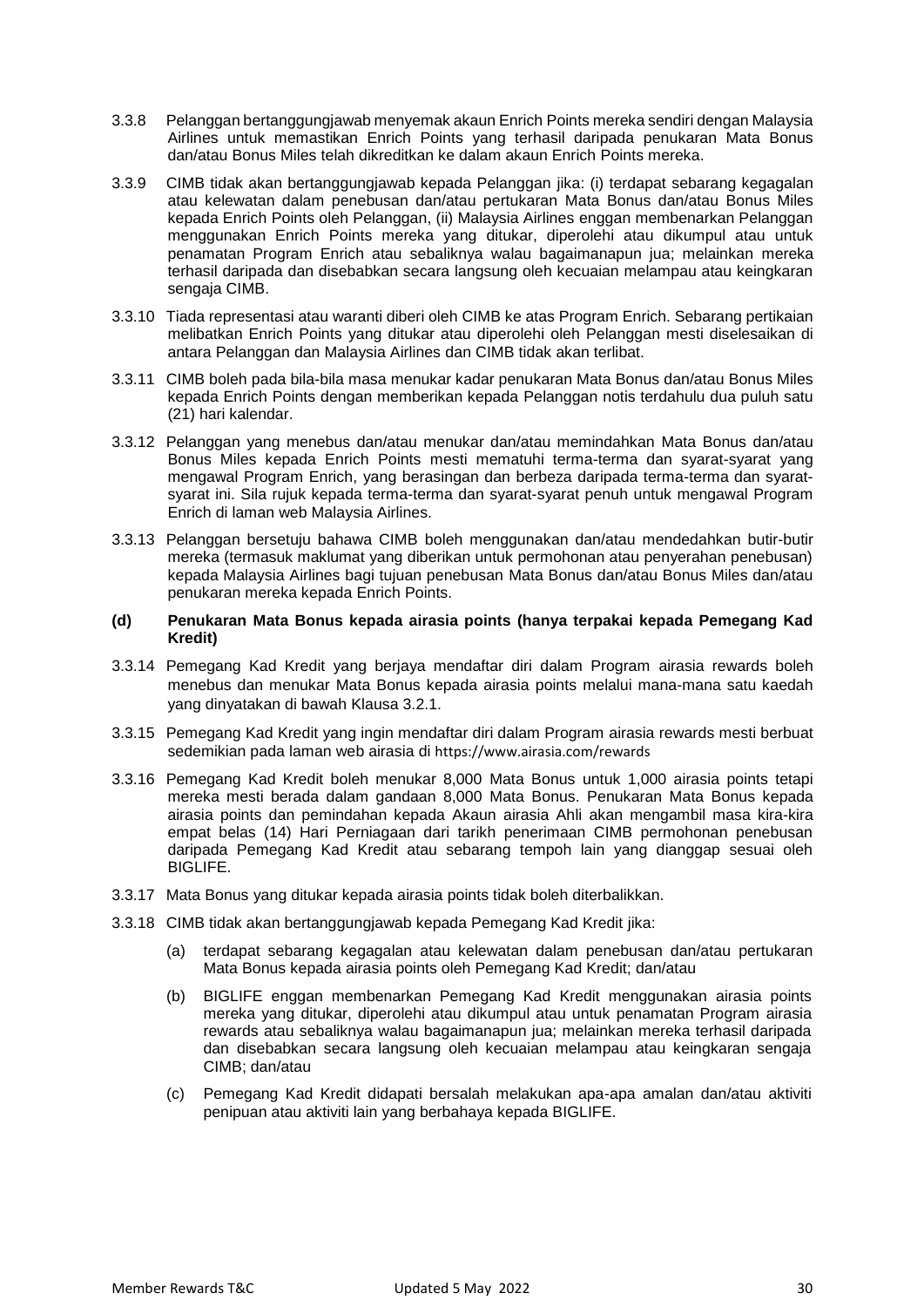- 3.3.19 Tiada representasi atau waranti diberi oleh CIMB ke atas Program airasia rewards. Semua pertikaian melibatkan airasia points yang ditukar atau diperolehi oleh Pemegang Kad Kredit mesti diselesaikan di antara Pemegang Kad Kredit dan BIGLIFE dan CIMB tidak akan terlibat.
- 3.3.20 CIMB boleh pada bila-bila masa mengubah kadar penukaran Mata Bonus kepada airasia points dengan memberikan kepada Pemegang Kad Kredit notis terdahulu dua puluh satu (21) hari kalendar.
- 3.3.21 Pemegang Kad Kredit bersetuju bahawa CIMB boleh menggunakan dan/atau mendedahkan butir-butir mereka (termasuk maklumat yang diberikan dalam permohonan atau penyerahan penebusan) kepada BIGLIFE bagi tujuan penebusan Mata Bonus dan/atau menukar mereka kepada airasia points.
- 3.3.22 Pemegang Kad Kredit yang menebus dan/atau menukar dan/atau memindahkan Mata Bonus kepada airasia points mesti mematuhi terma-terma dan syarat-syarat yang mengawal Program airasia Rewards, yang berasingan dan berbeza daripada terma-terma dan syarat-syarat ini. Sila rujuk kepada terma-terma dan syarat-syarat penuh untuk mengawal Program airasia rewards di laman web airasia.
- 3.3.23 Penggunaan airasia points adalah tertakluk kepada Terma-Terma dan Syarat-Syarat Keahlian airasia, tersedia di laman web .

#### **(e) Penukaran Mata Bonus kepada "partner's miles"/mata dalam Program "Points Transfer Partners"**

- 3.3.24 Pemegang Kad Kredit yang telah mendaftar di mana-mana program kesetiaan yang berkaitan boleh menebus dan menukar Mata Bonus mereka ke "partner's miles"/mata dari Program "Points Transfer Partners" menggunakan mana-mana kaedah yang dinyatakan di Klausa 3.1.2
- 3.3.25 Nombor keahlian program kesetiaan dan nama pemegang Kad Kredit utama yang diberikan kepada CIMB semasa meminta untuk menebus dan menukar Mata Bonus kepada "partner's miles"/mata dari Program "Points Transfer Partners" mesti sepadan dengan yang ada dalam fail program kesetiaan yang berkaitan. Sebarang perbezaan antara butir-butir yang diberikan kepada CIMB dan maklumat yang terdapat dalam program kesetiaan yang berkaitan boleh menyebabkan kelewatan dan/atau mencegah penebusan dan penukaran Mata Bonus.
- 3.3.26 Mata Bonus yang ditebus dan ditukar kepada "partner's miles"/mata dari Program "Points Transfer Partners" tidak boleh diterbalikkan
- 3.3.27 Pemegang Kad Kredit adalah bertanggungjawab untuk memeriksa akaun keahlian mereka sendiri dengan program kesetiaan yang berkaitan untuk memastikan "partner's miles"/mata yang timbul dari penebusan dan penukaran Mata Bonus telah dikreditkan ke akaun keahlian mereka.
- 3.3.28 CIMB tidak akan bertanggungjawab kepada Pelanggan jika: (i) terdapat sebarang kegagalan atau kelewatan dalam penebusan dan/atau penukaran Mata Bonus kepada "partner's miles"/mata dari Program "Points Transfer Partners", (ii) program kesetiaan yang berkaitan di Program "Points Transfer Partners" enggan membenarkan Pelanggan menggunakan "partner's miles"/mata mereka yang ditebus atau dikumpul atau untuk penamatan program kesetiaan atau sebaliknya walau bagaimanapun jua; melainkan mereka terhasil daripada dan disebabkan secara langsung oleh kecuaian melampau atau keingkaran sengaja CIMB.
- 3.3.29 Tiada representasi atau waranti diberi oleh CIMB ke atas "partner's miles"/mata yang ditebus dari Program "Points Transfer Partners". Semua pertanyaan dan pertikaian melibatkan "partner's miles"/mata yang ditebus oleh Pemegang Kad Kredit dan akaun keahlian Pemegang Kad Kredit dengan program kesetiaan yang berkaitan mesti diselesaikan di antara Pemegang Kad Kredit dan program kesetiaan yang berkaitan dan/atau pengendali program kesetiaan yang berkaitan, dan CIMB tidak akan terlibat.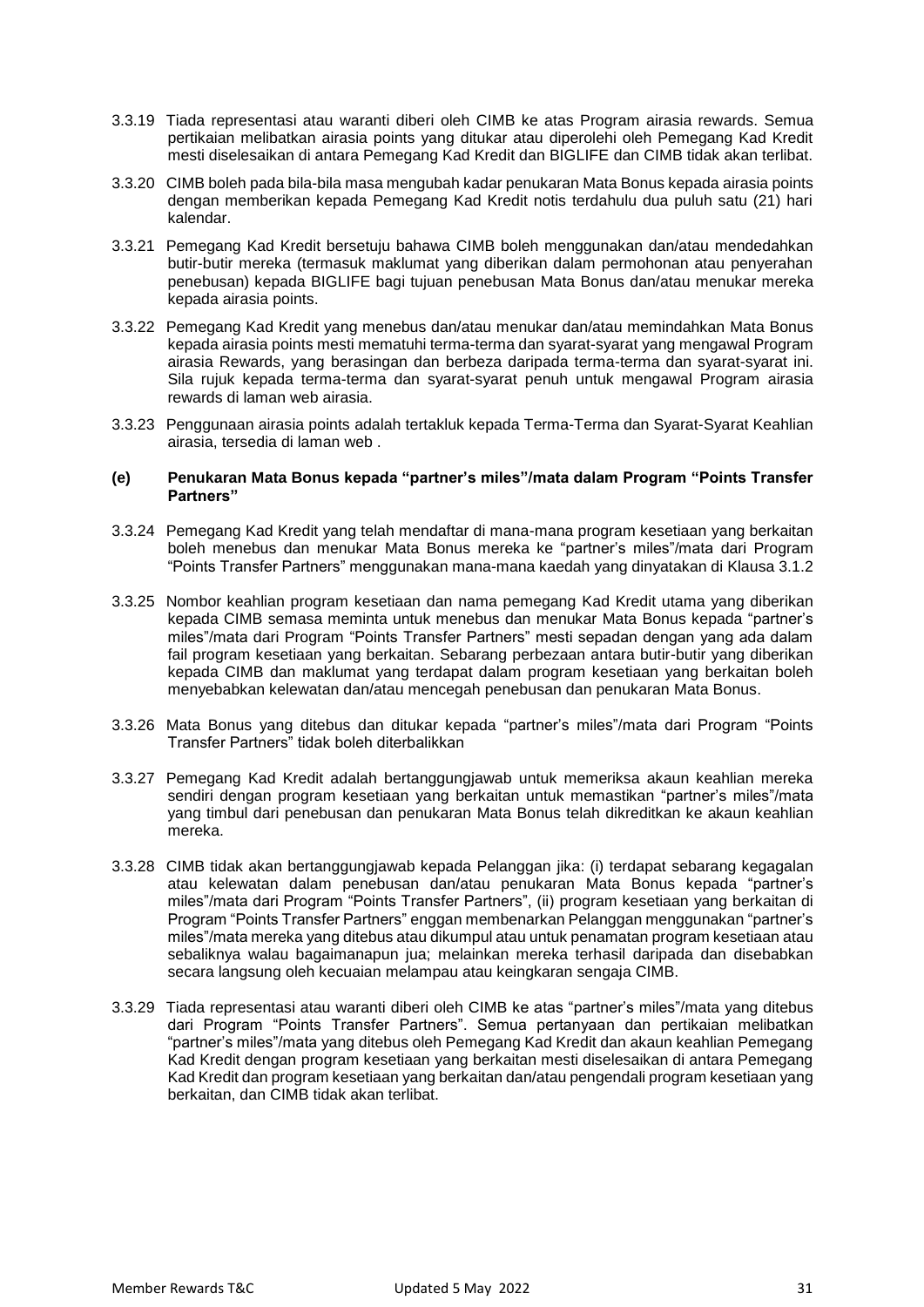- 3.3.30 Pemegang Kad Kredit yang menebus dan/atau menukar Mata Bonus kepada "partners' miles"/mata mesti mematuhi terma-terma dan syarat-syarat yang mengawal dengan program kesetiaan yang berkaitan, yang berasingan dan berbeza daripada terma-terma dan syaratsyarat ini. Sila rujuk kepada terma-terma dan syarat-syarat penuh untuk mengawal dan program kesetiaan yang berkaitan di laman web mereka.
- 3.3.31 Pelanggan bersetuju bahawa CIMB boleh menggunakan dan/atau mendedahkan butir-butir mereka (termasuk maklumat yang diberikan untuk penebusan Mata Bonus) kepada KALIGO EXCHANGE PTE LTD (201702525N – didaftarkan di Singapura) and TRI E MARKETING SDN BHD (825150M) dan pekerja mereka dan ejen yang mentadbir Program "Points Transfer Partners" ; program kesetiaan yang berkaitan dan/atau pengendali program kesetiaan yang berkaitan untuk memudahkan penebusan dan penukaran Mata Bonus kepada "partner's miles"/mata dari Program "Points Transfer Partners".
- 3.3.32 Pemegang Kad Kredit mesti menebus sekurang-kurangnya 1000 "partner's miles"/mata dan dalam gandaan 1000 "partner's miles"/mata dari Program "Points Transfer Partners".
- 3.3.33 CIMB pada bila-bila masa boleh mengubah kadar penukaran Mata Bonus untuk "partners' miles"/mata dari Program "Points Transfer Partners" dengan memberikan notis sebelumnya kepada Pemegang Kad Kredit dua puluh satu (21) hari kalendar.
- 3.3.34 Sekiranya mana-mana progam kesetiaan yang berkaitan di bawah Program "Points Transfer Partners" dibatalkan, ditangguhkan atau diubah dengan cara apa pun yang memudaratkan CIMB atau Pemegang Kad Kredit, Pemegang Kad Kredit akan menanggung kerugian yang ditanggung pada kiriman "partner's miles"/mata Pemegang Kad Kredit yang ditukarkan dari Mata Bonus. CIMB tidak akan dapat membantu Pemegang Kad Kredit untuk mendapatkan kembali wang atau kredit berhubung dengan kiriman "partners' miles"/mata yang belum ditebus atau tidak digunakan.

#### **3.4 PENGHANTARAN**

- 3.4.1 Penghantaran Hadiah (tidak termasuk "partners' miles"/mata, rebat tunai, yuran tahunan dan pengecualian cukai perkhidmatan) akan dilakukan ke alamat pengebilan Pelanggan, atau alamat yang diberikan oleh Pelanggan dalam permohonan penebusannya.
- 3.4.2 Penghantaran Hadiah tidak akan dilakukan ke mana-mana yang berikut:- alamat Peti Surat, alamat Zon Perdagangan Bebas, alamat yang tiada perkhidmatan penyedia perkhidmatan kurier, alamat di luar Malaysia atau cawangan CIMB.
- 3.4.3 Hadiah akan dihantar kepada Pelanggan dalam empat belas (14) Hari Perniagaan selepas penerimaan CIMB permohonan penebusan lengkap Pelanggan.
- 3.4.4 Penerima Hadiah mesti mengemukakan dokumen pengenalan kepada kakitangan penghantaran; jika tidak, kakitangan penghantaran berhak untuk enggan menghantar dan akan memulangkan Hadiah kepada CIMB ditetapkan sebagai "tidak dituntut".
- 3.4.5 Penerimaan penghantaran Hadiah dan kepuasan terhadap keadaan fizikalnya mesti diakui secara bertulis oleh mana-mana penghuni/penerima di alamat penghantaran dan jika alamat penghantaran adalah alamat pejabat, oleh mana-mana ahli/penerima di pejabat. Pengakuan sedemikian akan dianggap sebagai pengakuan oleh Pelanggan dan CIMB tidak akan menanggung tanggungjawab selepas itu.
- 3.4.6 Semua barangan dan perkhidmatan yang dibekalkan akan diliputi oleh pengeluar atau pembekal di bawah terma-terma perniagaan lazim mereka. Melainkan undang-undang memperuntukkan sebaliknya, CIMB tidak akan bertanggungjawab atas kualiti atau kesesuaian barangan atau perkhidmatan atau atas sebarang kelewatan dalam penghantaran.
- 3.4.7 Bagi penghantaran semula ke alamat penghantaran atas permohonan Pelanggan, Pelanggan bersetuju untuk dikenakan caj perkhidmatan RM10.00 setiap barangan dan memberi kuasa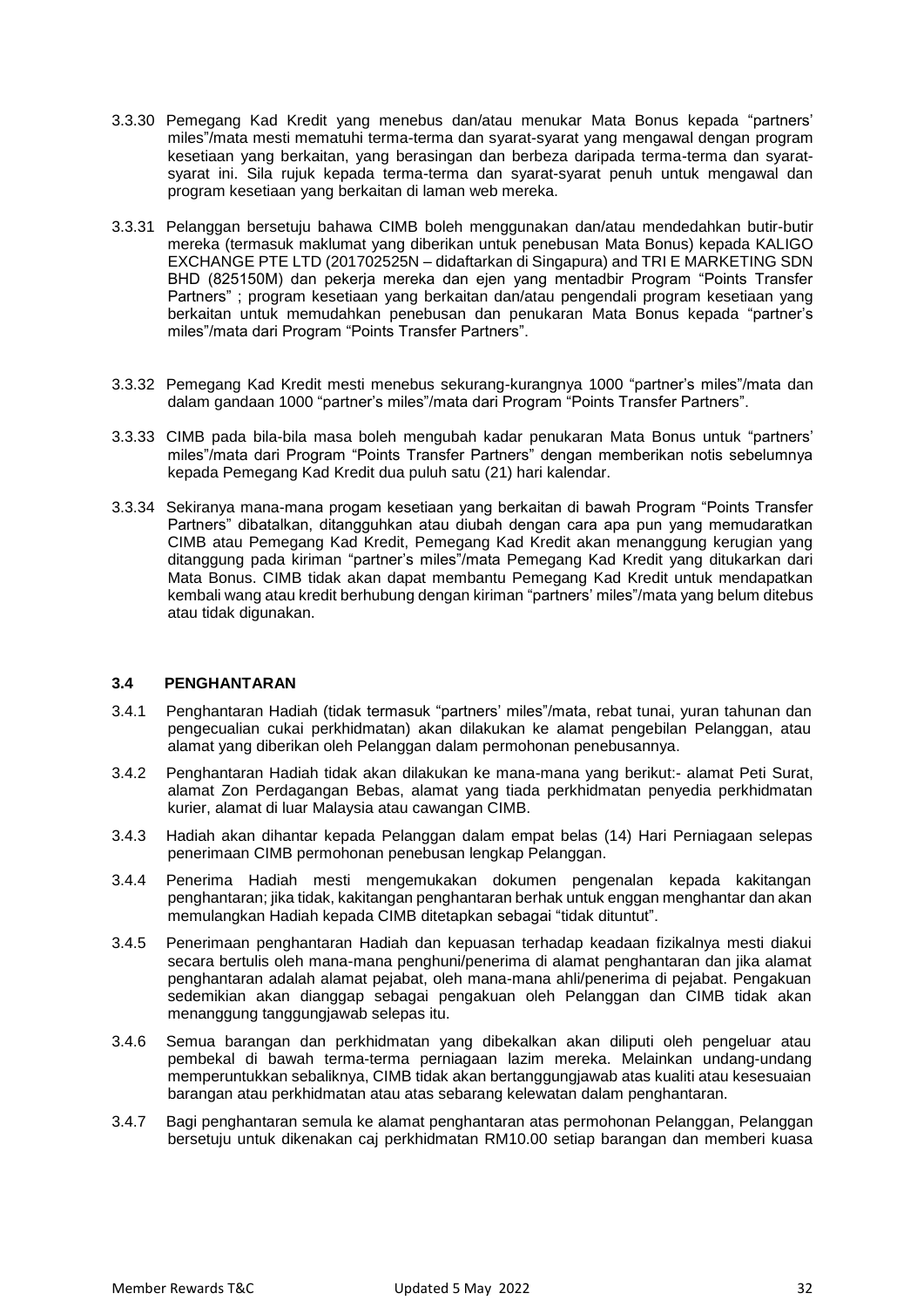kepada CIMB untuk mendebit caj perkhidmatan ini dari akaun kad debit atau kad kredit Pelanggan atau mana-mana akaun CIMB lain yang dipegang dengan CIMB.

3.4.8 Penghantaran penebusan e-baucar akan dilakukan melalui alamat e-mel yang diberikan oleh Pemegang Kad Kredit dalam permintaan penebusan. Penghantaran e-baucar yang ditebus dengan mata perbankan (bukan Pemegang Kad Kredit) akan dilakukan melalui surat ke alamat yang diberikan oleh Pelanggan dalam permintaan penebusan.

# **3.5 SYARAT-SYARAT LAIN BERKENAAN DENGAN KATALOG GANJARAN AHLI**

- 3.5.1 Hadiah yang ditawarkan di bawah Katalog Ganjaran Ahli yang diterbitkan setiap tahun hanya sah untuk tempoh seperti yang dinyatakan dalam Katalog Ganjaran Ahli atau tempoh lanjutan yang lain seperti yang dimaklumkan oleh CIMB. Pelanggan dinasihatkan agar log masuk ke laman web CIMB di [https://rewards.cimbbank.com.my](https://rewards.cimbbank.com.my/) [un](http://www.cimbislamic.com.my/)tuk melihat Katalog Ganjaran Ahli semasa Hadiah terkini yang mungkin ditambah dari semasa ke semasa dalam tempoh ini oleh CIMB untuk penebusan Pelanggan.
- 3.5.2 Pelanggan tidak dibenarkan memungut Hadiah dari mana-mana cawangan CIMB.
- 3.5.3 Semua Hadiah yang ditebus hendaklah dihantarkan kepada Pelanggan di alamat mereka yang ditetapkan dalam Klausa 3.4.1 atau 3.4.8.
- 3.5.4 Jika Hadiah dikembalikan tanpa dihantar kepada CIMB disebabkan tidak ada orang di alamat untuk mengakui penerimaan Hadiah, CIMB boleh (tetapi tidak wajib untuk) menghantar semula atau menyerah semula Hadiah yang disebut di atas kepada Pelanggan dengan syarat kos yang ditanggung untuk menghantar semula Hadiah tersebut hendaklah ditanggung oleh Pelanggan.
- 3.5.5 Jika CIMB cuba menghantar semula Hadiah dan Hadiah sekali lagi dikembalikan tanpa dihantar, CIMB tidak akan membuat cuba untuk menghantar Hadiah tersebut semula lagi selepas percubaan penghantaran kedua yang gagal.
- 3.5.6 Jika Pelanggan tidak memberikan kepada CIMB alamat yang sah untuk menerima penghantaran Hadiah dalam masa tiga puluh (30) Hari Perniagaan dari tarikh Hadiah dikembalikan tanpa dihantar kepada CIMB, Hadiah dan Mata Bonus yang digunakan untuk menebus Hadiah tersebut akan dianggap dilucut hak dan CIMB tidak mempunyai kewajipan untuk mengembalikan Mata Bonus sedemikian kepada Pelanggan.
- 3.5.7 Sebarang aksesori/alatan/peralatan yang dipaparkan bersama-sama dengan Hadiah dalam apa-apa gambar hanyalah bagi tujuan hiasan dan tidak termasuk sekali.

#### **Bahagian B – BAYAR DENGAN MATA BONUS**

#### 4. **BAYAR DENGAN MATA BONUS**

- 4.1 Pemegang Kad utama boleh menggunakan Mata Bonus terkumpul untuk menebus sebarang Hadiah dengan mana-mana peniaga penyertaan setiap hari sehingga pukul 10 malam melainkan ditetapkan sebaliknya oleh peniaga penyertaan.
- 4.2 Kadar penukaran adalah 400 Mata Bonus = Ringgit Malaysia (RM) 1.00 dan Bank boleh mengubah kadar penukaran pada- bila-bila masa dengan memberikan kepada Pemegang Kad utama notis terdahulu dua puluh satu (21) hari kalendar.
- 4.3 Jumlah mata minimum yang boleh ditebus adalah 400 Mata Bonus atau RM1.00 atau gandaan daripadanya.
- 4.4 Hadiah boleh ditebus sepenuhnya dengan menggunakan Mata Bonus atau sebahagiannya dengan menggunakan Mata Bonus dan baki dibayar dalam RM melalui kad kredit atau kad debit. Pembayaran nilai baki melalui kad kredit atau kad debit memperolehi Mata Bonus tetapi penebusan Hadiah menggunakan mata tidak memperolehi Mata Bonus.
- 4.5 Transaksi penebusan dan pembelian mestilah ditentusahkan oleh Pemegang Kad utama dengan menandatangan di atas slip kad kredit atau kad debit atau sebarang slip lain yang disediakan oleh Peniaga.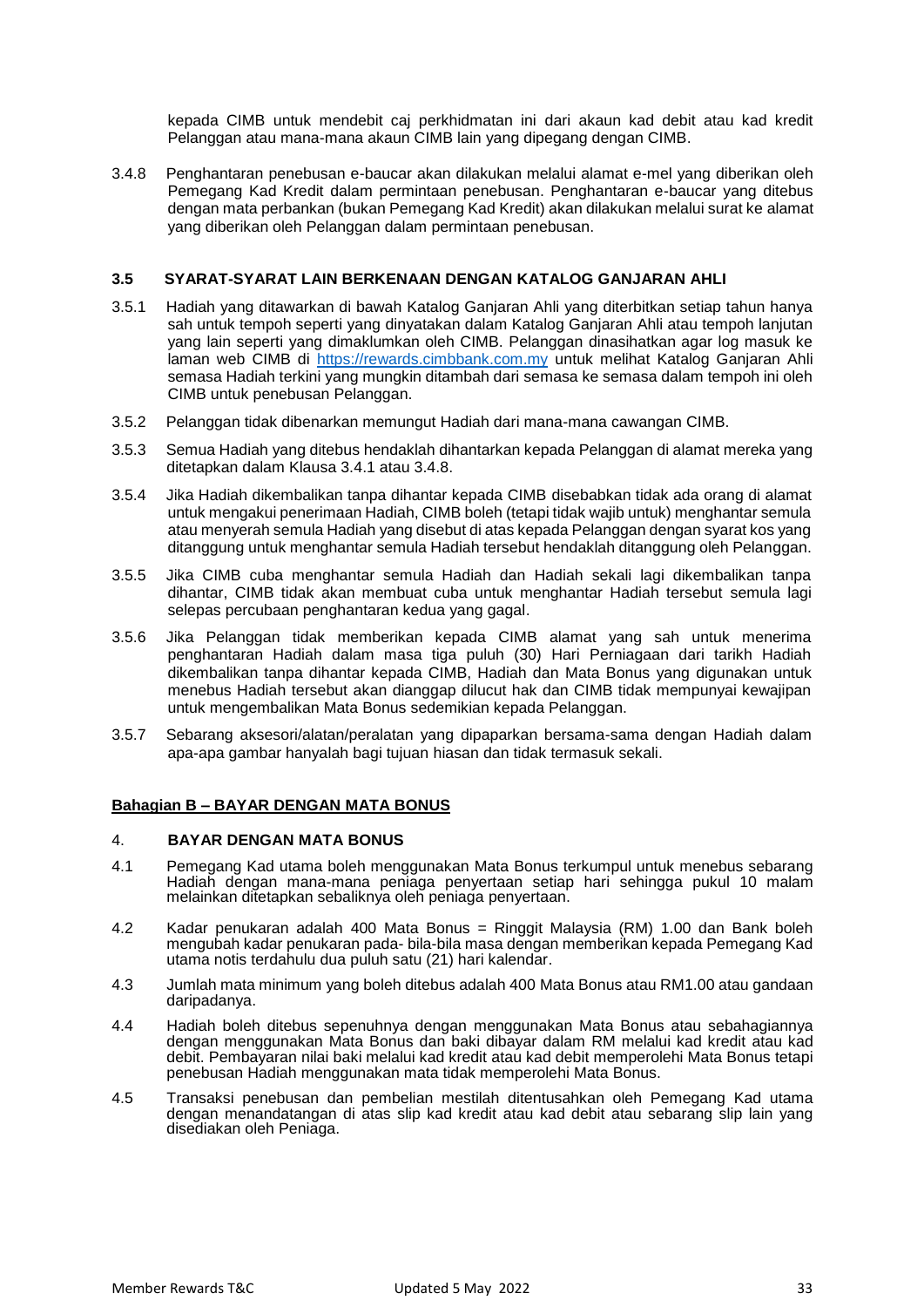4.6 Untuk senarai lengkap peniaga penyertaan terpilih, sila rujuk kepada [https://www.cimb.com.my/memberrewards.](https://www.cimb.com.my/memberrewards)

## **TERMA-TERMA DAN SYARAT-SYARAT AM**

#### 5. **SYARAT-SYARAT LAIN BERKENAAN DENGAN PROGRAM**

- 5.1 Mata Bonus dan Bonus Miles tidak boleh dipindahkan kepada atau ditebuskan bagi manfaat mana-mana pihak ketiga. CIMB tidak akan melayan sebarang permohonan untuk memindahkan atau menggabungkan Mata Bonus dan Bonus Miles yang diperolehi di antara individu yang berbeza.
- 5.2 Mata Bonus, yang telah digunakan untuk menebus mana-mana Hadiah dan Ganjaran Pemindahan Mata/Miles akan dianggap digunakan.
- 5.3 Mata Bonus dan Bonus Miles yang diperolehi tidak mempunyai sebarang nilai tunai atau kewangan dan tidak boleh ditukar kepada tunai.
- 5.4 Hadiah yang ditebus tidak boleh dikembalikan atau ditukar.
- 5.5 Pelanggan mengaku dan bersetuju bahawa **tidak** ada "Tempoh Percubaan" untuk Hadiah yang ditebus.
- 5.6 Pelanggan memberikan kebenaran dan memberi kuasa kepada CIMB untuk menggunakan dan/atau mendedahkan butir-butir Pelanggan kepada pihak ketiga, termasuk Peniaga/pembekal dan penyedia kurier penyertaan, bagi tujuan Program. Pendedahan hendaklah terhad kepada nama, alamat, nombor telefon dan alamat emel Pelanggan bagi tujuan Program.Klausa ini adalah tanpa menjejaskan persetujuan dan kebenaran untuk pendedahan di bawah Klausa 3.3.31 berkaitan dengan Program "Points Transfer Partners".
- 5.7 CIMB tidak bertanggungjawab untuk sebarang kecederaan fizikal, kematian, tuntutan, kerugian, kos, perbelanjaan, gantirugi atau rasa malu yang dialami oleh Pelanggan atau manamana pihak lain, daripada apa jua sifat akibat daripada penebusan Hadiah, Ganjaran Pemindahan Mata/Miles, pembelian atau penggunaan sama ada produk atau perkhimatan yang ditawarkan di bawah Program.
- 5.8 CIMB tidak akan bertanggungjawab kepada liabiliti cukai Pelanggan yang terhasil daripada penggunaan Mata Bonus dan/atau penebusan Hadiah. Pelanggan bertanggungjawab membayar liabiliti cukai ini. Sebarang cukai atau caj yang dikenakan oleh mana-mana pihak berkuasa/pertubuhan/pembekal perkhidmatan mengenai penggunaan Mata Bonus atau penebusan Hadiah juga hendaklah ditanggung oleh Pelanggan.
- 5.9 Apa-apa pertikaian tentang Hadiah yang diterima di bawah Program hendaklah diselesaikan secara langsung antara Pelanggan dan pembekal/Peniaga tanpa bantuan CIMB dan CIMB tidak akan terlibat.
- 5.10 Baucar yang ditebus tidak boleh ditunai atau digunakan dengan kupon diskaun dan kad keistimewaan lain. Baucar ini mesti digunakan sebelum tarikh luput yang dicetak pada mereka dan tertakluk kepada terma-terma dan syarat-syarat yang terkandung seperti yang ditentukan oleh Peniaga. Jika Baucar tidak digunakan sebelum tarikh luput, mereka tidak akan berguna lagi. Baucar yang sudah tamat tempoh tidak akan diganti dan CIMB juga tidak akan menggantikan Baucar yang hilang atau dicuri.
- 5.11 Terma-terma dan syarat-syarat penggunaan Baucar ditentukan secara tunggal oleh Peniaga. Sebarang pertikaian yang timbul di bawah terma-terma dan syarat-syarat Baucar mestilah diselesaikan secara langsung di antara Pelanggan dan pembekal/Peniaga tanpa bantuan CIMB dan CIMB tidak akan terlibat. CIMB tidak akan membatalkan penebusan Baucar yang terhasil daripada sebarang pertikaian sedemikian.
- 5.12 Jika Baucar adalah dalam bentuk Baucar tunai, Pelanggan boleh menggunakan kad debit atau kad kredit untuk membayar perbezaan kepada Peniaga jika nilai pembelian melebihi nilai tunai Baucar. Bahagian nilai tidak diguanakan Baucar tunai tidak akan dikembalikan.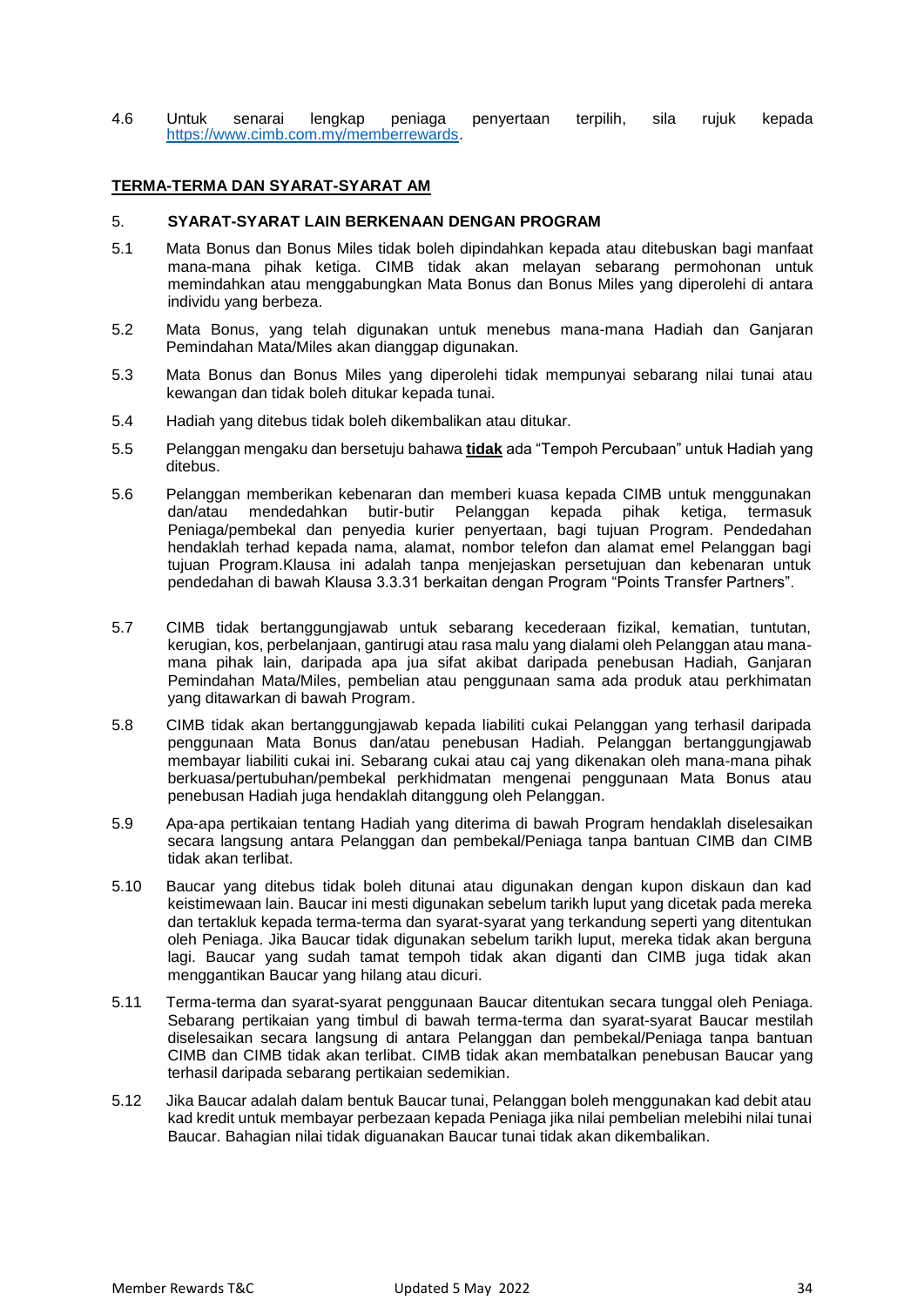- 5.13 Pengeluaran baucar makanan dan minuman tidak bererti ia datang dengan tempahan dengan Peniaga berkenaan. Pelanggan perlu membuat tempahan mereka sendiri dengan Peniaga dan memaklumkan kepada Peniaga baucar yang akan ditebuskan oleh mereka. Peniaga boleh mengenakan terma-terma dan syarat-syarat lanjutan terhadap baucar makanan dan minuman yang perlu dipatuhi oleh Pelanggan.
- 5.14 Penggunaan Baucar Hadiah adalah terhad kepada outlet penyertaan yang disenaraikan dalam Baucar atau Katalog Ganjaran Ahli.
- 5.15 CIMB tidak akan menggantikan atau membantu Pelanggan dengan meletakkan status tahan atau beku pada mana-mana produk dan/atau perkhidmatan dan/atau Baucar yang tersalah letak, hilang atau dicuri yang telah dihantar kepada Pelanggan melainkan yang sama telah hilang oleh CIMB atau perkhidmatan kurier mereka atau jika kerugian disebabkan secara langsung oleh kecuaian melampau atau keingkaran sengaja CIMB.
- 5.16 Hadiah dan/atau Ganjaran Pemindahan Mata/Miles yang ditebus tidak boleh ditukar dengan mana-mana produk dan/atau perkhidmatan lain, tidak boleh dikembalikan wang, tidak boleh digantikan dan tidak boleh ditukar kepada tunai atau kredit dalam apa jua keadaan.
- 5.17 Penipuan yang disyaki atau sebenar dan/atau penyalahgunaan yang disyaki atau sebenar berkaitan dengan pengumpulan Mata Bonus dan Bonus Miles dalam Program, atau penebusan Hadiah dan Ganjaran Pemindahan Mata/Miles boleh menyebabkan Mata Bonus dan Bonus Miles terkumpul dilucutkan serta pembatalan penyertaan Pelanggan dalam Program.
- 5.18 Dengan menyertai Program, Pelanggan bersetuju untuk terikat oleh terma-terma dan syaratsyarat ini dan bersetuju bahawa sebarang ketidakpastian berkenaan dengan kelayakan Pelanggan untuk Program termasuk penentuan Mata Bonus dan Bonus Miles yang diperolehi atau dikumpul dan kelayakkan untuk menebus Hadiah dan/atau Ganjaran Pemindahan Mata/Miles akan ditentukan secara tunggal oleh CIMB yang mana keputusan hendaklah muktamad dan konklusif, melainkan terdapat kesilapan nyata.
- 5.19 CIMB secara nyata mengecualikan semua representasi, jaminan atau pengindorsan, nyata atau tersirat, bertulis atau lisan, termasuk tetapi tidak terhad kepada sebarang jaminan tentang kualiti, kebolehdagangan atau kesesuaian Hadiah untuk sesuatu tujuan tertentu.
- 5.20 CIMB tidak akan bertanggungjawab kepada kegagalan teknikal, campur tangan, gangguan dan/atau kesilapan elektronik atau manusia dalam pentadbiran dan/atau pemprosesan Program dan/atau penentuan kelayakan dan/atau hak Pelanggan kepada Mata Bonus dan Bonus Miles melainkan mereka terhasil daripada dan disebabkan secara langsung oleh kecuaian melampau atau keingkaran sengaja CIMB.
- 5.21 CIMB tidak akan bertanggungjawab ke atas apa-apa kerugian, kerosakan walau apa pun yang timbul daripada atau berkaitan dengan Program melainkan mereka timbul daripada dan disebabkan secara langsung oleh kecuaian melampau atau keingkaran sengaja CIMB.
- 5.22 Pelanggan bersetuju untuk menanggung rugi dan tidak mempertanggungjawabkan CIMB terhadap sebarang tuntutan oleh mana-mana pihak ketiga dan terhadap sebarang kerugian, kerosakan, kos atau perbelanjaan (termasuk fi dan kos peguamcara) yang dialami oleh CIMB berhubung dengan Program, melainkan disebabkan secara langsung oleh kecuaian melampau atau keingkaran sengaja CIMB.
- 5.23 Pelanggan mesti menyemak transaksi Mata Bonus dan Bonus Miles yang ditetapkan dalam penyata bulanan dan/atau penyata Preferred/Prime Consolidated bulanan yang dihantar melalui emel atau pos kepada Pelanggan dan/atau disediakan dalam talian melalui CIMB Clicks. Sebarang kesilapan apa jua berkaitan dengan Mata Bonus dan Bonus Miles yang dikira dan/atau dianugerahkan oleh CIMB mesti dimaklumkan kepada CIMB secara bertulis dalam tempoh empat belas (14) hari kalendar dari tarikh penyata diposkan dalam talian dan/atau tarikh penyata bulanan dan/atau penyata Preferred/Prime Consolidated bulanan, jika tidak semua catatan dalam penyata yang disediakan dalam talian dan/atau yang terkandung dalam penyata bulanan dan/atau penyata Preferred/ Prime Consolidated hendaklah dianggap sebagai muktamad, konklusif dan mengikat terhadap Pelanggan.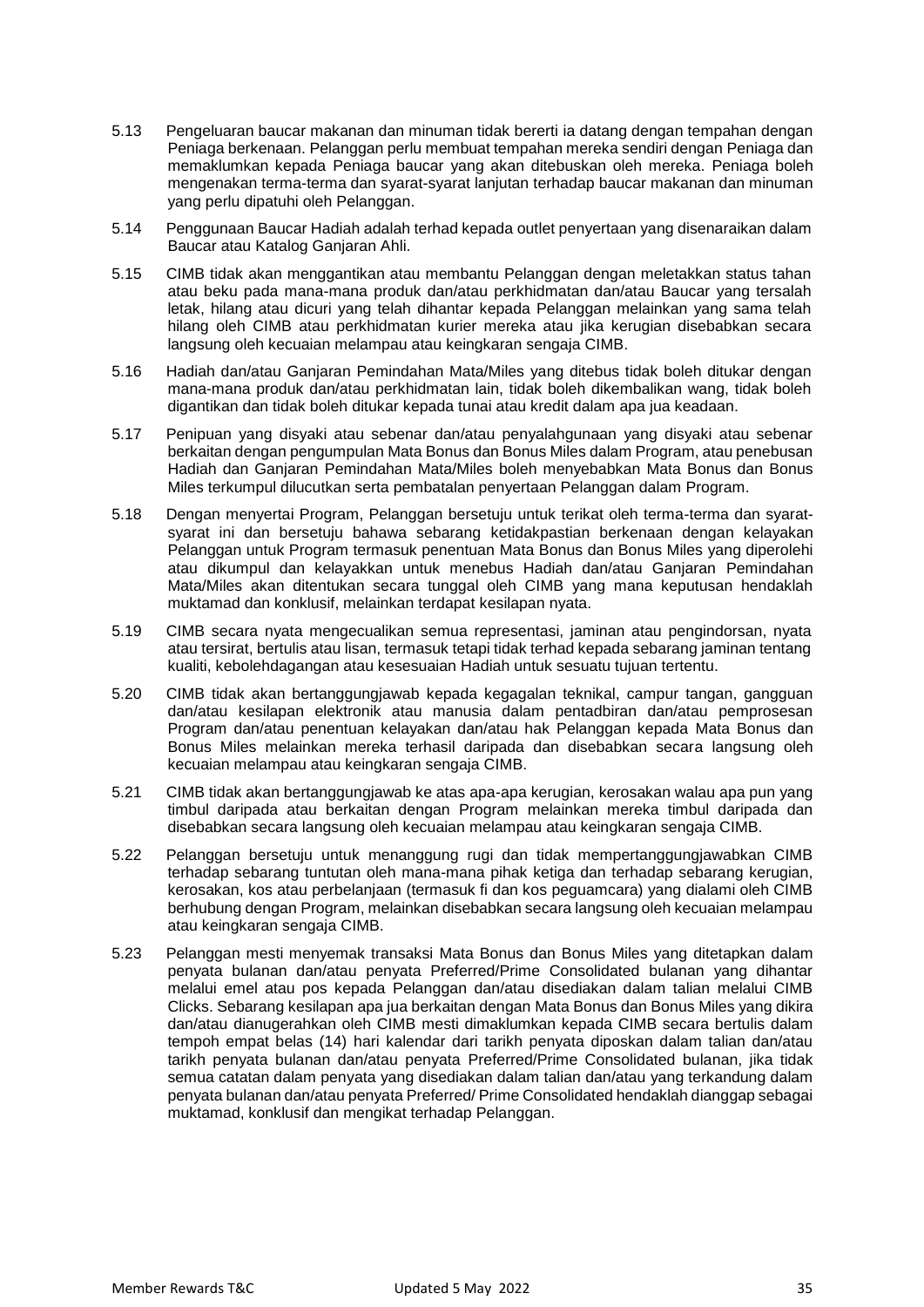- 5.24 Pelanggan mesti memastikan mereka mempunyai Mata Bonus dan Bonus Miles yang mencukupi daripada penyata terkini sebelum mereka membuat sebarang permohonan penebusan. Jika permohonan penebusan dibuat dan Pelanggan tidak mempunyai Mata Bonus atau Bonus Miles yang mencukupi atau borang permohonan penebusan tidak lengkap dan tidak dapat diproses, permohonan penebusan hendaklah dibatalkan oleh CIMB.
- 5.25 Kegagalan CIMB untuk menguatkuasakan sebarang terma-terma dan syarat-syarat ini bukan merupakan penepian hak CIMB.
- 5.26 CIMB boleh, dengan memberikan notis bertulis terdahulu kepada Pelanggan, menyerah hak dan/atau memindahkan hak, manfaat dan/atau kewajipannya di bawah terma-terma dan syarat-syarat ini, dengan syarat penyerahhakkan dan/atau pemindahan sedemikian tidak secara material dan teruk menjejaskan hak Pelanggan di bawah terma-terma dan syarat-syarat ini.
- 5.27 Terma-terma dan syarat-syarat ini akan dikawal oleh dan ditafsirkan selaras dengan undangundang Malaysia dan sebarang pertikaian yang timbul daripada mereka akan didengar oleh Mahkamah Malaysia.
- 5.28 Jika Pelanggan mempunyai sebarang aduan berkenaan dengan Program, Pelanggan boleh menghubungi Unit Resolusi Pelanggan CIMB di alamat, nombor telefon dan alamat emel berikut (atau alamat, nombor telefon dan alamat emel lain yang dimaklumkan oleh CIMB kepada Pelanggan): CIMB Bank Berhad / CIMB Islamic Bank Berhad, Unit Resolusi Pelanggan (CRU), Peti Surat 10338, Pejabat Pos Besar Kuala Lumpur, 50710 Wilayah Persekutuan / Tel: 603 6204 7788 / alamat e-mel: [cru@cimb.com.](mailto:cru@cimb.com)

## 6. **NOTIS**

- 6.1 Melainkan dinyatakan secara nyata sebaliknya dalam terma-terma dan syarat-syarat ini, CIMB boleh memberi notis dan mengeluarkan komunikasi:-
	- (a) Melalui pos berdaftar Pengesahan Terima (A.R.) ke alamat terakhir Pelanggan dalam rekod CIMB; atau
	- (b) Melalui pos biasa ke alamat terakhir Pelanggan dalam rekod CIMB; atau
	- (c) Melalui e-mel atau bentuk komunikasi serta-merta lain (termasuk SMS, Clicks Messenger, Whatsapp) ke nombor hubungan, nombor mudah alih atau alamat e-mel Pelanggan yang terakhir diketahui dalam rekod CIMB; atau
	- (d) Dengan memaparkannya di premis CIMB, termasuk di premis cawangannya; atau
	- (e) Dengan memaparkannya di atas skrin apabila mengakses laman web CIMB, seperti
		- [www.cimb.com.my;](http://www.cimb.com.my/)
		- □ www.cimbclicks.com.my;
		- $\Box$ [www.cimbpreferred.com.my;](http://www.cimbpreferred.com.my/) atau
	- (f) Melalui mana-mana cara lain yang dianggap wajar oleh CIMB.
- 6.2 Semua notis dan komunikasi yang dihantar oleh CIMB kepada Pelanggan, hendaklah, melainkan dinyatakan sebaliknya di sini atau dalam notis atau dalam komunikasi tersebut, dianggap diterima dan berkuat kuasa, seperti berikut:-
	- (a) Jika melalui pos berdaftar A.R; apabila menerima kad A.R yang ditandatangani sewajarnya;
	- (b) Jika melalui pos biasa, tujuh (7) hari kalendar selepas tarikh pengeposan;
	- (c) Jika melalui e-mel atau komunikasi serta-merta lain (termasuk SMS, Clicks Messenger, Whatsapp), apabila dihantar; dan
	- (d) Jika melalui paparan (sama ada di premis CIMB atau di laman web CIMB) apabila paparan sedemikian dilakukan.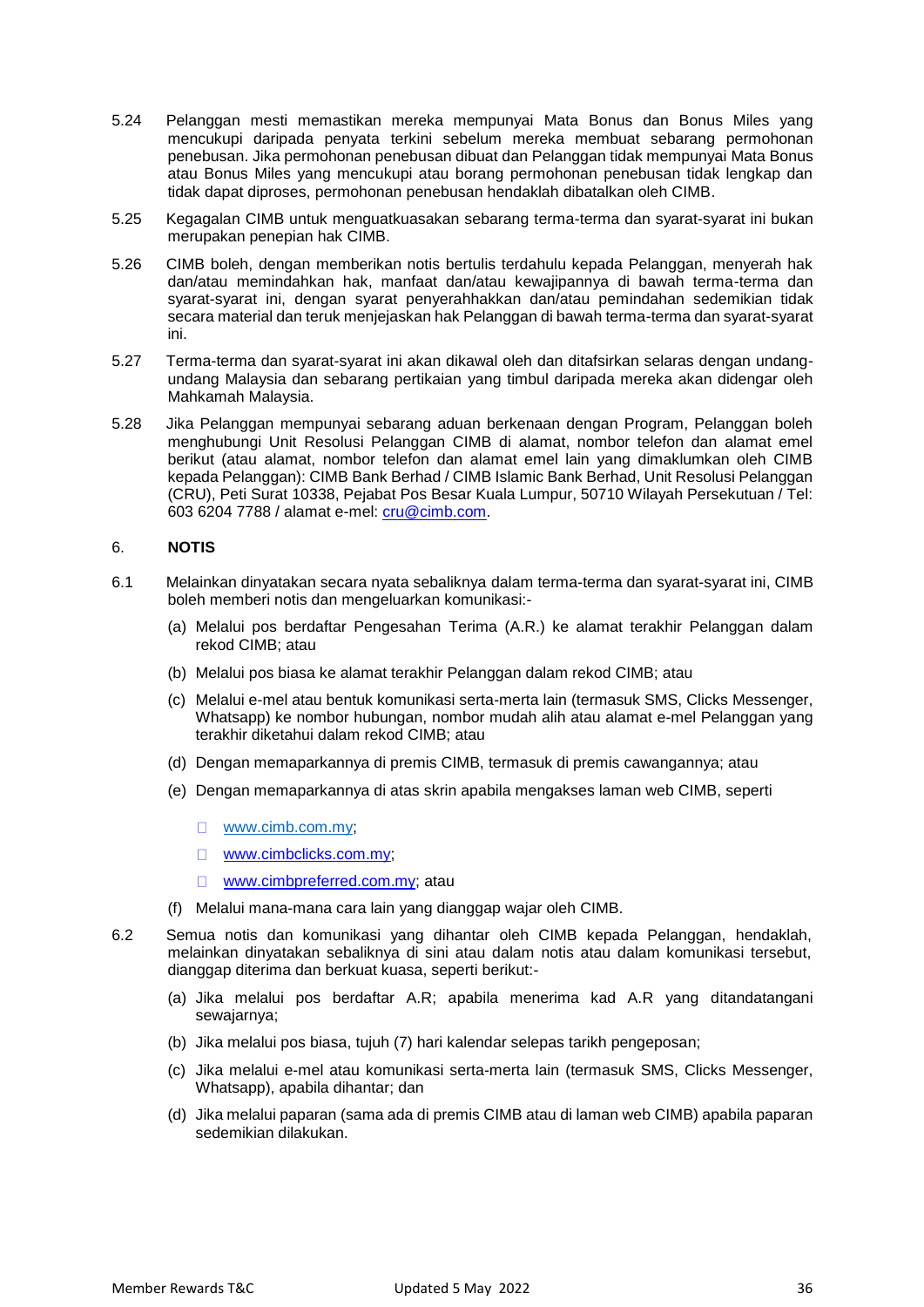## 7. **VARIASI PERATURAN**

- 7.1 CIMB boleh menggantung atau membatalkan Program ini dengan memberikan kepada Pelanggan notis terdahulu dua puluh satu (21) hari kalendar. Penggantungan atau pembatalan tidak melayakkan mana-mana Pelanggan membuat sebarang tuntutan atau tuntutan.
- 7.2 CIMB boleh mengubah (sama ada dengan memodifikasi, menambah, memadamkan, atau sebaliknya meminda) ("Pindaan") mana-mana terma-terma dan syarat-syarat ini dengan memberikan kepada Pelanggan sekurang-kurangnya notis dua puluh satu (21) hari kalendar sebelum Pindaan berkuat kuasa. Notis Pindaan boleh diberikan dalam mana-mana cara yang dinyatakan dalam Klausa 6.1. Pindaan akan berkuatkuasa pada tarikh yang ditetapkan oleh CIMB dalam pemberitahuan.
- 7.3 Terma-terma dan Syarat-syarat ini adalah tambahan kepada Terma-Terma dan Syarat-Syarat Kad Debit CIMB, Terma-Terma dan Syarat-Syarat Kad Kredit CIMB, Terma-Terma dan Syarat-Syarat CIMB Preferred, Terma-Terma dan Syarat-Syarat CIMB Prime, dan Terma-Terma dan Syarat-Syarat CIMB@Work untuk Pekerja yang terpakai kepada Pelanggan. Jika terdapat sebarang ketidakselarasan antara terma-terma dan syarat-syarat ini dan terma-terma dan syarat-syarat ini lain yang dinyatakan di atas, terma-terma dan syarat-syarat ini akan mengatasi yang lain setakat mana mereka berkaitan dengan Program tetapi bukan sebaliknya.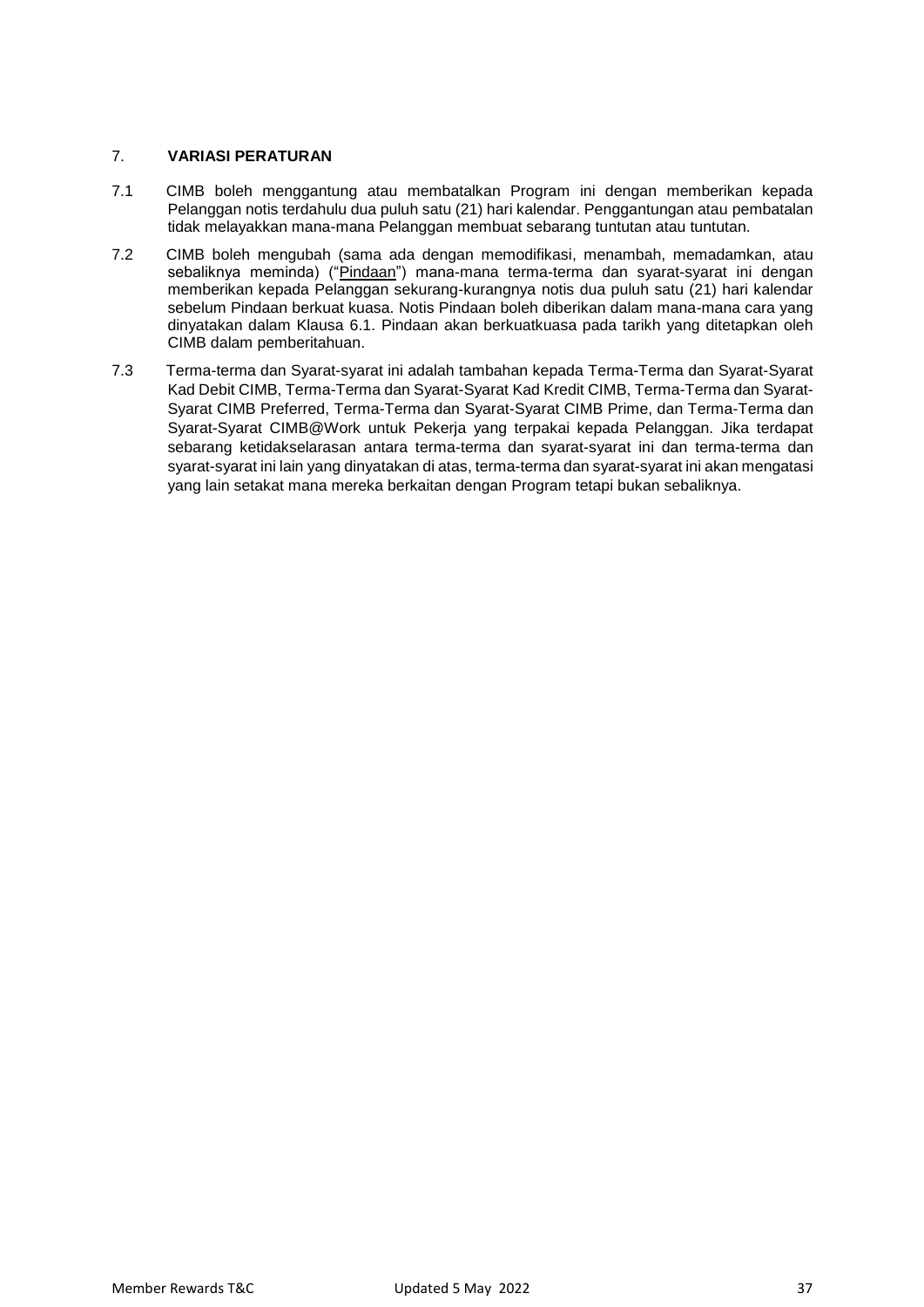**JADUAL**

## **KRITERIA KELAYAKAN, MATA BONUS YANG DIPEROLEHI DAN KESAHAN**

**Seksyen 1**

**Katalog Ganjaran Ahli untuk:**

- **(a) Pemegang Kad Kredit; dan**
- **(b) Pemegang Kad Debit**

**Bayar dengan Mata Bonus untuk:**

- **(c) Pemegang Kad Kredit**
- **(d) Pemegang Kad Debit**
- 
- **(A) Kriteria Kelayakan** 1. Hanya Pemegang Kad **utama** dibenarkan menebus Mata Bonus mereka daripada Katalog Ganjaran Ahli.
	- 2. Pemegang Kad Kredit dengan akaun kad kredit yang dibatalkan atau digantung atau tertunggak atau melebihi had tidak layak melakukan sebarang penebusan. Semua akaun kad kredit hendaklah dalam keadaan baik sebelum sebarang Hadiah dan Ganjaran Pemindahan Mata/Miles dilepaskan dan CIMB boleh menolak sebarang penebusan atau pelepasan barang yang ditebus jika mana-mana akaun kad kredit tertunggak/melebihi had/dibatalkan/digantung.
	- 3. Pemegang Kad Debit dengan Akaun Ditetapkan dipautkan dengan kad debit hendaklah sah dan dalam kedudukan baik dan tidak terlebih keluar (jika Pemegang Kad Debit mempunyai kemudahan overdraf). Jika CIMB berpendapat bahawa mana-mana akaun Pemegang Kad Debit telah dibuka secara penipuan CIMB boleh enggan membenarkan sebarang penebusan Mata Bonus.
	- 4. Penebusan Mata Bonus yang telah dikumpul dalam kedua-dua akaun kad kredit Pemegang Kad utama dan akaun kad kredit Pemegang Kad tambahan atau dalam Akaun Ditetapkan yang dipautkan dengan kad debit, hanya boleh dibuat oleh Pemegang Kad utama.
- **(B) Mata Bonus Yang Diperolehi** 1. Mata Bonus yang dianugerahkan kepada Pemegang Kad berdasarkan jumlah transaksi perbelanjaan runcit dalam jumlah Ringgit Malaysia (RM) (di dalam dan di luar Malaysia) yang dikenakan pada kad kredit dan kad debit Pemegang Kad yang dicerminkan dalam penyata akaun kad kredit dan kad debit Pemegang Kad masing-masing.
	- **1.1** Untuk kad kredit Platinum/ Platinum-i /Visa SIGNATURE/Preferred Visa INFINITE/Visa INFINITE/Visa INFINITE-i/Kad Kredit Merchant/ Kad Debit/ World Mastercard, setiap:
		- (a) perbelanjaan RM1.00 (di dalam dan di luar Malaysia) yang dikenakan pada kad kredit (Platinum/ Platinum-i) Pemegang Kad Kredit dan dicerminkan dalam penyata akan memperolehi satu (1) Mata Bonus;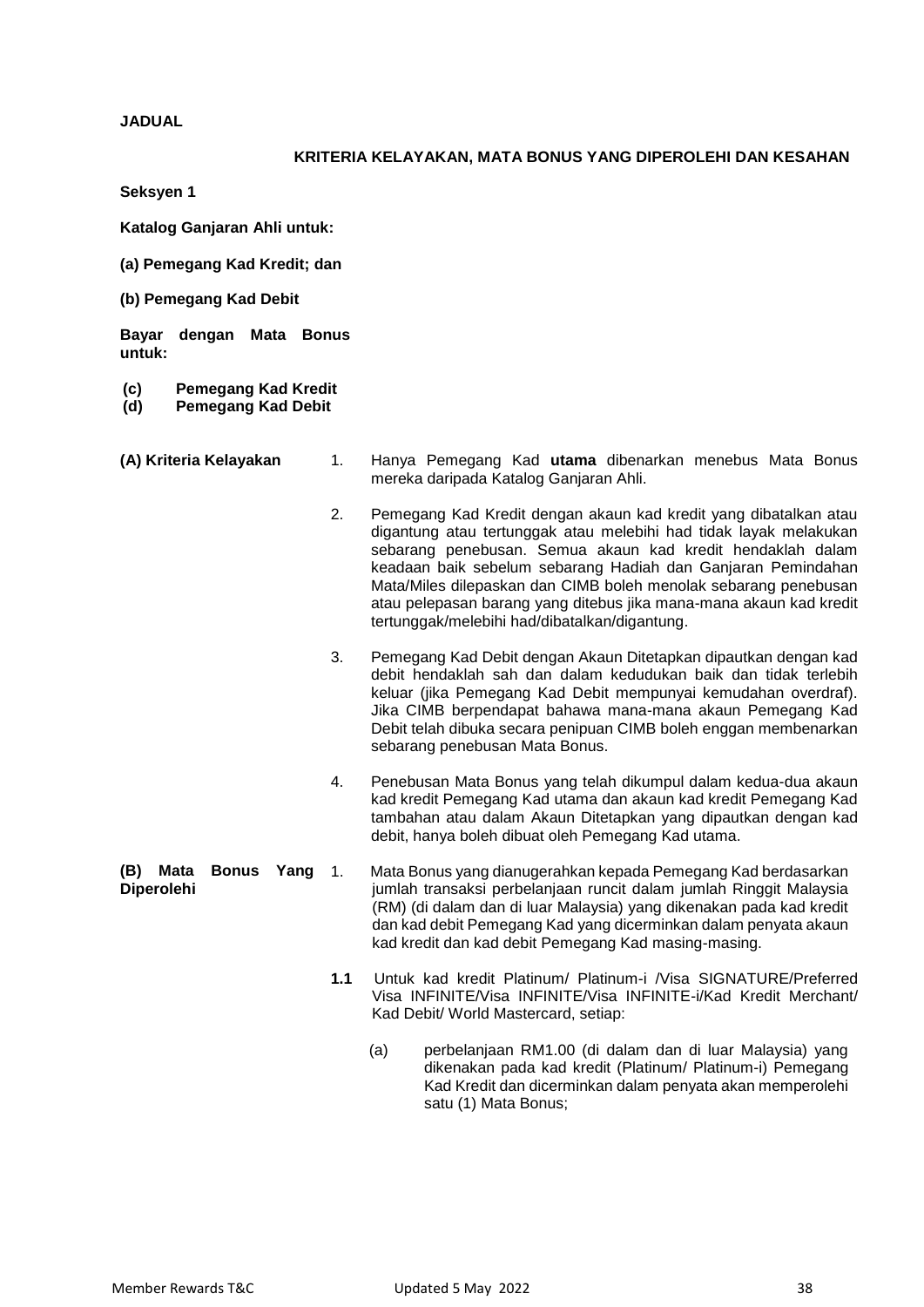- (b) perbelanjaan RM1.00 yang dikenakan pada kad kredit (Visa SIGNATURE, Preferred Visa INFINITE) Pemegang Kad Kredit dan dicerminkan dalam penyata akan memperolehi satu (1) Mata Bonus untuk perbelanjaan dalam mata wang Ringgit Malaysia (melainkan transaksi DCC) dan dua (2) Mata Bonus untuk perbelanjaan dalam mata wang lain daripada Ringgit Malaysia (RM) atau transaksi DCC;
- (c) RM1.00 yang dikenakan pada kad kredit (Visa INFINITE dan Visa INFINITE-i) Pemegang Kad Kredit dan dicerminkan dalam penyata akan memperolehi lima (5) Mata Bonus untuk perbelanjaan dalam mata wang lain daripada Ringgit Malaysia (RM) atau transaksi DCC, lima (5) Mata Bonus untuk perbelanjaan makanan dan minuman di bawah MCC yang ditetapkan 0743, 0744, 5811, 5812, 5813, 5814, 5921 ("MCC Ditetapkan") dan satu (1) Mata Bonus untuk perbelanjaan yang tidak terjatuh di bawah MCC Ditetapkan;
- (d) Penggandaan Mata Bonus yang dianugerahkan untuk penggunaan kad kredit dengan Kad Kredit Merchant adalah berdasarkan pada terma-terma Perjanjian Peniaga yang dipersetujui antara CIMB dan Peniaga Strategic yang akan dinyatakan dalam borang permohonan kad atau dimaklumkan kepada Pemegang Kad;
- (e) Setiap RM4.00 yang dikenakan pada kad debit Pemegang Kad Debit dan dicerminkan dalam penyata akan memperolehi satu (1) Mata Bonus; dan
- (f) perbelanjaan RM 1.00 yang dikenakan pada kad kredit (World Mastercard) Pemegang Kad Kredit dan dicerminkan dalam penyata akan memperolehi lima (5) Mata Bonus untuk perbelanjaan penerbangan di bawah MCC yang ditetapkan 3000 – 3350 dan 4511 ("MCC Ditetapkan") dan satu (1) Mata Bonus untuk perbelanjaan yang tidak termasuk di bawah MCC Ditetapkan.
- 1.2. Untuk Kad Kredit CIMB e, setiap:
	- (a) RM1.00 dibelanjakan untuk transaksi dalam talian (mod kemasukan POS 01 dan 10), penambahan e-dompet (di bawah MCC 4814, 4784, 4789, 5541, 5542, 5968, 6012, 6540, 7372) dengan peniaga e-dompet terpilih, iaitu GrabPay (Penerangan peniaga 'GRABPAY'), Touch'n Go eWallet (Penerangan peniaga 'TNG WALLET'), Boost (Penerangan peniaga 'BOOST'), BigPay (Penerangan peniaga 'BIGPAY') dan Setel (Penerangan peniaga 'SETEL'), transaksi tanpa sentuhan (mod kemasukan POS 07), dan transaksi pengebilan automatik yang dikenakan pada kad kredit (e-Kad Kredit) Pemegang Kad Kredit dan dicerminkan dalam penyata akan memperolehi tiga (3) Mata Bonus setiap hari (melainkan eDay); dua belas (12) Mata Bonus pada eDay. ;
	- (b) RM1.00 dibelanjakan untuk semua kategori lain yang tidak termasuk dalam 1.2 (a) atau (c) yang dikenakan pada kad kredit (e-Kad Kredit) Pemegang Kad Kredit dan dicerminkan dalam penyata akan memperolehi satu (1) Mata Bonus.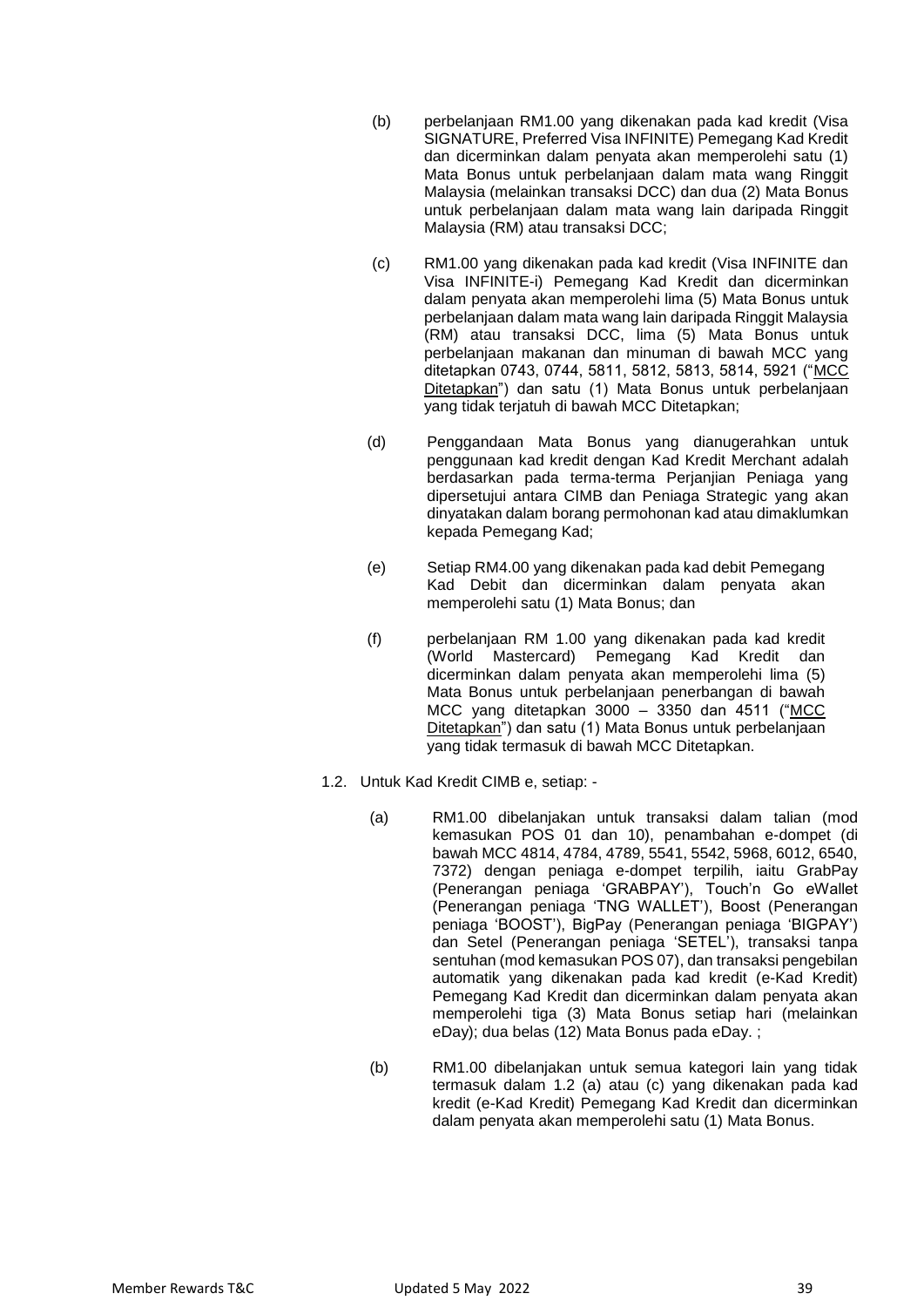- (c) Untuk mengelakkan keraguan, transaksi berikut dikecualikan dan tidak akan dianggap sebagai transaksi perbelanjaan runcit yang layak untuk tujuan mendapatkan Mata Bonus di bawah e-Kad Kredit:
	- 1) Perbelanjaan penerbangan di bawah kod MCC 3000 3350 dan 4511.
	- 2) Transaksi insurans di bawah kod MCC 5960, 6300.
	- 3) Sebarang perbelanjaan yang dibuat dilakukan di United Kingdom, atau di negara ini yang merupakan anggota Komuniti Ekonomi Eropah European Economic Community (EEC) atau Kesatuan Eropah European Union (EU) termasuk Austria, Belgium, Bulgaria, Croatia, Cyprus, Republik Czech, Denmark, Estonia, Finland, Perancis, Jerman, Greece, Hungary, Ireland, Itali, Latvia, Lithuania, Luxembourg, Malta, Belanda, Poland, Portugal, Romania, Slovakia, Slovenia, Sepanyol, Sweden, Iceland, Liechtenstein dan Norway.
- (d) Jumlah Mata Bonus maksimum yang diberikan di bawah e-Kad Kredit adalah 20,000 Mata Bonus bagi setiap Pemegang Kad, setiap kitaran penyata.
- 1.3 Untuk Kad Kredit CIMB Preferred Visa Infinite-i ("Kad PVI-i"), setiap:
	- (a) RM1.00 yang dikenakan pada Kad PVI-i dan dicerminkan dalam penyata akan memperolehi satu (1) Mata Bonus untuk perbelanjaan dalam mata wang Ringgit Malaysia (kecuali transaksi DCC) dan dua (2) Mata Bonus untuk perbelanjaan dalam mata wang lain daripada Ringgit Malaysia (RM) atau transaksi DCC ("Mata Bonus Asas"). Mata Bonus Asas akan dikreditkan ke dalam akaun Kad PVI-i dalam kitaran penyata yang sama.
	- (b) Pemegang Kad PVI-i yang memenuhi syarat syarat berikut: -
		- (i) mengekalkan suatu Deposit dan/atau Pelaburan jumlah agregat minimum sebanyak Ringgit Malaysia Dua Ratus dan Lima Puluh Ribu (RM250,000) pada setiap masa atau jumlah lain sebagaimana yang CIMB boleh tentukan dari semasa ke semasa yang didepositkan dalam mana-mana akaun deposit CIMB dan/atau melabur dalam mana-mana produk pelaburan CIMB di bawah akaun tunggal atau bersama Pemegang Kad Utama di mana Pemegang Kad Utama adalah pemegang akaun utama; dan (ii) melakukan Transaksi-transaksi Layak di bawah
			- "Perbelanjaan Kategori Layak" berikut:
				- a. "Menjamu Selera" merujuk kepada transaksi runcit dengan Kod Kategori Pedagang (MCC) 0743, 0744, 5811, 5812, 5813, 5814, 5921.
				- b. "Luar Negara" merujuk kepada transaksi perbelanjaan runcit yang dibuat dalam mata wang selain dari Ringgit Malaysia (RM) atau merupakan transaksi Penukaran Mata Wang Dinamik (DCC).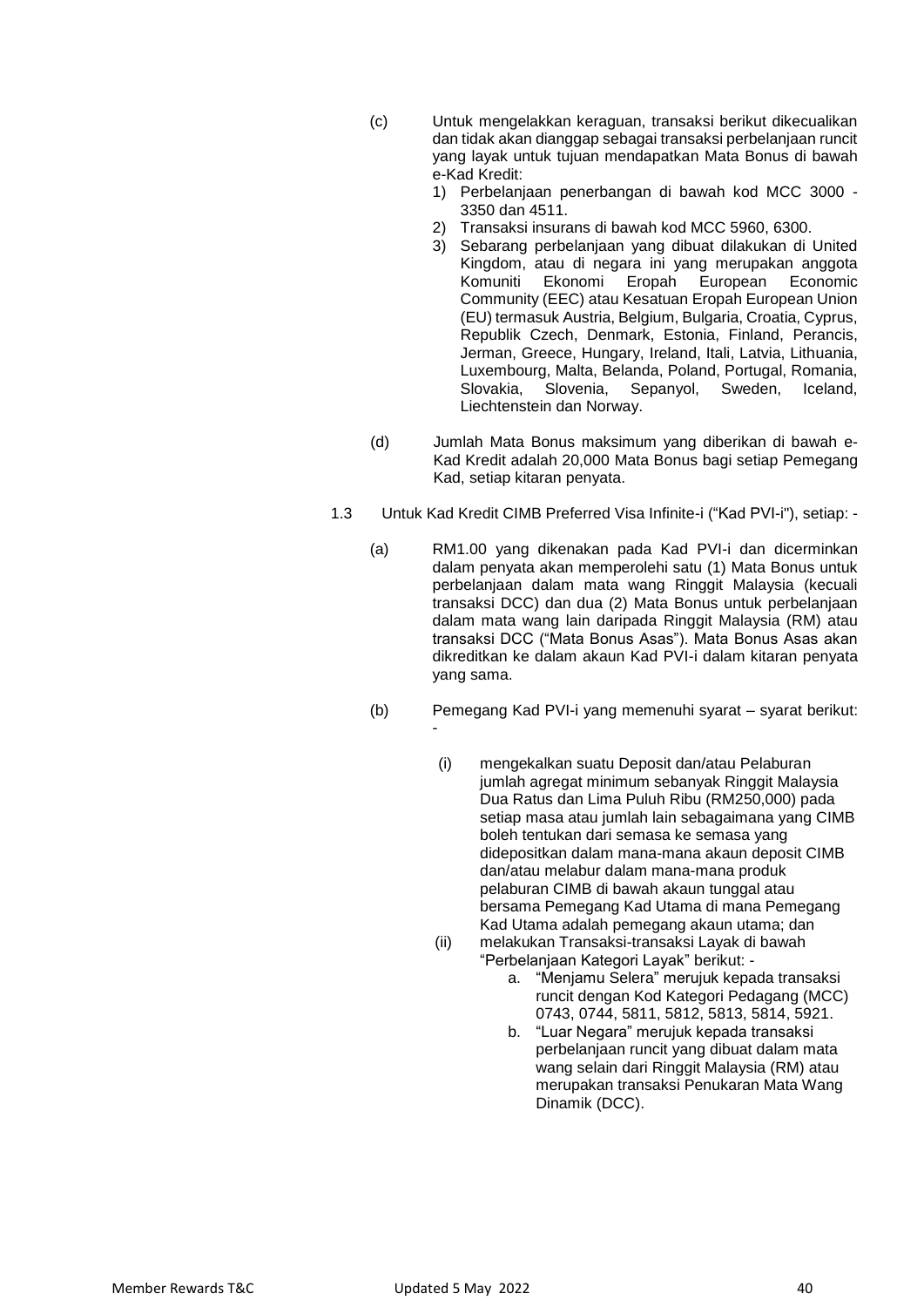c. "Zakat & Amal Jariah" merujuk kepada transaksi runcit dengan MCC 8393, 8661, 8398.

akan memperolehi tambahan tujuh (7) Mata Bonus bagi setiap Ringgit Malaysia Satu (RM1) perbelanjaan Menjamu Selera dan Zakat & Amal Jariah dan tambahan enam (6) Mata Bonus bagi setiap Ringgit Malaysia Satu (RM1) perbelanjaan Luar Negara yang dicajkan kepada Kad Kredit CIMB PVI-i milik Pemegang Kad dan akan dicerminkan dalam penyata semasa Tempoh Pemenuhan ("Mata Bonus Tambahan").

(c) Untuk Perbelanjaan Kategori Layak yang dilakukan antara 16 Dis 2021 hingga 31 Dis 2021, Mata Bonus Tambahan akan dikreditkan ke dalam akaun Kad PVI-i sebelum 1 April 2022.

> Seterusnya, Mata Bonus Tambahan akan dikreditkan ke dalam akaun Kad PVI-i dalam tempoh dua belas (12) minggu dari hari pertama bulan seterusnya selepas setiap suku yang layak seperti yang ditetapkan dalam jadual di bawah:

| Perbelanjaan Kategori<br>Layak semasa Suku<br><b>Yang Layak</b> | <b>Fulfilment Period</b>                                       |
|-----------------------------------------------------------------|----------------------------------------------------------------|
| Januari - Mac                                                   | Dalam tempoh 12 minggu<br>dari 1 April                         |
| April – Jun                                                     | Dalam tempoh 12 minggu<br>dari 1 Julai                         |
| Julai - September                                               | Dalam tempoh 12 minggu<br>dari 1 Oktober                       |
| Oktober – Disember                                              | Dalam tempoh 12 minggu<br>dari 1 Januari (tahun<br>berikutnya) |

Kadar Mata Bonus ini boleh diubah oleh CIMB dengan memberikan kepada Pemegang Kad Kredit notis terdahulu dua puluh satu (21) hari kalendar.

- 2. CIMB boleh melucuthakkan sebarang Mata Bonus/Bonus Miles yang diperolehi jika mana-mana akaun kad kredit adalah tertungguk/ dibatalkan/ digantung/ ditamatkan.
- 3. Mata Bonus yang diperolehi oleh Pemegang Kad Kredit untuk penyata bulan semasa akan dibundarkan ke bawah ke Mata Bonus terdekat. Jika mana-mana transaksi dipertikaikan atau didakwa sebagai penipuan, Mata Bonus yang diperolehi atas transaksi sedemikian boleh dibalikkan atau dibatalkan oleh CIMB.
- 4. Mata Bonus yang diperolehi oleh Pemegang Kad Kredit untuk penyata bulan semasa tidak akan dianugerahkan kepada Pemegang Kad Kredit jika Pemegang Kad Kredit gagal membuat pembayaran minimum yang kena dibayar menjelang tarikh matang pembayaran seperti yang dinyatakan dalam penyata bulan sebelumnya Pemegang Kad Kredit.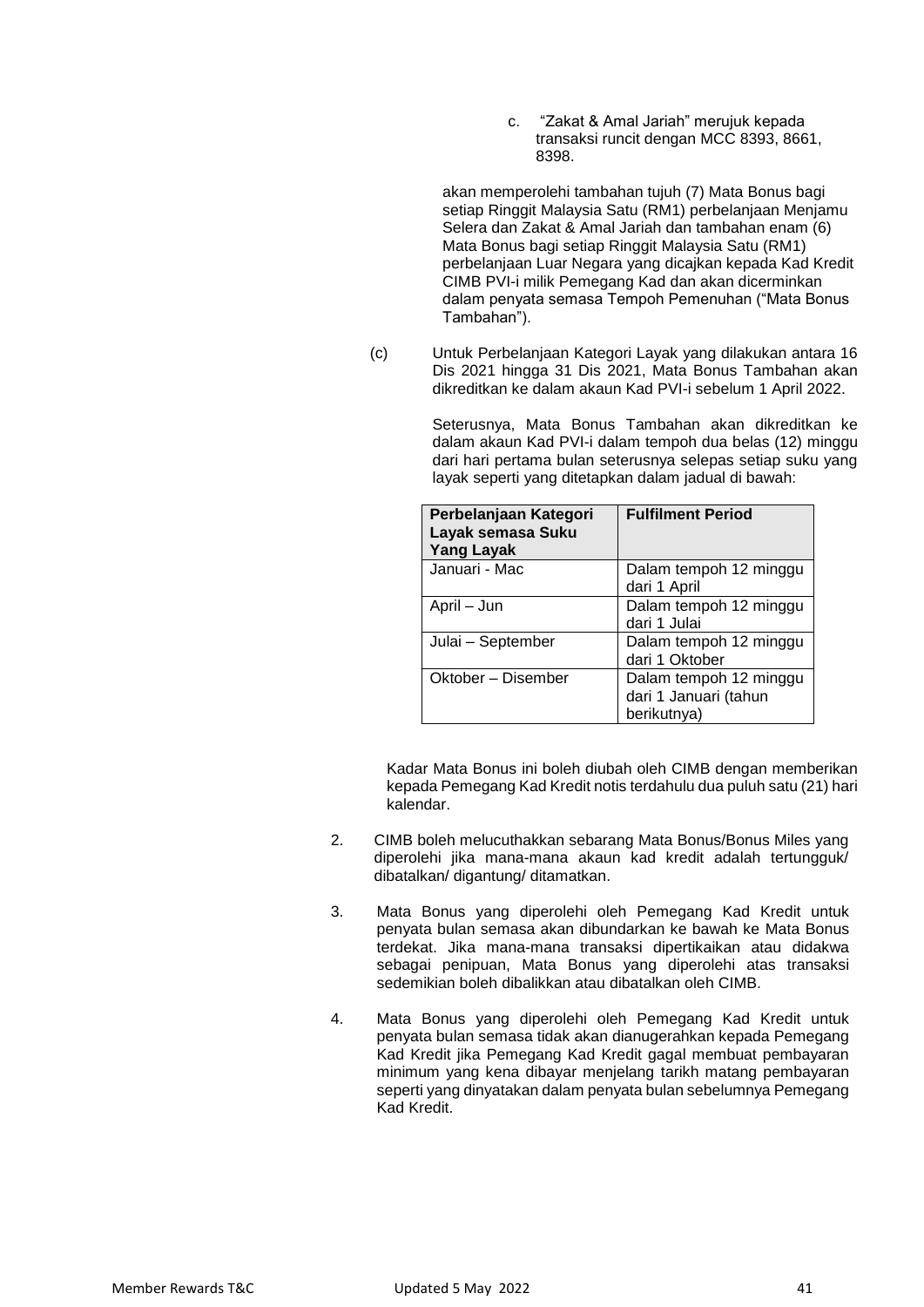- 5. Transaksi perbelanjaan runcit hendaklah bererti transaksi pembelian untuk barangan dan perkhidmatan termasuk pembelian dalam talian untuk barangan dan perkhidmatan yang ditanggung untuk penggunaan peribadi dan bukan bagi tujuan perniagaan dan tidak akan termasuk transaksi perjudian atau pertaruhan. Untuk mengelakkan keraguan, transaksi berikut juga tidak akan dianggap sebagai transaksi perbelanjaan runcit layak bagi tujuan memperolehi Mata Bonus: -
	- (a) Pendahuluan tunai, pengeluaran tunai, deposit tunai dan/atau transaksi perjudian atau pertaruhan;
	- (b) Transaksi runcit terhadap pembelian petrol, diesel dan sebarang pembelian lain yang dibuat di kiosk petrol;
	- (c) Transaksi runcit yang dipertikaikan oleh Pemegang Kad;
	- (d) Pembayaran fi tahunan atau caj perkhidmatan, caj penghantaran, pembayaran tunai, fi penggantian kad, cukai perkhidmatan kerajaan, caj pertikaian, caj fraud, caj faedah/keuntungan/kewangan/ caj kemudahan untuk Kad Kredit CIMB Islamic, fi pendahuluan tunai, fi pemprosesan, atau sebarang jenis fi dan/atau penalti lain sama ada dikenakan oleh CIMB atau sebaliknya;
	- (e) Transaksi MyDebit;
	- (f) Transaksi pelan pembayaran ansuran;
	- (g) Transaksi Pengebilan Automatik (tidak terpakai kepada Program *"Strategic Card Alliance dan e-Kad Kredit"*);
	- (h) Pembayaran kepada badan amal di bawah Kod Kategori Pedagang (MCC) ditetapkan 8398 – Perbadanan amal dan organisasi perkhidmatan sosial (tidak terpakai kepada Kad Kredit CIMB Preferred Visa Infinite-i);
	- (i) Sebarang pembayaran berkaitan kerajaan di bawah MCC ditetapkan di bawah: -
		- 9211 Kos mahkamah, termasuk nafkah cerai dan nafkah anak
		- 9222 Denda
		- 9223 Ikat jamin dan pembayaran bon
		- 9311 Pembayaran cukai
		- 9399 Perkhidmatan Kerajaan
		- 9402 Perkhidmatan pos kerajaan sahaja
		- Pembelian Antara Kerajaan Kerajaan sahaja, dan
	- (j) Transaksi JomPAY dan/atau FPX.

Nota: Pengecualian daripada memperolehi Mata Bonus berkaitan dengan transaksi di bawah Seksyen 1(B) 5(f) di atas hanya terpakai untuk transaksi kad kredit.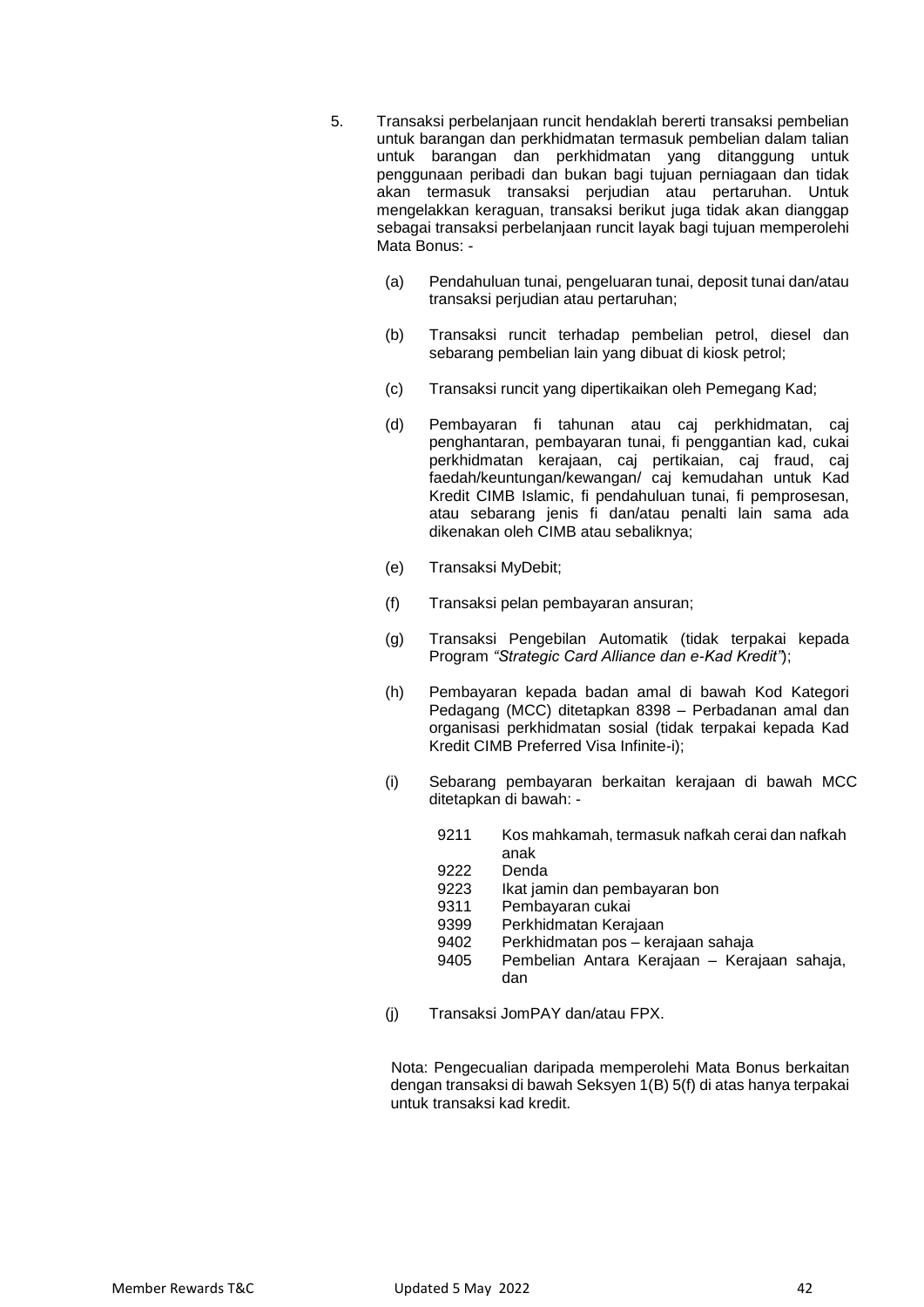Sebarang penentuan oleh CIMB mengenai apakah yang merupakan transaksi perbelanjaan runcit adalah konklusif, melainkan kesilapan nyata. Transaksi perbelanjaan runcit akan dianggap sebagai transaksi perbelanjaan runcit luar negara jika mata wang transaksi adalah lain daripada Ringgit Malaysia (RM) atau merupakan transaksi DCC.

- 6. Mata Bonus yang diperolehi terhadap transaksi perbelanjaan runcit dan transaksi perbankan yang dilaksanakan dalam mata wang lain daripada Ringgit Malaysia (RM) atau merupakan transaksi DCC akan dikira berdasarkan RM bersamaan bagi jumlah yang diurus niaga yang akan ditukar pada kadar pertukaran semasa yang ditentukan oleh CIMB. Mata Bonus yang dikumpul akan dicerminkan dalam penyata bulanan.
- 7. Mata Bonus untuk Pemegang Kad diperolehi dan dikumpul atas dasar pelanggan individu. Untuk mengelakkan keraguan, Mata Bonus yang diperolehi boleh digabungkan antara dua kad debit berbeza yang dipegang oleh Pemegang Kad Debit yang sama. Walau bagaimanapun, Mata Bonus yang diperolehi oleh Pemegang Kad Debit yang berbeza tidak boleh digabungkan meskipun mereka mungkin dikaitkan kepada Akaun Ditetapkan yang sama.
- 8. Klasifikasi MCC, mod kemasukan POS, petunjuk pembayaran berulang untuk transaksi pengebilan automatik, penerangan peniaga adalah disediakan oleh Bank Pemeroleh peniaga masing-masing. CIMB tidak akan bertanggungjawab atas sebarang klasifikasi atau perubahan yang tidak betul dalam kesemua di atas yang boleh mengakibatkan perbezaan dalam Mata Bonus yang diperoleh dari mana-mana transaksi layak. Pemegang Kad tidak akan membuat sebarang tuntutan bagi pampasan terhadap CIMB untuk perkara ini.

#### **(C) Kesahan** Pemprosesan

- 1. Melainkan digunakan terlebih dahulu, Mata Bonus atau Bonus Miles yang diperolehi dan dikumpul oleh:
	- (a) Pemegang Kad Kredit akan dilucut hak dan dianggap luput:
		- Selepas tiga (3) tahun (iaitu 36 bulan) pada hari terakhir suku tahun berkenaan, iaitu pada 31 Mac, 30 Jun, 30 September atau 31 Disember berikutannya di mana Mata Bonus diperolehi. (Platinum/-i, e-Kad Kredit, Visa SIGNATURE, Preferred Visa INFINITE, Preferred Visa Infinite-i dan World Mastercard). Contohnya, Mata Bonus yang diperolehi dalam Suku Tahun 1 2021 akan luput menjelang 31 Mac 2024, dalam Suku Tahun 2 2021 akan luput menjelang 30 Jun 2024, dalam Suku Tahun 3 2021 akan luput menjelang September 30, 2024 dan dalam Suku Tahun 4 2021 akan luput menjelang 31 Disember 2024 (seperti yang digambarkan di jadual di bawah)

| <b>Mata Bonus Diperolehi</b>    | <b>Tarikh Luput</b><br><b>Mata Bonus</b> |
|---------------------------------|------------------------------------------|
| 1 Jan 2021 sehingga 31 Mac 2021 | 31 Mac 2024                              |
| (Suku Tahun 1)                  |                                          |
| 1 Apr 2021 sehingga 30 Jun 2021 | 30 Jun 2024                              |
| (Suku Tahun 2)                  |                                          |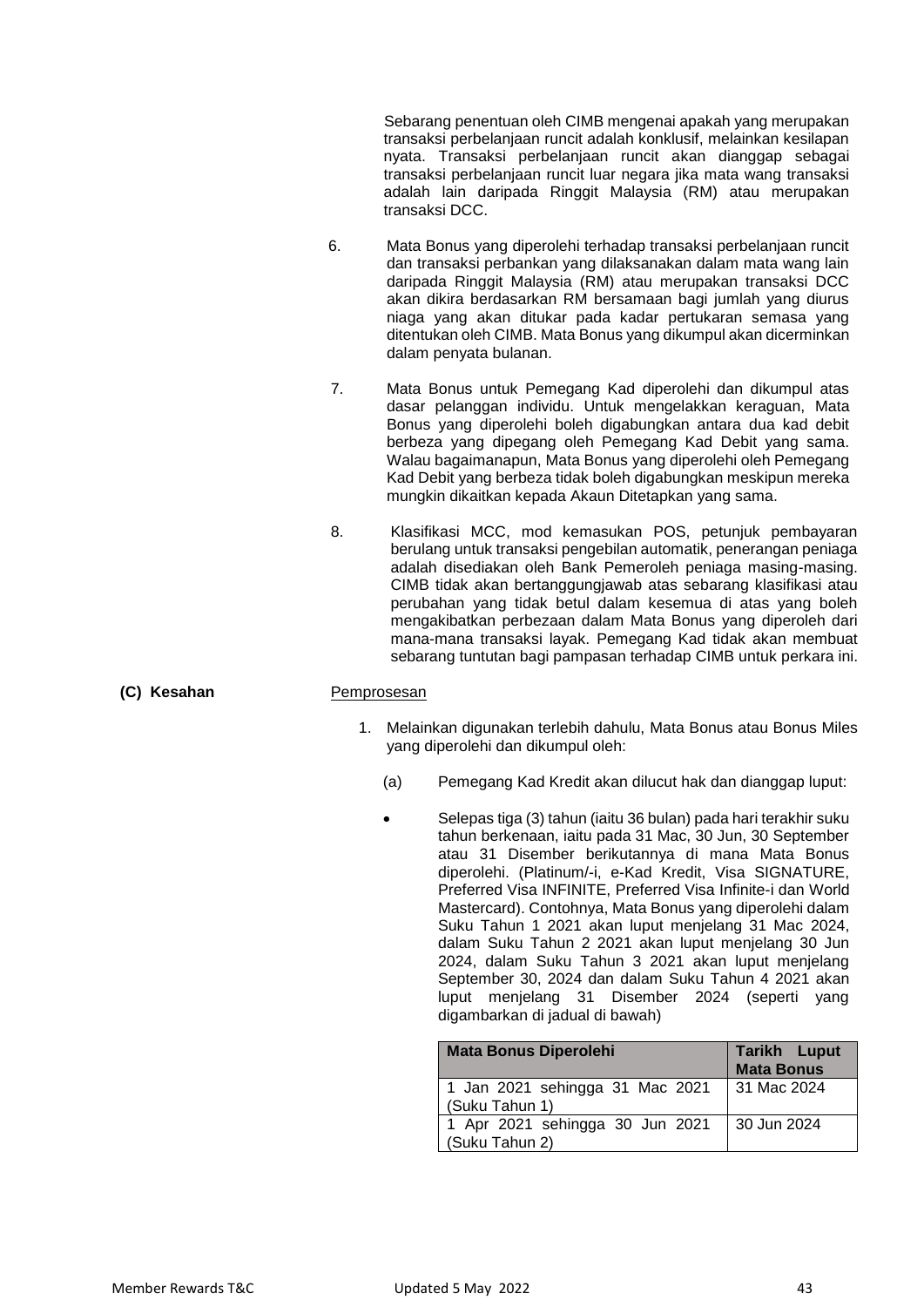| 1 Jul 2021 sehingga 30 Sep 2021 | 30 Sep 2024 |
|---------------------------------|-------------|
| (Suku Tahun 3)                  |             |
| 1 Okt 2021 sehingga 31 Dis 2021 | 31 Dis 2024 |
| (Suku Tahun 4)                  |             |

; atau

 Sekiranya berlaku pembatalan kad kredit, oleh CIMB menurut Terma dan Syarat Pemegang Kad. Pelucutan hak adalah untuk jumlah bilangan Mata Bonus yang **diperolehi** pada kad kredit tersebut dalam 36 bulan yang lepas dari tarikh pembatalan atau jumlah Mata Bonus yang dikumpulkan dan diagregatkan yang baki, yang mana lebih rendah. Contohnya, sekiranya pembatalan kad kredit (secara) berlaku pada bulan April, pelucutan hak Mata Bonus kad kredit yang diperolehi adalah 5,000, tetapi jumlah Mata Bonus sedia ada pada peringkat pelanggan hanya 4,000, oleh yang demikian maksimum 4,000 Mata Bonus akan dilucuthakkan (seperti yang digambarkan di jadual di bawah).

|                       | <b>Customer view</b> |       |         |         |
|-----------------------|----------------------|-------|---------|---------|
| lllustration          | Jan                  | Feb   | Mar     | Bal     |
| l Cust A              |                      |       |         |         |
| Opening bal           |                      | 4,000 | 5,500   |         |
| earn (card BP)        | 2,000                | 1,000 | 2,000   | 5,000   |
| earn (UT - retail BP) | 2,000                | 500   | 500     | 3,000   |
| l redeem              |                      |       | (4.000) | (4,000) |
| Closing bal           | 4,000                | 5.500 | 4,000   | 4,000   |
|                       |                      |       |         |         |

yang mana lebih awal; dan

(b) Bonus Miles yang diperolehi dan dikumpulkan oleh Pemegang Kad Kredit akan luput dan tidak berguna lagi selepas tiga (3) tahun (iaitu 36 bulan) pada hari terakhir suku tahun berkenaan, iaitu pada 31 Mac, 30 Jun, 30 September atau 31 Disember berikutannya di mana Bonus Miles diperolehi. Contohnya, Bonus Miles yang diperolehi dalam Suku Tahun 1 2021 akan luput menjelang 31 Mac 2024, dalam Suku Tahun 2 2021 akan luput menjelang 30 Jun 2024, dalam Suku Tahun 3 2021 akan luput menjelang September 30, 2024 dan dalam Suku Tahun 4 2021 akan luput menjelang 31 Disember 2024 (seperti yang digambarkan di jadual di bawah) atau apabila berlakunya pembatalan kad kredit oleh CIMB atau Pemegang Kad, yang mana lebih awal.

| <b>Bonus Miles Diperolehi</b>                     | <b>Tarikh Luput</b><br><b>Bonus Miles</b> |
|---------------------------------------------------|-------------------------------------------|
| 1 Jan 2021 sehingga 31 Mac 2021<br>(Suku Tahun 1) | 31 Mac 2024                               |
| 1 Apr 2021 sehingga 30 Jun 2021<br>(Suku Tahun 2) | 30 Jun 2024                               |
| 1 Jul 2021 sehingga 30 Sep 2021<br>(Suku Tahun 3) | 30 Sep 2024                               |
| 1 Okt 2021 sehingga 31 Dis 2021<br>(Suku Tahun 4) | 31 Dis 2024                               |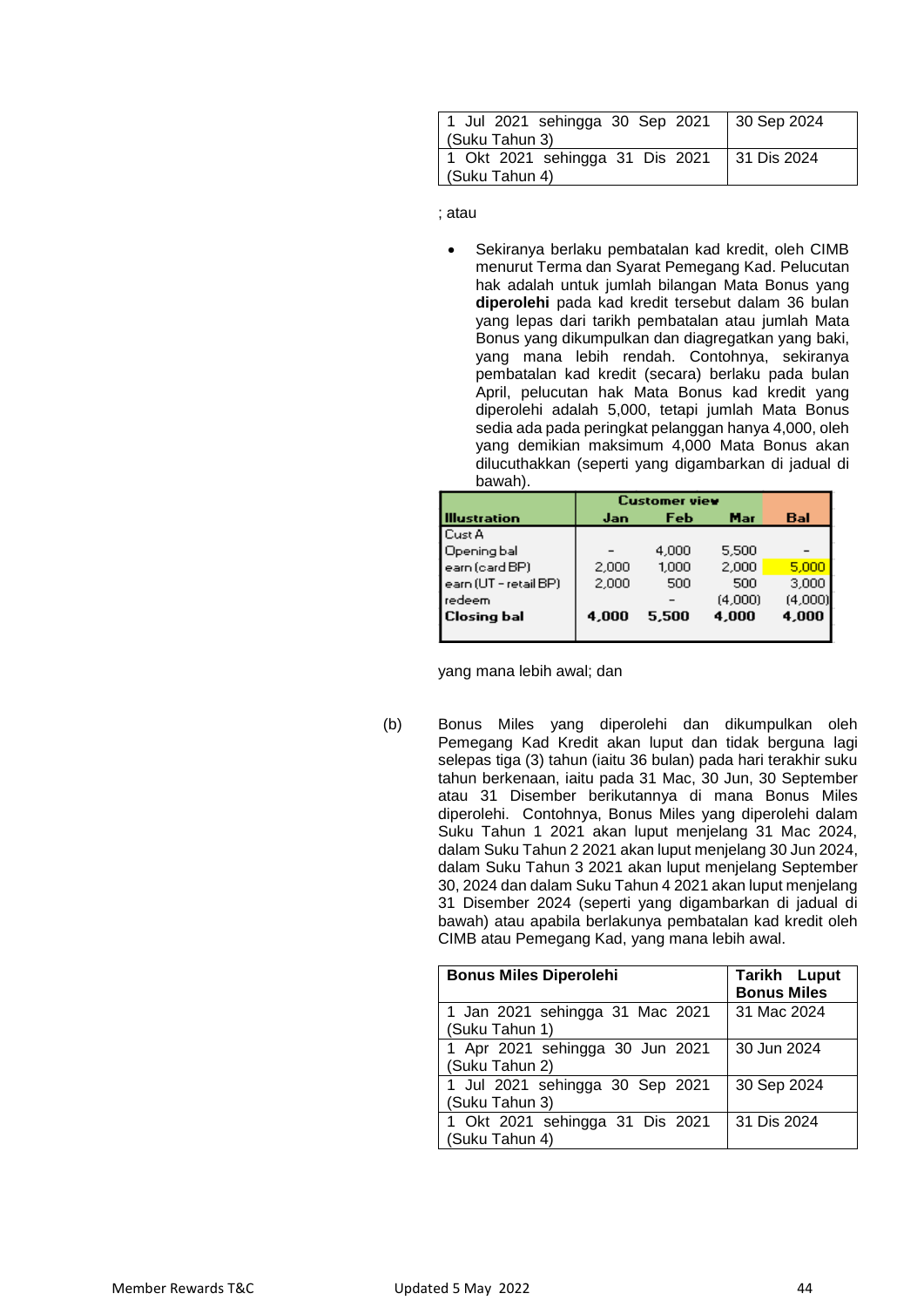Semua Bonus Miles mesti ditebus sebelum tarikh luputnya atau pembatalan kad kredit. CIMB boleh menukar tempoh kesahihan mana-mana Bonus Miles yang diperolehi tetapi akan memberikan Pemegang Kad Kredit notis terdahulu dua puluh satu (21) hari kalendar sebelum melakukan sebarang pertukaran sedemikian. Sekiranya tempoh kesahihan ditukar, Pemegang Kad Kredit akan diberikan tempoh tangguh untuk menggunakan Bonus Miles. Pertukaran tersebut akan berkuat kuasa dari tarikh yang dinyatakan di dalam notis sedemikian. Sebarang Bonus Miles yang tidak digunakan akan luput dan tidak berguna lagi selepas tarikh luput; dan

- (c) Pemegang Kad Debit akan dilucut hak dan dianggap luput:-
- tiga (3) tahun (iaitu 36 bulan) dari hari pertama suku tahun berikut yang mana Mata Bonus diperolehi. Contohnya, Mata Bonus yang diperolehi antara 1 Januari 2017 dan 31 Mac 2017 akan luput menjelang 31 Mac 2020; atau
- selepas pembatalan kad debit, sama ada dilakukan oleh CIMB atau Pemegang Kad Debit,

yang mana lebih awal.

- 2. Semua Mata Bonus hendaklah ditebus sebelum mereka luput. Pelbagai Mata Bonus terpakai yang diperolehi, dikumpul dan tarikh luputnya akan ditunjukkan dalam penyata bulanan Pemegang Kad Debit dan Pemegang Kad Kredit atau boleh disemak seperti berikut: -
	- Dilihat dalam talian di www.cimbclicks.com.my; atau
	- Dipastikan dengan Pusat Panggilan Pengguna CIMB dengan menelefon +603-6204 7788.
- 3. CIMB boleh mengubah tempoh kesahan Mata Bonus dan akan memberikan kepada Pemegang Kad notis terdahulu dua puluh satu (21) hari kalendar. Jika ia berlaku, Pemegang Kad akan diberikan tempoh tangguh untuk menggunakan atau menebus Mata Bonus. Perubahan akan berkuat kuasa dari tarikh yang dinyatakan dalam notis sedemikian.
- 4. Semua Mata Bonus yang tidak digunakan akan dilucut hak secara automatik selepas tarikh luput terpakai dan CIMB tidak mempunyai kewajipan untuk mengembalikan semula mata yang telah tamat tempoh.
- 5. Mata Bonus / Bonus Miles akan ditunjukkan sebagai baki sifar dalam penyata bulanan Pemegang Kad akibat daripada pelucuthakan Mata Bonus / bonus miles.

**(D) Seksyen 2**

**Katalog Ganjaran Ahli untuk:**

- **(a) Pelanggan CIMB Preferred; dan**
- **(b) Pelanggan CIMB Prime**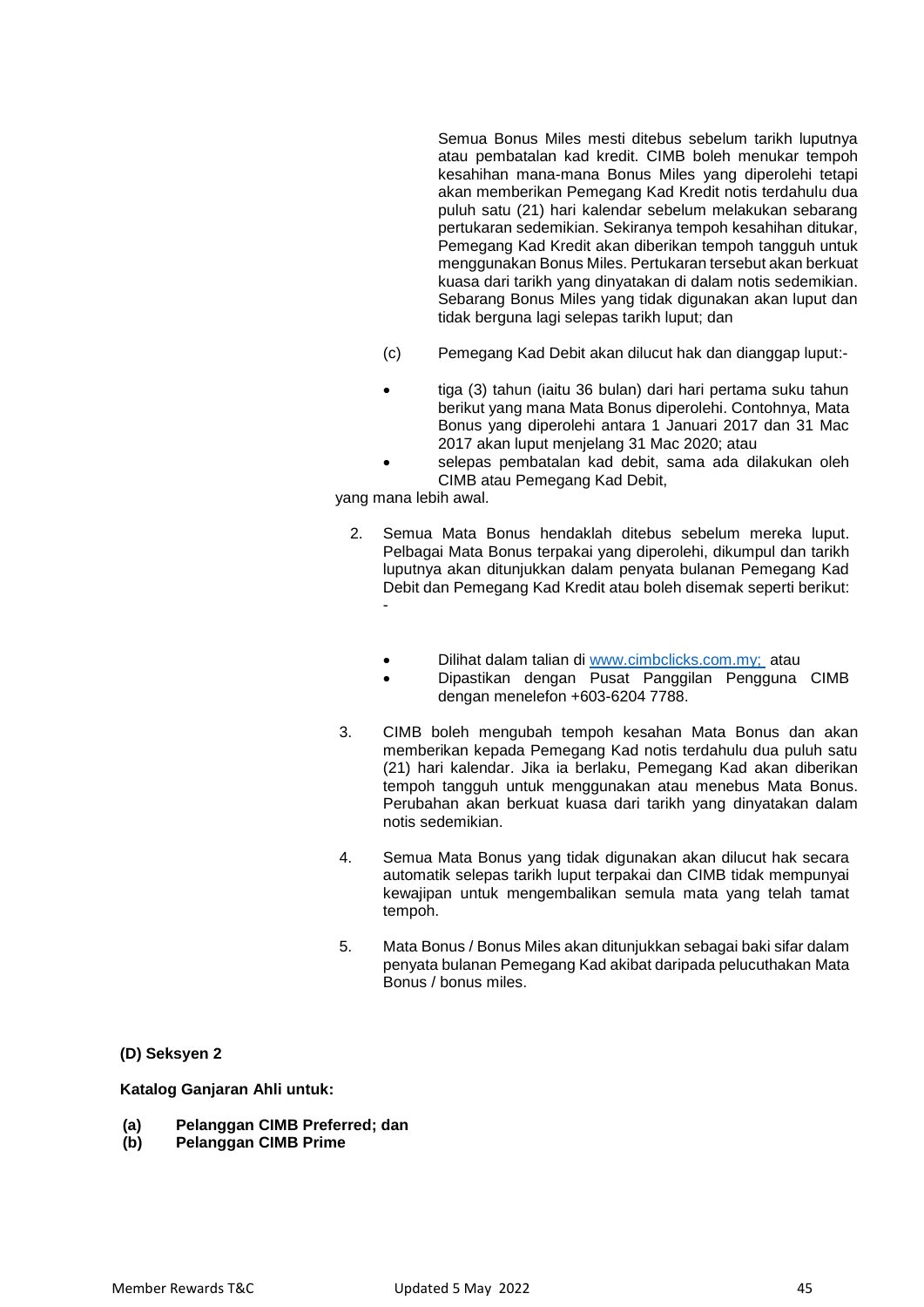**(A) Kriteria Kelayakan** Semua Pelanggan CIMB Preferred dan Pelanggan CIMB Prime yang memperolehi Mata Bonus layak menebus Mata Bonus mereka daripada Katalog Ganjaran Ahli.

#### **(B) Mata Bonus Yang Diperolehi** Pemprosesan

- 1. Pelanggan CIMB Preferred dan Pelanggan CIMB Prime akan layak untuk memperolehi Mata Bonus berkaitan dengan transaksi dan aktiviti yang ditentukan terlebih dahulu atau terpilih yang dimasuki menurut Terma-Terma dan Syarat-Syarat CIMB Preferred dan Terma-Terma dan Syarat-Syarat CIMB Prime masing-masing. Jika pelanggan adalah kedua-dua Pelanggan CIMB Preferred dan Pelanggan CIMB Prime pada masa yang sama, beliau hanya akan layak untuk memperolehi Mata Bonus sebagai Pelanggan CIMB Preferred menurut Terma-Terma dan Syarat-Syarat CIMB Preferred.
- 2. CIMB boleh, dengan memberikan notis terdahulu empat belas (14) hari kalendar kepada Pelanggan CIMB Preferred/ Pelanggan CIMB Prime:
	- (a) Menentukan, mengubah, meminda, menggantung atau menarik balik senarai barangan, produk dan/atau perkhidmatan penyertaan atau mana-mana bahagian daripadanya; dan/atau
	- (b) Menentukan, mengubah, meminda atau menggantung bilangan Mata Bonus yang akan dianugerahkan berkaitan dengan manamana barangan, produk dan/atau perkhidmatan penyertaan yang diurus niaga, dibeli, diperolehi, digunakan atau didaftarkan oleh Pelanggan CIMB Preferred/ Pelanggan CIMB Prime.
- 3. Mata Bonus hanya akan dianugerahkan kepada Pelanggan CIMB Preferred/ Pelanggan CIMB Prime yang merupakan pemegang akaun utama/pemohon utama produk penyertaan jika akaun/produk adalah di bawah nama bersama.
- 4. Mata Bonus hanya akan dianugerahkan kepada Pelanggan CIMB Preferred/ Pelanggan CIMB Prime berkenaan dengan transaksi, pembelian, pemerolehan, penggunaan atau pendaftaran yang dimasukkan selepas permohonan atau pendaftaran berjaya di bawah keahlian CIMB Preferred/ CIMB Prime.
- 5. Mata Bonus yang diperolehi oleh Pelanggan CIMB Preferred/ Pelanggan CIMB Prime akan dibundarkan ke bawah kepada mata terdekat misalnya bagi transaksi yang layak dianugerahkan Mata Bonus antara 1.0 dan 1.9 Mata Bonus, CIMB akan mengira dan menganugerahkan kepada Pelanggan CIMB Preferred/ Pelanggan CIMB Prime, 1 Mata Bonus.
	- 6. Mata Bonus yang diperolehi akan dianugerahkan setiap bulan atas dasar pelanggan individu dan hanya akan dianugerahkan jika pada tarikh pemberian, Pelanggan CIMB Preferred/ Pelanggan CIMB Prime mematuhi semua Terma-Terma dan Syarat-Syarat CIMB Preferred dan/atau CIMB Prime.

#### Kriteria kelayakan utama.

Mata Bonus hanya boleh digunakan jika mereka sebenarnya telah dianugerahkan oleh CIMB.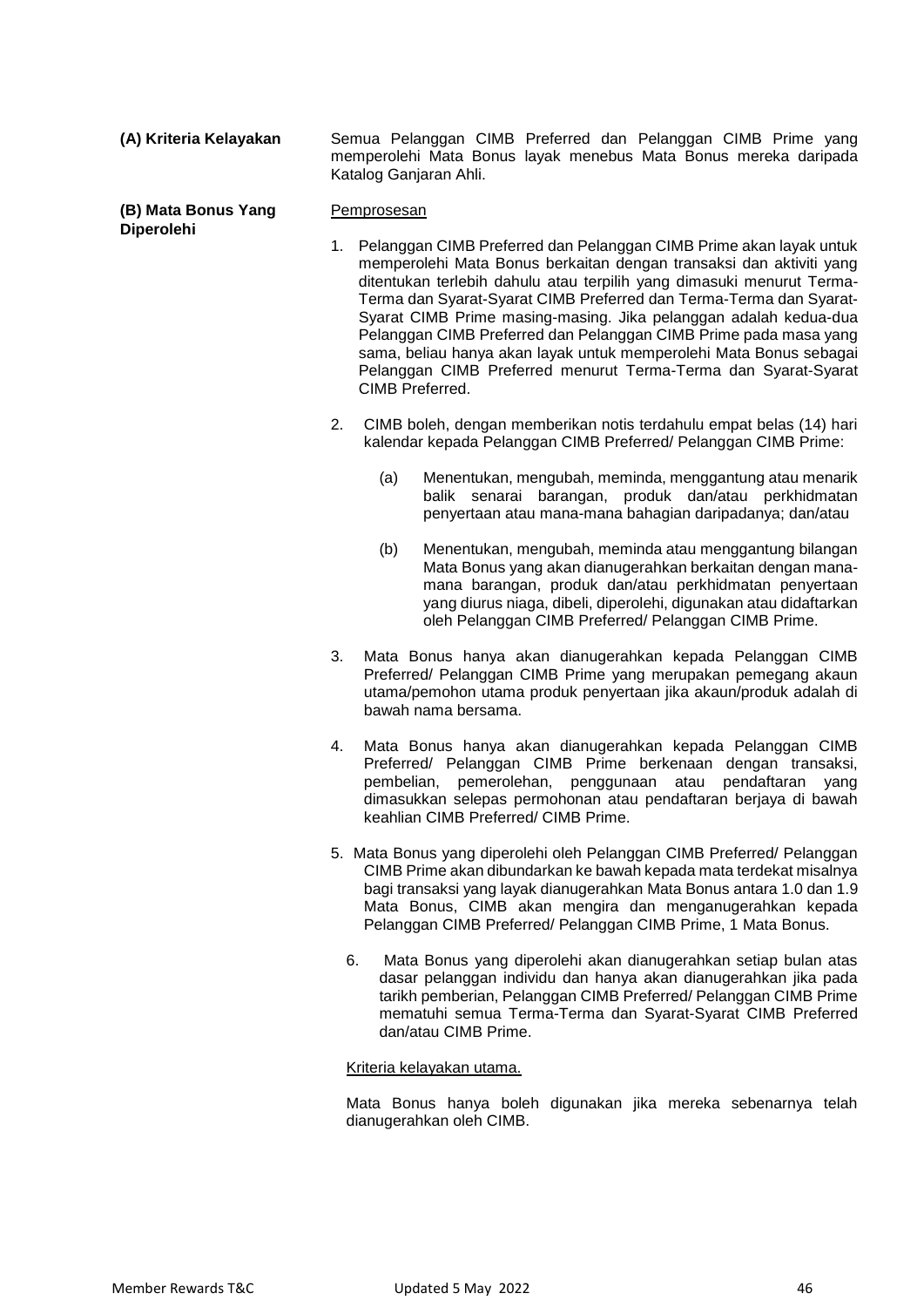| (C) Kesahan | 1. | Mata Bonus yang diperolehi dalam suku tahunan kalendar tertentu<br>adalah sah sehingga tiga (3) tahun kalendar dan akan luput pada hari<br>pertama suku tahun kalendar berikutnya. Contohnya, Mata Bonus<br>yang diperolehi antara 1 Januari 2017 dan 31 Mac 2017 akan luput<br>menjelang 1 April 2020. |
|-------------|----|---------------------------------------------------------------------------------------------------------------------------------------------------------------------------------------------------------------------------------------------------------------------------------------------------------|
|             |    | Melainkan digunakan sebelum itu, Mata Bonus yang diperolehi dan<br>dikumpul mesti ditebus sebelum tarikh luput. Semua Mata Bonus yang                                                                                                                                                                   |

- tidak digunakan atau tidak ditebus akan dilucut hak secara automatik selepas tarikh luput terpakai. Pelanggan CIMB Preferred dan Pelanggan CIMB Prime tidak boleh membawa ke hadapan sebarang mata yang tidak digunakan yang diperolehi dan / atau mata dikumpul apabila Mata Bonus luput. Sebarang permintaan oleh Pelanggan CIMB Preferred dan Pelanggan CIMB Prime untuk menggunakan mata yang tidak digunakan selepas tarikh luput tidak akan dilayan oleh CIMB dan CIMB tidak akan mengembalikan semula mata yang telah luput atau dilucut hak.
- 3. Mata Bonus yang diperolehi dan dikumpul akan dilucut hak dan CIMB tidak mempunyai kewajipan untuk mengembalikan mata jika kad debit dibatalkan dan pelanggan tidak lagi menjadi Pelanggan CIMB Preferred atau CIMB Prime (*mengikut mana yang berkenaan*). Mata Bonus yang diperolehi tidak akan dilucut hak jika Pelanggan kekal sebagai Pemegang Kad Debit, Pelanggan CIMB Preferred atau Pelanggan CIMB Prime.
- 4. CIMB boleh mengubah tempoh kesahan Mata Bonus CIMB Prime notis terdahulu dua puluh satu (21) hari kalendar sebarang perubahan sedemikian. Jika ia berlaku, Pelanggan CIMB Preferred dan Pelanggan CIMB Prime akan diberi tempoh tangguh untuk menggunakan atau menebus Mata Bonus. Perubahan akan berkuat kuasa dari tarikh yang dinyatakan dalam notis sedemikian.
- 5. Status Mata Bonus yang diperolehi dan dikumpul boleh dilihat dalam talian oleh Pelanggan CIMB Preferred dan Pelanggan CIMB Prime di [www.cimbclicks.com.my a](http://www.cimbclicks.com.my/)tau disahkan dengan menelefon Pusat Panggilan Pengguna CIMB di: Pusat Panggilan CIMB Preferred @ 1 300 885 300 atau +603-2295 6888
- 6. Mata Bonus yang diperolehi tidak mempunyai sebarang nilai tunai atau kewangan dan tidak boleh ditukar kepada tunai. Mata Bonus terakru tidak boleh ditukar kepada tunai melainkan dinyatakan secara nyata sebaliknya.

**Seksyen 3**

**Katalog Ganjaran Ahli untuk:**

**Pelanggan CIMB@Work** 

- 
- **(A) Kriteria Kelayakan** 1. Semua Pelanggan CIMB@Work yang memperolehi Mata Bonus layak menebus Mata Bonus mereka daripada Katalog Ganjaran Ahli.
	- 2. Bagi melayakkan untuk memperolehi Mata Bonus, Pelanggan CIMB@Work mesti mempunyai kad debit yang membolehkan titik jualan ("POS") sah yang dikeluarkan oleh CIMB dan kelayakan beliau untuk menikmati atau menggunakan ciri, manfaat dan ganjaran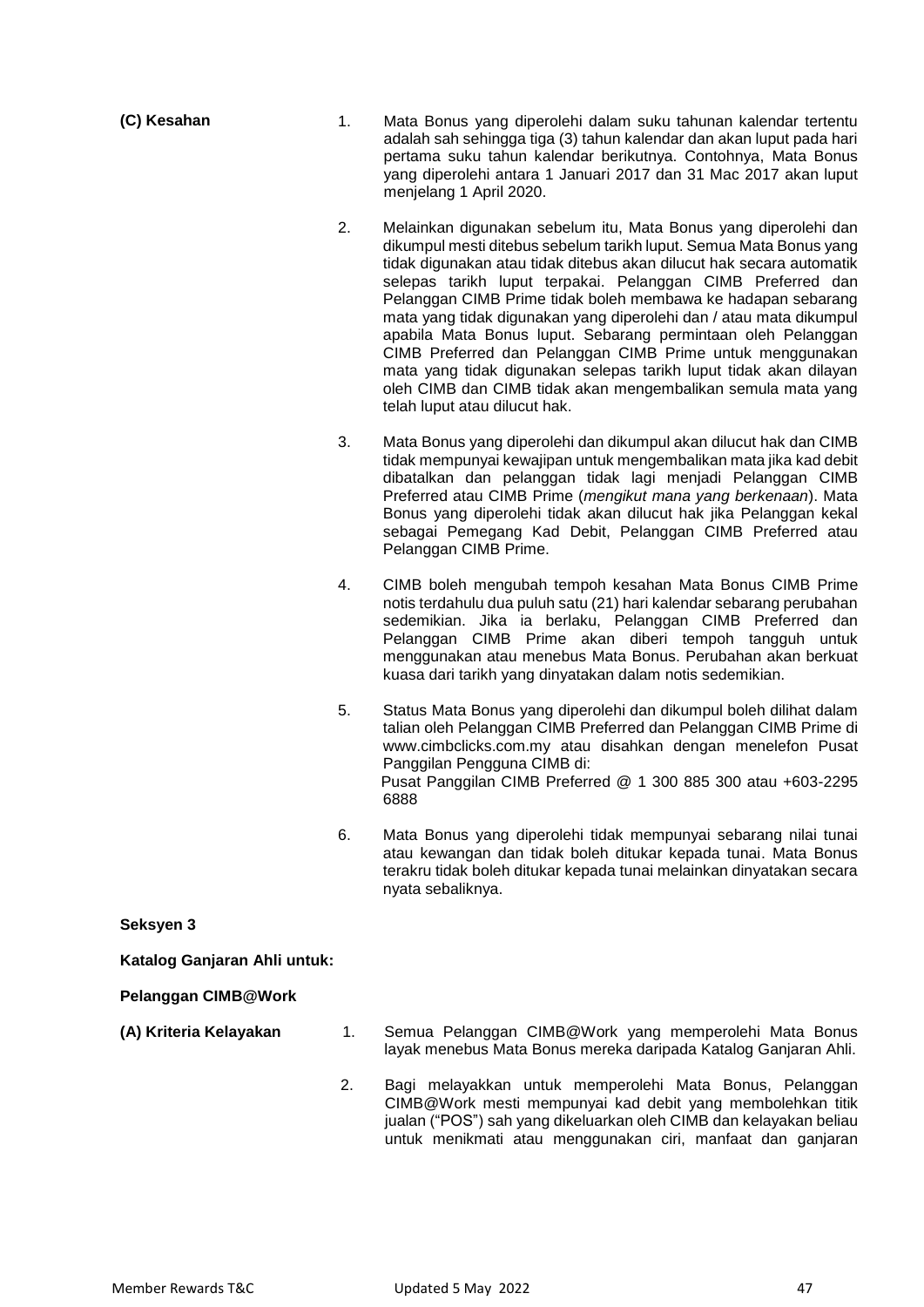CIMB@Work tidak ditamatkan menurut Terma-Terma dan Syarat-Syarat CIMB@Work untuk perkerja.

- 3. Pelanggan CIMB@Work tidak akan layak untuk memperolehi sebarang Mata Bonus jika terdapat:
	- (a) Sebarang pemberhentian pengkreditan gaji bulanan ke dalam akaun semasa atau/dan akaun simpanan beliau masingmasing yang dikekalkan dengan CIMB; atau
	- (b) Peletakan jawatan, penamatan atau pemberhentian pekerjaan daripada majikan semasa yang melanggani Pakej Gaji dan Penyelesaian Perbankan CIMB@Work; atau
	- (c) Majikan semasa Pelanggan CIMB@Work menarik diri daripada Pakej Gaji dan Penyelesaian Perbankan CIMB@Work; atau
	- (d) Sebarang keadaan lain yang disenaraikan di bawah bahagian 'Penamatan dan Penggantungan' di dalam Terma-Terma dan Syarat-Syarat CIMB@Work untuk pekerja.
- 1. Pelanggan CIMB@Work akan layak untuk memperolehi Mata Bonus seperti yang berikut:

#### **(a) Dengan pendaftaran produk baru**

(i) Mata Bonus akan diperuntukkan berdasarkan jumlah pendaftaran produk baru bulanan seperti yang berikut:

| Jumlah pendaftaran<br>produk baru bulanan | <b>Mata Bonus</b><br>diperoleh |
|-------------------------------------------|--------------------------------|
|                                           | 1.000                          |
|                                           | 3.000                          |
| 3 dan ke atas                             | 5.000                          |

- (ii) Kategori produk terpakai untuk pendaftaran produk baru bulanan adalah kad kredit, deposit tetap/ deposit bertempoh, Skim Persaraan Peribadi, Pinjaman Peribadi Cash Plus, Akaun Pelaburan e-Emas, Pembiayaan ASB, Unit Amanah, Produk Berstruktur, Bon Runcit, Insurans Hayat /Takaful Keluarga, Pembiayaan Kediaman, dan Sewa Beli/-i yang dikeluarkan atau diedarkan oleh CIMB.
- (iii) Untuk mengelakkan sebarang keraguan, pembaharuan kad kredit(s) dan penempatan deposit tetap/ deposit bertempoh(s), dan/atau pelaburan/pelaburan semula<br>dalam pegangan product terpakai Pelanggan dalam pegangan product terpakai Pelanggan CIMb@Work yang sedia ada tidak akan dianggap sebagai pendaftaran produk baru bulanan dan tiada Mata Bonus akan dianugerahkan.
- (iv) Mata Bonus untuk pendaftaran produk baru bulanan akan dianugerahkan berdasarkan setiap kategori produk yang didaftarkan untuk bulan kalendar, tanpa mengira bilangan akaun yang didaftarkan untuk kategori produk tersebut.

**(B) Mata Bonus yang Diperolehi**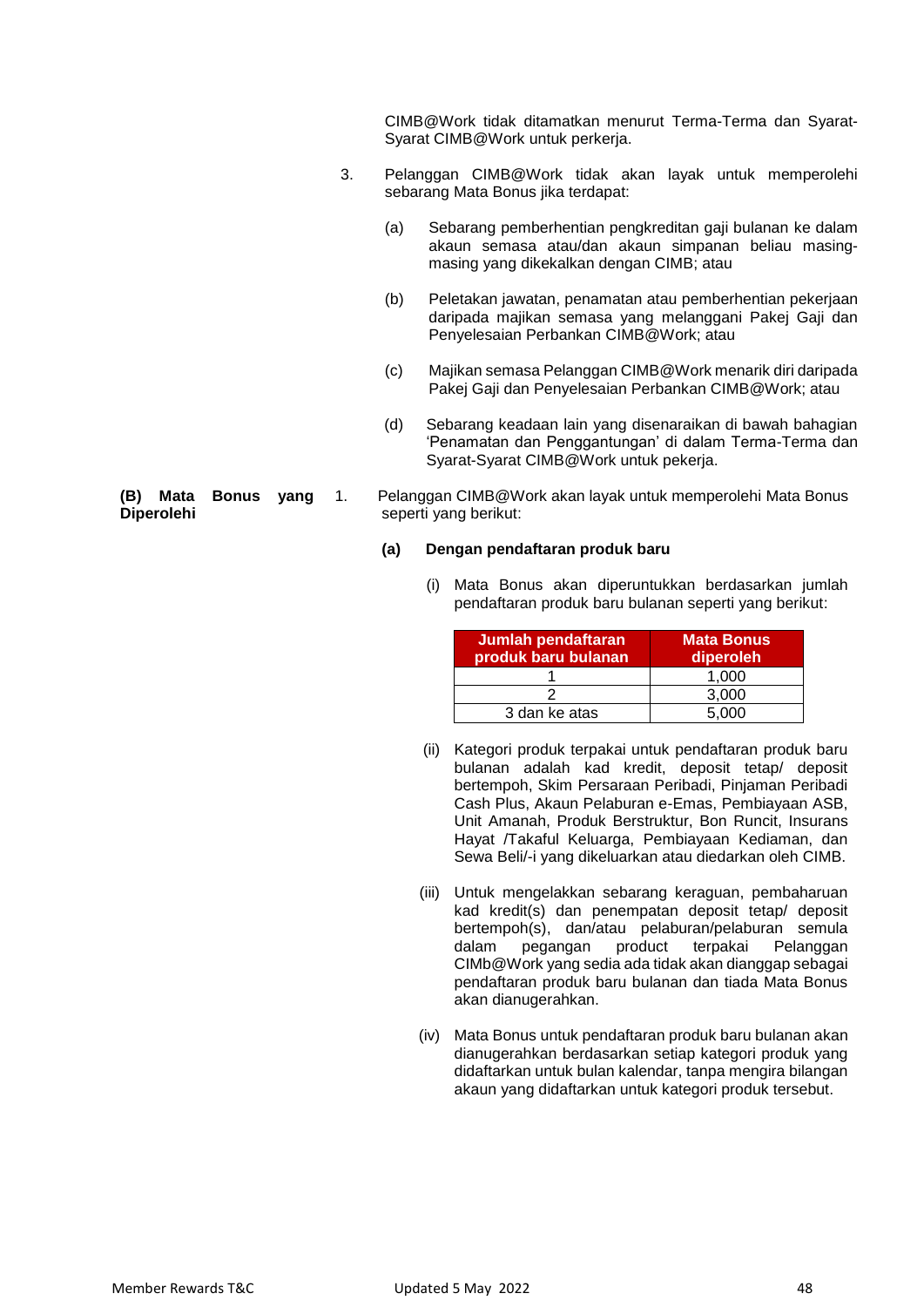- (v) Untuk mengelakkan keraguan, Mata Bonus yang diperolehi dari pendaftaran produk baru bulanan akan dikreditkan pada bulan berikutnya setelah pendaftaran produk baru.
- (vi) Pelanggan CIMB@Work yang mendaftar untuk Pinjaman Peribadi Cash Plus dan/atau Pembiayaan ASB akan diberikan 5,000 Mata Bonus tambahan selepas pelepasan dana.

## **(b) Dengan penggunaan produk:**

- (i) 500 Mata Bonus akan diperuntukkan kepada Pelanggan CIMB@Work setelah 'swipe' atau transaksi Ringgit Malaysia Lima Puluh (RM50) dan ke atas yang pertama pada setiap kad debit baru; dan/atau
- (ii) 100 Mata Bonus akan diperuntukkan kepada Pelanggan CIMB@Work untuk perbelanjaan atau transaksi terkumpul berjumlah minimum Ringgit Malaysia Tiga Ratus (RM300) yang pertama pada kad debit CIMB; dan/atau
- (iii) 100 Mata Bonus akan diperuntukkan kepada setiap pembayaran bil berjadual yang ditetapkan di CIMB Clicks oleh Pelanggan CIMB@Work; dan/atau
- (iv) 1,000 Mata Bonus akan diperuntukkan kepada setiap transaksi pengiriman wang yang dilakukan oleh Pelanggan CIMB@Work.
- 2. CIMB boleh dengan memberikan notis terdahulu empat belas (14) hari kalendar kepada Pelanggan CIMB@Work:
	- (a) Menentukan, mengubah, meminda, menggantung atau menarik balik senarai barangan, produk dan/atau perkhidmatan penyertaan atau mana-mana bahagian daripadanya; dan/atau
	- (b) Menentukan, mengubah, meminda bilangan Mata Bonus yang akan dianugerahkan berkaitan dengan mana-mana barangan, produk dan/ atau perkhidmatan penyertaan yang didaftarkan digunakan oleh Pelanggan CIMB@Work.
- 3. Mata Bonus hanya akan dikira dan dianugerahkan kepada Pelanggan CIMB@Work jika Pelanggan CIMB@Work adalah pemegang akaun utama/ pemohon utama produk penyertaan di mana produk adalah di bawah nama bersama.
- 4. Mata Bonus hanya akan dianugerahkan kepada Pelanggan CIMB@Work berkaitan dengan pendaftaran produk serta penggunaan produk berkuat kuasa dari 1 April 2013. Katalog Ganjaran Ahli tidak terpakai kepada Pelanggan CIMB@Work yang menggunakan atau mendaftar untuk produk baru sebelum 1 April 2013.